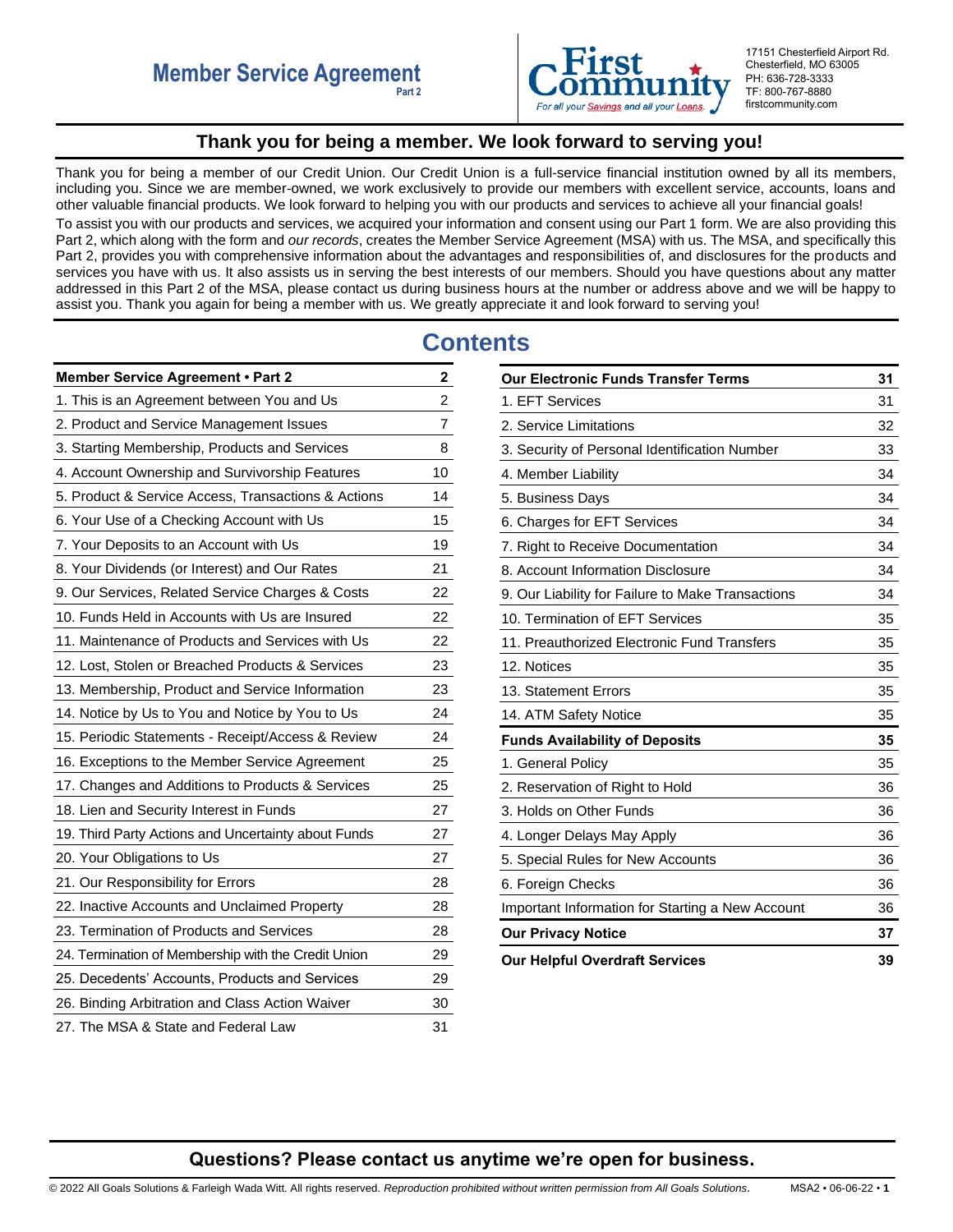# **Member Service Agreement • Part 2**

# <span id="page-1-1"></span><span id="page-1-0"></span>**1. This is an Agreement between You and Us**

**a. The Purpose of this Part 2 of the Member Service Agreement**  This Member Service Agreement (MSA) Part 2 provides you with comprehensive information about the privileges and responsibilities of the products and services you have with us. It also assists us in serving the best interests of the members of our Credit Union. Please read and keep a copy of this MSA Part 2 *document*, and all contracts you have with us, for future reference.

# **b. Agreement to Membership, Products and Services**

When you join our Credit Union and start accounts, loans, products and services with us, you may sign a Part 1 service form, and will be provided or be able to access this Part 2 *document*. The Parts 1 and 2, along with the related information and *documents* in *our records*, create the Member Service Agreement with us.

We refer to our Member Service Agreement form as a "Part 1 form" or "service form." We (or you) may complete the form, which you review and sign or authorize to use our products and services. The form may include information about you, the ownership and survivorship features of accounts, and the products and services you have requested. This information is entered in our *documents* or *computer system*. In fact, the service form may consist entirely of information in our *computer system*. The forms, *documents* and information are retained in *our records* and are used to start, maintain and *manage* the products and services you have with us. They are the first part of our Member Service Agreement - the "Part 1."

We refer to this *document* as the "Part 2" of our Member Service Agreement. The Part 2 explains the *terms* of membership, products and services with us. It also includes "Our Electronic Funds Transfer Terms," "Funds Availability of Deposits," "Our Rates & Service Charges" and "Our Privacy Notice." Most of these disclosures are found at the end of this Part 2, and are also accessible separately from the Part 2 on our website or on request from us. The Part 2 is the second part of our Member Service Agreement.

You understand that Parts 1 and 2, along with the information and *documents* in *our records*, create a legally binding contract with us. This contract is the Member Service Agreement, which we refer to as the "MSA." The MSA addresses how membership, products and services are started, confirmed, maintained, reviewed, changed, added or terminated (please see the word "*action*" in Provision 1.e.). The MSA applies when you *take actions, conduct transactions on* or use our products and services. It also addresses how we *manage* and communicate with you about our products and services. The *terms* of the MSA apply to all products and services unless those *terms* are superseded (controlled) by specific provisions in the contracts for those products and services. The MSA also applies to any person or organization that wants to *take action*, *conduct a transaction* or requests us to act on any matter concerning the business of our Credit Union. You consent to the *terms* of the MSA when you apply for membership, share your information with us, sign or authorize a *document*, use a product or service, receive or have access to a periodic statement, or request to do, or do, business with us *by any method we allow*. When you perform any of the preceding activities, you also affirm all the information you provide to us is complete and true, and any *document* has been completed and the information has been entered accurately in a *document* or our *computer system* and according to your instructions**,** as reflected in *our records*. You agree we may rely exclusively on the *terms* of the MSA and have no obligation to rely on any non-Credit Union documentation unless otherwise required by law. You understand you may contact us and request to review or access a paper or *electronically managed* copy of your information or *document* in *our records*, the current version of this Part 2, and all disclosures or other contracts, any time we are open for business. You may also access a current version of this Part 2 and all disclosures on our website at www.firstcommunity.com.

**1) Your Planning Needs & Legal and Other Advice**. Please make sure the ownership and survivorship features of the account(s) you have with us match your financial and estate planning needs. This is particularly important if you have requested to have more than one account with us, or have designated a beneficiary/POD payee or beneficiaries/POD payees on the account(s) with us (please see Provision 4.). Your affirmation that the account(s) you have with us match your financial and estate planning needs helps us provide you with excellent service and manage the account(s) according to your wishes. We cannot and do not provide legal, financial, tax or other professional advice. Should you need such advice, please consult your own professional. We can however help you and your professional with any questions about our credit union and its products and services, which we are pleased to do anytime during business hours.

## **c. Organization of this Part 2 of the MSA**

The twenty-seven (27) Provisions of the Part 2 are organized chronologically, starting with important information, definitions and *management* matters you should know about the MSA. The Part 2 then addresses membership and starting new products and services. The Part 2 thereafter explains how you may *conduct transactions on* and use our products and services, and how we maintain and *manage*  them. It also describes how you or we may make changes and additions to products, services and the contracts that govern them. Finally, the Part 2 addresses product and service termination issues. The Part 2 concludes with four (4) important disclosures that also affect our accounts, products and services: "Our Electronic Funds Transfer Terms," "Funds Availability of Deposits," "Our Rates & Service Charges" and "Our Privacy Notice." You may see the general organization of the Part 2 by reviewing the left side of the Table of Contents, which contains the twenty-seven (27) Provisions, and then the right side of the Table of Contents, which contains the disclosures. You may access any Provision or disclosure by page number, or by clicking on the title of the Provision or disclosure in the PDF of the Part 2. You may return to the Table of Contents in the PDF of the Part 2 by clicking on the acronym "TOC" located in the right lower corner of the PDF. Should you have questions about the organization of the Part 2, please contact us during business hours and we will be happy to assist you.

# **d. Questions? Please Contact Us at Your Earliest Convenience**

You may visit our branch or contact us at 636-728-3333 or toll free at 800-767-8880 during business hours for assistance with questions or concerns about the accounts, loans, products or services you have with us. It is important you read and follow the *terms* of the MSA so 1) we meet your product and service needs, 2) you fully benefit from the advantages of membership with us, and 3) you fulfill all your responsibilities and avoid service charges, costs, losses or liability. The MSA is written in English. It is your responsibility to get help from someone you choose if you have any difficulties in reading or understanding the MSA. Also, if you attempt to initiate an *action* or *transaction on* a product or service by communicating with us in a language other than in English, we have no obligation to permit or conduct the *action* or *transaction* unless we communicate about the *action or transaction* with you in that language. If you need help with any matter addressed in the MSA, contract, product or service, please contact us at your earliest convenience.

### **e. Important Definitions for the Member Service Agreement**

A number of important words and phrases used throughout the MSA are identified below by bolded capitalized words and phrases, and defined in alphabetical order (with the exception of "You" and "Us," which are defined first). To assure you are aware of specific important definitions, several key and frequently used words and phrases that follow are *italicized* throughout this Part 2. They include *action*, *by any method we allow*, *computer system*, *document*, *electronically manage, manage, our records, terms* and *transaction*. Please contact us during business hours with any questions you may have about the definitions of the MSA.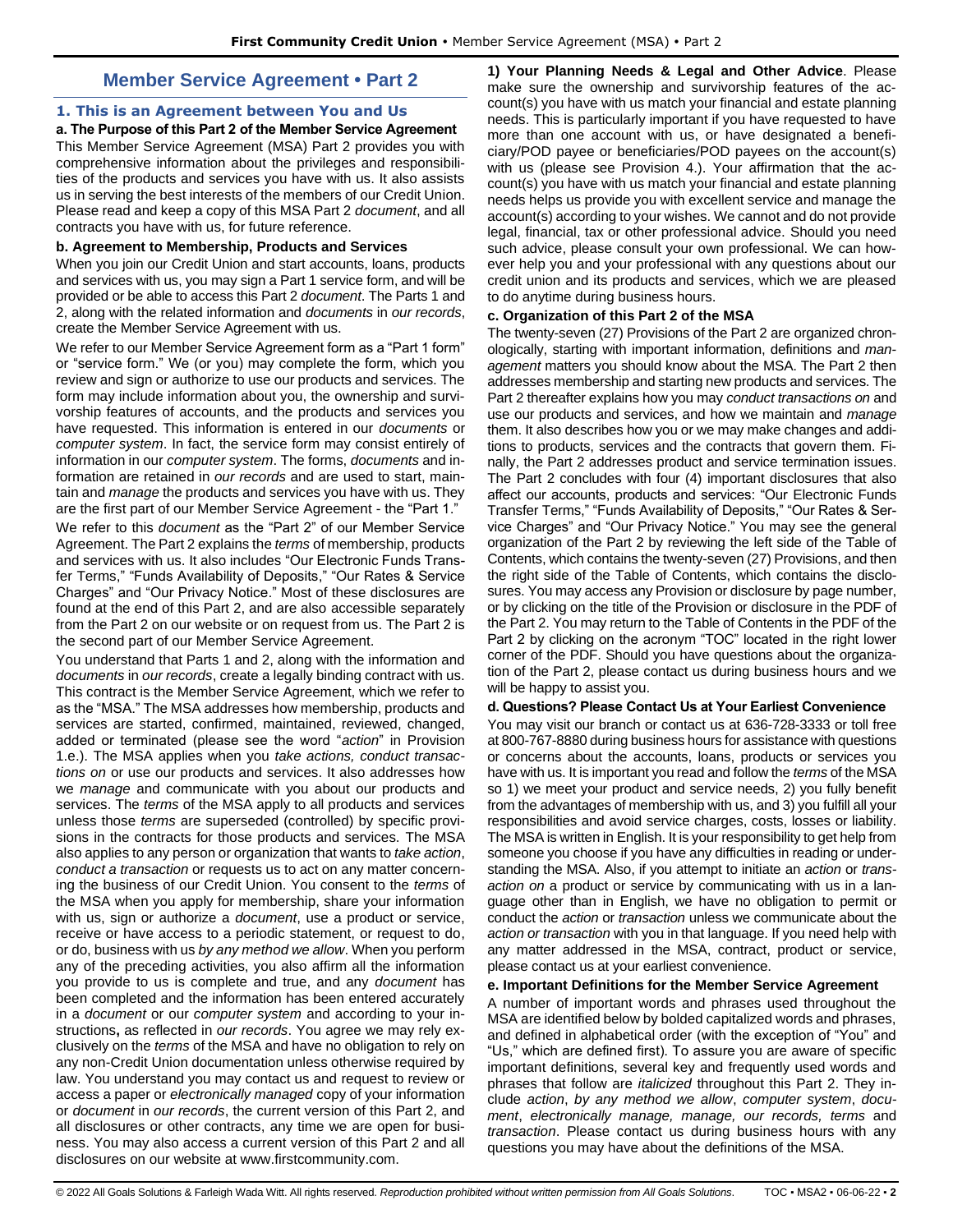**You and Us.** The words "you" and "your" mean 1) a member, owner, trustee, fiduciary, or person who requests to *take action* or *conduct a transaction on* membership, accounts, loans, products or services with us, and 2) any person or organization that requests us to act on any matter concerning the business of our Credit Union. The words "we," "our" and "us" mean the Credit Union and our associates.

**Accessible.** We use the words "accessible," "access" and "accessibility" to explain how 1) we may provide, and you may review and obtain, paper or *electronically managed documents* and the information that pertains to products and services with us, and 2) you may start and use a product or service *as we allow.* 

**Account.** The words "account" and "subaccount" mean one of three (3) types of savings products you may start and use to hold your funds with us: a savings (share) account, a checking (share draft) account or a term account (commonly referred to as a certificate or share certificate account). Accounts, along with membership and loans, are one of the three primary categories of products at our Credit Union. For further information, please see Provisions 2.k., 4., 6., 7. and 25.

**ACH.** Is an abbreviation for an automated clearing house *transaction*, which is an electronic credit to or debit from an account with us processed through an automated clearing house network. An ACH is an electronic fund transfer (EFT).

**Action.** The word "*action*" and the phrases "*action on*," "*take action*" and "*take action on*" mean to start, confirm, maintain, review, change, add or terminate membership, accounts, loans, products or services with us *by any method we allow*.

**Add.** The words "add," "adding," "addition" and "additional" mean to *take action* to start and add a new account, product or service to the current products and services you have with us *by any method we allow*. We may note an addition by placing an "A" (for added) in a box on our form. For further information, please see Provision 17.

**AIF.** Is an abbreviation for an attorney-in-fact of a power of attorney.

**As We Offer.** The phrases "as we offer" and "we offer" mean the products and services we may provide, and the methods (ways) you may access them. For further information, please see Provision 1.f.2).

**Associate.** The word "associate" and the phrases "associated person" and "associated organization" mean any person or organization employed or approved by us to assist us in any way with the business of our Credit Union.

**ATM.** Is an abbreviation for an Automated Teller Machine.

**Attorney-in-Fact.** The phrase "attorney-in-fact" means an attorney-in-fact under a power of attorney. An attorney-in-fact may be named as an attorney-in-fact on a service form or in *our records* and *managed* as *we allow*. For further information, please see Provision 4.g.

**Beneficiary.** The word "beneficiary" and the phrase "payable on death (POD) payee" mean a person or organization designated to receive the funds on the death of the owner (or the last owner) on an account. For further information, please see Provisions 4.a., b. and 25.b.

**By Any Method We Allow.** The phrases "*by any method we allow*," "*as we allow*" and "*we allow*," and the word "method" mean the ways you may start, consent to, access, *take actions, conduct transactions on* or use membership, accounts, loans, products and services with us in-person, online or by phone, mail or ATM as we offer. For further information, please see Provision 2.i.

**Change.** The words "change," "changed," "changing," "revise," "revised," "revising," "update," "updated" and "updating" mean to *take action* to amend or modify any information, contract or matter pertaining to a person, account, product or service, or add a person to or remove a person from an account, product or service *as we allow*. We may note a change by placing a "C" (for changed) in a box on our form. For further information, please see Provision 17.

**Check.** The word "check" means a check, share draft or draft issued, negotiated, deposited, collected, presented, paid or dishonored in any physical or *electronic* format we recognize. For further information, please see Provisions 6., 7., 15. and 22.b.

**Close.** The words "close," "closed" and "closing" mean to "terminate" an account, product, service or contract *as we allow*. Please see the definition of "Terminate."

**Computer System.** The phrase "*computer system*" means, but is not limited to, all hardware, software and technology we use to *electronically manage* any aspect of our Credit Union's business, including your *actions* and *transactions on* membership, accounts, loans, products, services, information and *documents*. Our data processing system is part of our *computer system*, and our *computer system* is part of *our records*. For further information, please see Provision 2.e.

**Conduct.** The words "conduct," "conducts" and "conducting" mean your consent and 1) performance of a *transaction* to deposit or withdraw funds from, 2) access to information about, or 3) use of, a product or service *by any method we allow*. For further information, please see Provisions 2.i. and 5.

**Consent.** The words "consent," "agree," "authorize," "authorization" and "authorizing" mean your assent to (approval of) 1) the MSA and any contract, as applicable, 2) any product or service, and 3) any *actions, transactions on* and use of membership, accounts, loans, products or services *by any method we allow*. For further information, please see Provision 2.b.

**Contents.** The word "Contents" and the phrase "Table of Contents" refer to the first page of this Part 2 *document* that lists the twentyseven (27) Provisions (in the left column) and the Disclosures (in the right column) that are contained in this Part 2. You may access a specific Provision or disclosure by clicking on the title in the Table of Contents in the PDF of the Part 2. You may also go to the Table of Contents from anywhere in the Part 2 by clicking on the acronym "TOC" located in the right lower corner in the PDF of the Part 2.

**Contract.** The words "contract" and "agreement" mean the MSA, any other contract or agreement that addresses membership, accounts, loans, products and services you have with us, and any changes or additions we make to the MSA, contract or agreement from time to time. For further information, please see Provision 1.f.2). **Costs.** The words "cost" and "costs" mean all expenses, employee time, fees, charges, reimbursements, penalties, attorney or other professional fees, collection costs, losses, liabilities, physical damages, travel and related expenditures or litigation we incur addressing any matter involving you or the products and services you have with us.

**Disclosures.** The words "disclosure" and "disclosures" generally mean the explanatory information that addresses your rights under specific federal or state laws that we provide (or you may access) along with or separately from this Part 2, and are part of the MSA. Please review the right column of the Table of Contents to see the disclosures included at the end of this Part 2.

**Document.** The words "*document*" or "*documents*" mean, but are not limited to, anything on paper or any *electronically managed* copy, image, text, information, data, record and file we create or use to *manage* any aspect of our Credit Union's business, including your *actions* and *transactions on* our products and services. An example of a typical *document* is a contract you authorize to start a product or service with us. Our *documents* are retained *in our records*. For further information, please see Provision 2.d.

**Documentation.** The word "documentation" means anything on paper or any *electronically managed* copy, image, text, information, data, record and file you offer to us (or we request) to perform due diligence or verify your authority to allow you to *take action* or *conduct a transaction on* a product or service. For further information, please see Provision 2.d.1).

**EIN.** Is an abbreviation for Employer Identification Number.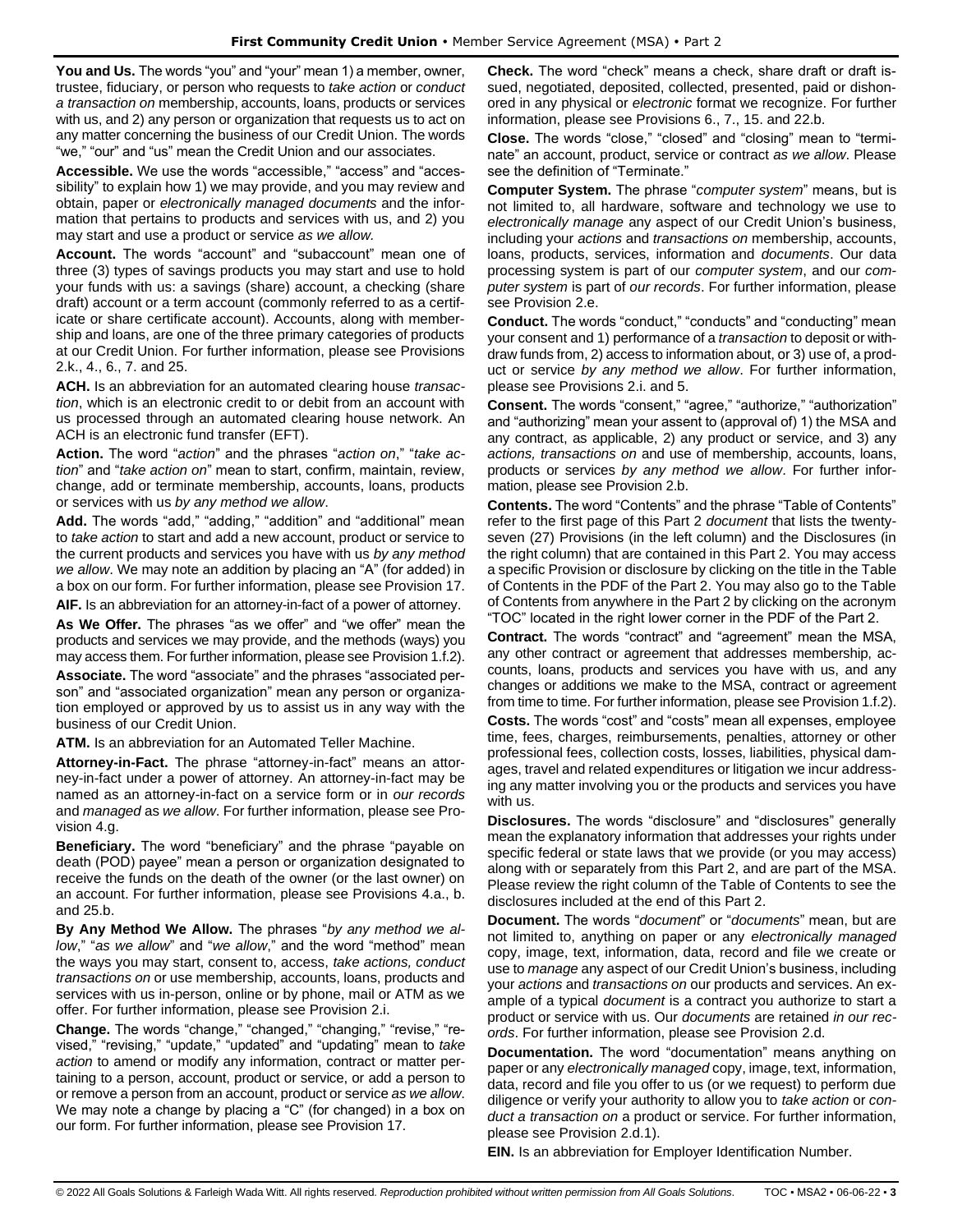**EFT.** Is an abbreviation for electronic fund transfer, which is an electronic credit to or debit from an account with us. For further information, please see "Our Electronic Funds Transfer Terms" at the end of this Part 2 of the MSA.

**Electronically Manage.** The phrases "*electronically manage*," "*electronically managed*," "*electronic management*" and the words "*electronically"* and *"electronic"* mean the use of our *computer system* and technology to create, start, enter, obtain consent to, copy, image, retain, provide, operate, conduct, execute, facilitate, secure, administer, maintain, support, service, assist with, change, add, update, collect on, terminate and protect any aspect of our Credit Union's business. This definition includes the *electronic management of* all your information, *documents*, *actions* and *transactions on* our products and services. For further information, please see Provision 2.e.1).

**Enter.** The words "enter," "entered," "entering," "note," "noted," "noting," "reflect," "reflected" and "reflecting" mean that we (or you**,** *as we allow*) type, input or write your information in *documents* or our *computer system* that pertains to your *actions* and *transactions on* our products and services, which becomes part of and is retained in *our records*.

**Fiduciary.** The word "fiduciary" refers to a relationship in which a person or organization has a responsibility to act for the benefit of another person, organization or purpose. A fiduciary may be named as a fiduciary on a service form or in our *computer system* and *managed* as *we allow*. For further information, please see Provisions 4.d. through i.

**Funds Availability of Deposits.** Is the explanatory information we provide about your rights concerning the availability of funds from deposits to an account with us. Please see "Funds Availability of Deposits" at the end of this Part 2 of the MSA.

**ID.** Means current government-issued photo identification.

**Initiate.** The words "initiate," "initiated" and "initiating" mean to "start" products or services *as we allow*. Please see the definition of "Start."

**Internet Service**. The phrases "internet service," "internet services," "e-commerce services" and "online services" mean our products and services that can be accessed and used through the internet as we offer, which are part of our *computer system*.

**IRS.** Is an abbreviation for the Internal Revenue Service.

**Item.** The word "item" means a promise or order to pay money in any form or medium we recognize.

**Loan.** The word "loan" means one of our lending products. Loans, along with membership and accounts, are one of the three primary categories of products at our Credit Union.

**Maintain.** The words "maintain," "maintaining" and "maintenance" mean your and our activities to keep the accounts, loans, products, services, *actions*, *transactions*, information and *documents* you have with us active, operational and current. For further information, please see Provision 11.

**Manage.** The words "*manage*," "*management*" and "*managing*" mean all our work-related activities to create, start, enter, obtain consent to, copy, image, retain, organize, provide, operate, conduct, execute, facilitate, secure, administer, maintain, support, service, assist with, change, add, update, collect on, terminate and protect any aspect of our Credit Union's business. The definition of "*manage*" includes the *management* of all your information, *documents*, *actions* and *transactions on* our products and services. *Electronic management* (as defined in this Part 2) is one way we *manage* our business and the accounts, products and services you have with us. For further information, please see Provisions 2. and 11.

**Member.** The word "member" means a person who has met the requirements of membership and has joined our Credit Union. The privilege of membership, along with accounts and loans, is one of the three primary categories of products at our Credit Union. For further information, please see Provision 3.

**Member Service Agreement.** The Member Service Agreement (the MSA) is a contract composed of our Part 1 service form, the *documents* and information in *our records* and this Part 2.

**Membership Share.** The phrase "membership share" means a specific amount of your money in an account that represents the required deposit to be a member and owner of our Credit Union.

**Mobile Device.** The phrase "mobile device" means any transportable equipment or technology (typically a phone or tablet) that allows you to access the internet to *take actions*, *conduct transactions* or use the products and services as we offer.

**MSA.** Is an abbreviation for the Member Service Agreement, which is a contract composed of our Part 1 service form, the *documents* and information in *our records* and this Part 2.

**NACHA.** Is an abbreviation for the National Automated Clearing House Association, which operates the Automated Clearing House (ACH) *transactions system*. For further information, please see Provision 5.c.

**Open.** The words "open," "opened" and "opening" mean to "start" membership, accounts, products or services with us *as we allow*. Please see the definition of "Start."

**Organization.** The word "organization" means a business, association or other private or government entity, whether formally organized and/or recognized under the law or not.

**Original.** The word "original" refers to the first *document* (such as a Part 1 or other form) we use to start new products and services. We may note the original use of a form by placing an "O" (for original) in a box on the form.

**Our Check.** The phrase "our check" means our cashier's or teller's check that we write (issue) to people, organizations or you. For further information, please see Provisions 5.a., 6.e.,g.,n. and 22 b.

**Our Electronic Funds Transfer Terms.** Is the explanatory information we provide about your rights concerning EFT debits and credits to an account with us. Please see "Our Electronic Funds Transfer Terms" at the end of this Part 2 of the MSA.

**Our Privacy Notice.** Is the explanatory information we provide about your information we collect and retain in the ordinary course of business of our Credit Union. Please see "Our Privacy Notice" at the end of this Part 2 of the MSA.

**Our Rates & Service Charges.** Is the explanatory information we provide about the rates we pay on accounts and charges we may require for services we offer. This disclosure may also be referred to as the "Rate and Fee Disclosure" in the MSA. Please see "Our Rates & Service Charges," which is part of the MSA. You may access this disclosure on our website or by contacting us during business hours.

**Our Records.** The phrases "*our records*," "on file," "in our files" and the word "files" mean all *documents* and information we create, retain and use to *manage* any aspect of our Credit Union's business, including your information, *documents*, *actions* and *transactions on* our products and services. *Our records* are primarily contained in and composed of our physical paper files and *computer system*. For further information, please see Provision 2.h.

**Owner.** The word "owner" means a person designated in *our records* as an "owner," who may *take actions*, *conduct transactions*  and use our accounts, products and services. An owner typically owns the funds in an account. For further information, please see Provisions 2.g., 3., 4., 11., 17., 23. and 25.

**Ownership and Survivorship Feature Information.** The phrase "ownership and survivorship feature information" means the number and identity of owners on an account, and whether the funds in the account will ultimately go to a surviving owner, an owner's estate or a designated beneficiary(s)/POD payee(s), according to *our records*. For further information, please see Provisions 4., 13.a. and 25.

**Part 1.** The phrase "Part 1" means any service form, *document* and/or the information on paper or *electronically managed* in our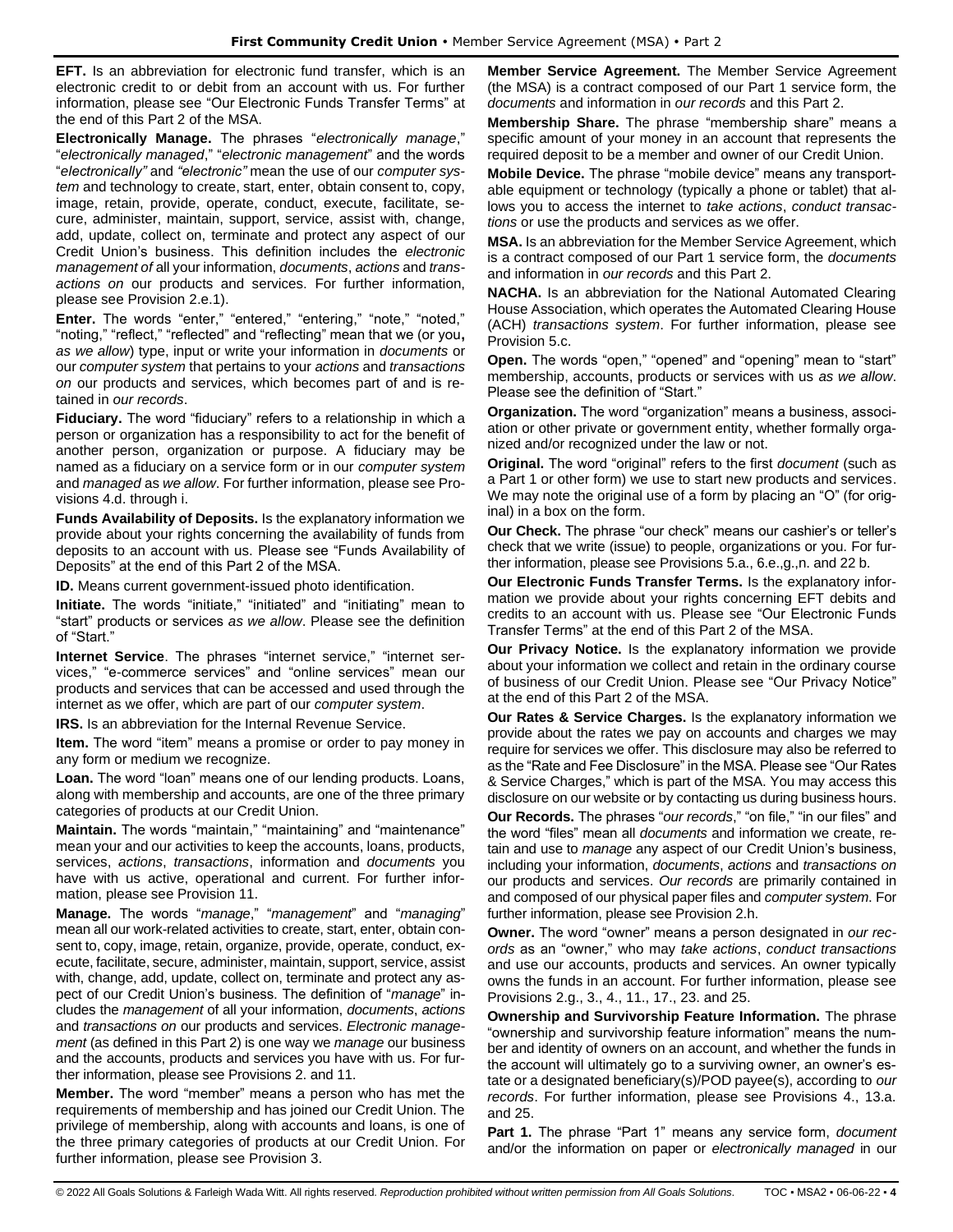*computer system*, used for any *action* or *transaction on* our products and services. For further information, please see Provision 2.d.

**Part 2.** The phrase "Part 2" means this *document*, which along with service forms, the information and *documents* in *our records* and other contracts, as applicable, comprises the Member Service Agreement (MSA). This Part 2 contains a majority of the *terms* of the MSA. For further information, please see Provision 2.

**Payable on Death Payee.** The phrase "payable on death (POD) payee" and the word "beneficiary" mean a person or organization designated to receive the funds on the death of the owner (or the last owner) on an account. For further information, please see Provisions 4.a., b. and 25.b.

**PDF.** The acronym "PDF" is an abbreviation for Portable Document Format file. It is a format we may use to *electronically manage* information and *documents* to address any aspect of our Credit Union's business, including your *actions* and *transactions on* our products and services. For further information, please see Provision 2.e.2).

**People and Person.** The words "people" and "person" mean human beings.

**Personal Identification Number.** The phrase "personal identification number (PIN)" means a confidential number you use to conduct *transactions* with EFT products and services (such as a debit card) to access an account with us. For further information, please see "Our Electronic Funds Transfer Terms" at the end of this Part 2 of the MSA.

**PIN.** Is an abbreviation for personal identification number (please) see the definition of "personal identification number" above). For further information, also please see "Our Electronic Funds Transfer Terms" at the end of this Part 2 of the MSA.

**POD payee.** Is an abbreviation for a Payable on Death payee.

**Products and Services.** The words "products" and "services" and the phrases "our products and services" and "the products and services" mean, but are not limited to, 1) our membership, savings and lending products, 2) our services we offer to access the products, and 3) our services we offer independent of the products. Accounts, loans and membership are the three primary categories of products at our Credit Union. For further information, please see Provision 2.k.

**Provision.** The word "Provision" means the twenty-seven (27) Provisions of this Part 2 , which are listed in the left column of the Table of Contents. The Provisions of this Part 2 contain a majority of the *terms* of the MSA. For further information, please see Provision 1.c.

**Reported SSN or EIN Name.** The phrase "Reported SSN or EIN name" means the name that matches the SSN or EIN that dividends/interest are/is reported under on a service form or *as we allow*. For further information, please see Provisions 4.d. through i.

**Revised.** The words "revise," "revised" and "revising" mean to "change" an account, product, service or contract *as we allow*. Please see the definition of "Change."

**Section.** The word "Section" refers to the six to ten Sections of the Part 1 service forms. Each Section has a number that is located at the far-right side of each Section on the Part 1s. If a Section number is missing on Page 1 of a form it is because that Section appears on Page 2 of the form. If a Section number is missing on Page 2 of a form it is because that Section appears on Page 1 of that form.

**Service Charge.** The phrases "service charge" and the words "charge" and "fee" mean an amount of money we require you to pay to partially cover the expense of a service you use with us. When the words "service charge" or "charge" are used in the MSA, they will typically be addressed in "Our Rates & Service Charges." For further information, please see Provision 9.

**Service Form.** The phrases "service form" and "Part 1" and the word "form" mean a *document* or the information on paper or *electronically managed* in our *computer system*, used for any *action* or

*transaction on* our products and services. For further information, please see Provision 2.d.

**SSN.** Is an abbreviation for Social Security Number.

**Start.** The words "start," "starting," "open," "opened," "opening," "initiate" and "initiating" mean to *take action* to begin membership**,** accounts, loans, products or services *as we allow*. For further information, please see Provisions 2.i., 3. and 17.

**Successor Trustee.** The phrase "successor trustee" means a person named as a successor trustee of a trust who may act if the trustee(s) can no longer act on behalf of the trust. For further information, please see Provision 4.h.

**Technology.** The word "technology" means any hardware, software, equipment, instrumentation, system and solution (such as our *computer system*) that enables us to maintain and *manage* any aspect of our Credit Union's business, including your information, *documents*, *actions* and *transactions on* our products and services.

**Terminate.** The words "terminate" and "close" mean to *take action* to end and no longer use an account, product, service, contract or membership with us *as we allow*. We may note a termination by placing a "T" (for terminate) in a box on our form. For further information, please see Provisions 23. and 24.

**Terms**. The word "*terms*" means all the explanatory language of the MSA (which includes any service form, this Part 2 and the information and *documents* in *our records*), and any contract you have with us, as applicable. A majority of the *terms* of the MSA are found in this Part 2. The *terms* of the MSA, like all our contracts, are designed to serve the best interests of the members of our Credit Union.

**Through the Internet.** The phrase "through the internet" and the word "online" mean the use of the internet to *take actions*, *conduct transactions* or use our products and services (which will typically be with the internet services we offer).

**Transaction.** The word "*transaction*" and the phrases "*transaction on*," "*conduct a transaction*," "*conduct a transaction on*" and "*conduct transactions on*" mean 1) any act, instruction, order or request to increase or decrease the balance of, or impose a lien or security interest on, the funds in an account *by any method we allow*, and 2) any request for or use of a product, service or information *by any method we allow*. The word "*transaction*" in this Part 2 may apply to a "loan" or obligation addressed in the MSA and other contract, as applicable. The word "*transaction*" does not include any *action* to change, add or terminate an account, product or service. For further information, please see Provisions 2.i. and 5.

**Trustee.** The word "trustee" means a fiduciary of a revocable or irrevocable trust, who, like an owner, may *take actions*, *conduct transactions* and use accounts, products and services on behalf of the trust. A trustee may be named as a trustee on a service form or in our *computer system* and *managed* as *we allow*. For further information, please see Provision 4.h.

**Use.** The word "use," as applied to you, means to *take action*, *conduct a transaction on* or in any way access or utilize our products and services. The word "use," as applied to us, means anything we employ to *manage* the business of our Credit Union, which includes *managing* your *actions* and *transactions on* our products and services.

**Your Check.** The phrase "your check" generally means a check you write to a payee drawn on an account with us. It also means a check drawn on another institution payable to you that you wish to deposit in an account with us or negotiate to us. For further information, please see Provisions 6., 7. and 15.

Your Information. The phrases "your information," "related information," "the information," "any information" and "all information" mean the information you provide to us that we use to *manage* any aspect of your *actions* and *transactions on* our products and services, along with *documents* we retain in *our records*. The definition of "your information" includes all data, ID, pictures, photographs,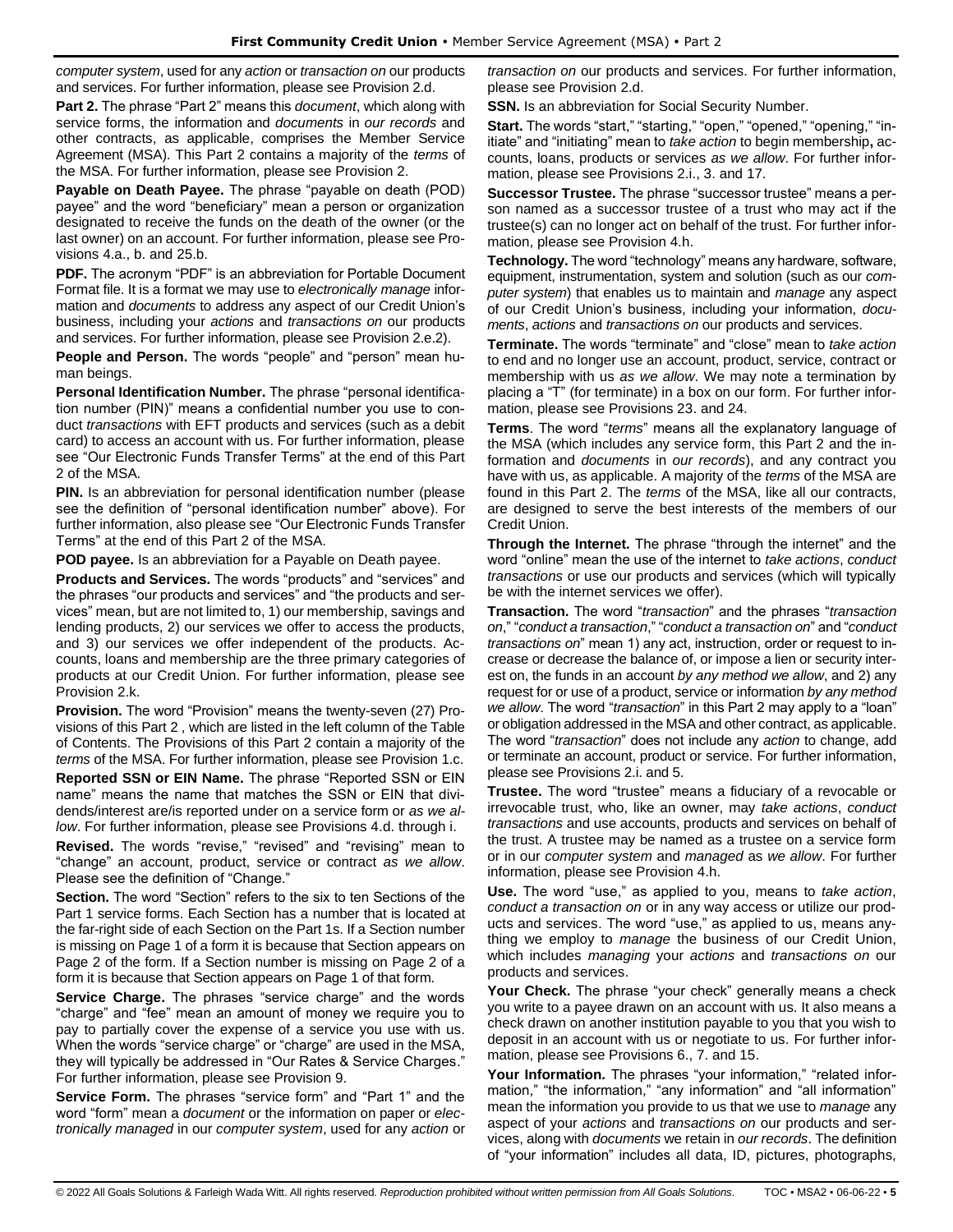images, film, voice and image recordings, fingerprints and other biometrics you share and we retain in *our records*. The definition does not include information you do not communicate or deliver to us, but we obtain elsewhere. For further information, please see Provisions 2.c. and 13.

**Your Number.** The phrase "your number" means any number we create and assign to an account, loan, product, service, membership or you, to *manage* any aspect of your information, *documents*, *actions* and *transactions on* our products and services. For further information, please see Provision 2.f.

## **f. Right to Rely on the Member Service Agreement (MSA)**

When you join our Credit Union, attempt to *take action* or *conduct a transaction,* or ask us to act on any matter concerning the business of our Credit Union, you consent to the *terms* of the MSA. You acknowledge we offered you a paper copy of the Part 2 in-person, and emailed it to your address (if provided) in *our records*. If we assisted you by phone, mail or through the internet, your consent acknowledges the Part 2 was accessible to you, and we offered to mail you a paper copy of the Part 2 (please see Provision 3.g.).

You agree we may *electronically manage* (e.g., image or otherwise enter in our *computer system*) your information, *documents*, consent and all accounts, loans, products or services you have with us. This allows us to protect all information, *documents,* products and services, achieve significant savings and provide excellent service to our members. For these same reasons, you understand and agree once we have *electronically managed* any paper *document* along with your information*,* we may also destroy the paper *document* and the information, unless otherwise required by law. You agree that along with all paper *documents* and any information*,* all *electronically managed documents* and your information, in *our records* are binding on you and us. You understand while we own all information and *documents* in *our records* that pertain to membership, accounts, loans, products and services you have with us, you may request to review and obtain a paper or *electronic* copy of a *document* or the information in *our records* any time we are open for business or as we offer. You also understand you may *take action* to start, confirm, maintain, review, change, add or terminate membership, accounts, loans, products or services with us at any time *as we allow*.

You agree we may rely exclusively on the MSA, other contracts, as applicable, and *our records* (and any changes and additions we make to these contracts from time to time) to start, maintain and *manage* your *actions* and *transactions on* all the accounts, loans, products and services you have with us. Further, you understand any changes and additions you make to the accounts, loans, products or services you have with us will also be governed by the MSA, other contracts, as applicable, *our records* and any changes and additions we make to them from time to time.

**1) Your Actions and Transactions Entered in Our Records.** On your request and for your convenience, we may agree to assist you with any product, service, *action* and *transaction* by phone, mail, inperson or online. To accomplish your request, we may enter the information in a *document* or our *computer system* without having you sign a paper *document as we allow*. This means your consent and membership, accounts, loans, products, services, *actions* and *transactions* will be *managed* with the assistance of our employees or the use of our *computer system by any method we allow* and will be confirmed by your use of the account, loan, product or service. You understand and agree if we honor your request to assist you with any *action* or *transaction* by phone, mail, in-person or online without a signed *document*, we will maintain and *manage* the requested membership, accounts, loans, products, services, *actions* and *transactions* as reflected in *our records*.

You also agree the *action* or *transaction* is governed by the MSA and any other contracts, as applicable. For an account and its related services, this means you agree that the ownership and survivorship features of the account are governed by the ownership and survivorship features in *our records* (please see Provision 4.). You understand if we *manage* your request without having you sign a paper *document*, we do so to provide you with excellent service and for your convenience to expedite the product, service, *action*  or *transaction* you have requested. Should you have second thoughts and prefer we *manage* your request on paper or by another method *we allow*, please let us know at your earliest opportunity. On your notification, we will be happy to provide you with a *document* for your signature or authorization, or find an alternative method for you to *take actions* or *conduct transactions on* accounts, loans, products or services with us. Finally, you understand you may request to review, confirm, obtain, change, add or terminate any product, service, *action* or *transaction*, any time we are open for business or *by any method we allow*. You may also request a paper or *electronically managed* copy of your information or a *document* in *our records* from us any time during business hours or *as we allow*.

**2) Products and Services Addressed by the MSA.** In addition to our products and services addressed in the MSA, we may offer products and services not mentioned in the MSA that are covered by its *terms* and any other contract, as applicable. If a contract for another product or service does not address a matter covered by the MSA, the *terms* of the MSA may apply to the matter. For example, if a contract for a product or service does not address whether that contract can be imaged (which is one method we may *electronically manage*  a *document*) and that the image is binding on you and us, then we may *electronically manage* (image) and rely on that contract for the product or service as addressed in the *terms* of the MSA (please see Provisions 1.e. and f.). To provide members with excellent service and plan for future products and services, the MSA may address products and services currently not offered, which may be offered at a future date. Should you have any questions about the applicability of the MSA to a product or service, please contact us any time we are open for business.

# **g. Obligation for Advice on Matters Involving You**

To protect our Credit Union's interests, we may seek legal or other professional advice to address any matter concerning you or the products and services you have with us. We may seek advice to assist you with any products and/or services you request (for example, to review and advise us on any documentation you present, such as trusts, powers of attorney, estate documents, court orders, agreements, business and organization formation or request affirmation documents, etc.). We may also seek advice in connection with a person's, organization's or your claims or disputes regarding you or your information, funds, *actions* and *transactions on* products and services (for example, to review and advise us on any subpoenas, summons, levies, garnishments, claims, court orders, etc., that we receive). If we obtain legal or other professional advice to address any matter concerning you or the products and services you have with us, you agree to pay all costs, including reasonable attorney fees, incurred for that assistance. You further agree we may deduct all costs for the assistance from the account(s) you have with us, and you will be obligated for any additional amount owed. You understand and agree since these costs are incurred because of you or the products and services you have with us, fairness dictates that you are responsible for these costs, rather than imposing the costs on the members of our Credit Union.

### **h. Prohibition on Photography, Filming and Recording**

To protect and assure the privacy of members', employees' and visitors' information, we prohibit photography, filming and recording of any type with any device or technology on our Credit Union's premises without prior **express written** consent from us. This prohibition extends to outdoor areas near any ATM, Kiosk, or any other facility or device that may display, broadcast or provide any information. Any violation of this prohibition may result in the termination of products and services with us, or the exercising of our rights under the MSA or the law.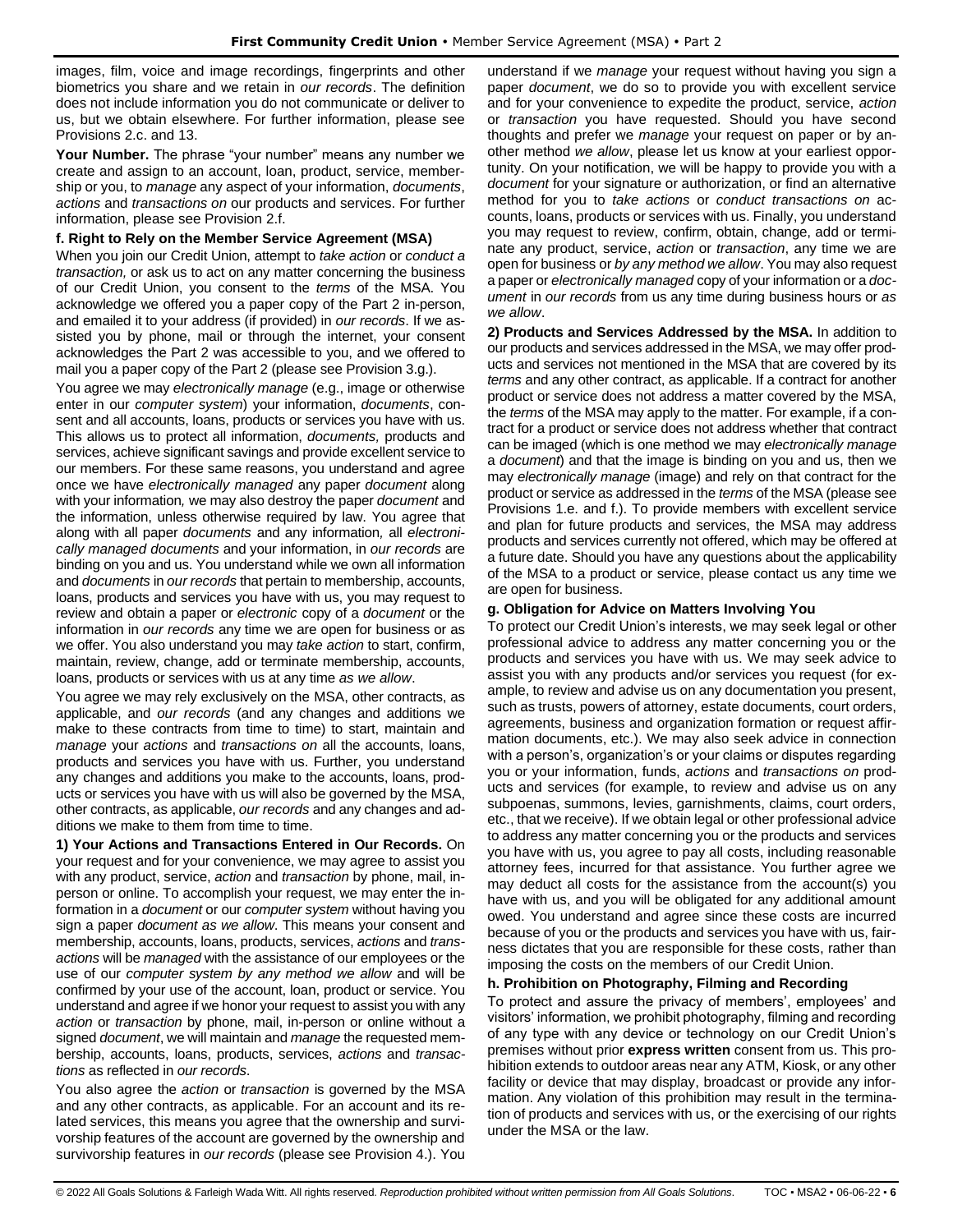# **i. Remove all Hats & Sunglasses Before Entering a Branch**

To provide you with the best service possible and for your and our safety and protection, we respectfully require all hats, helmets, and sunglasses to be removed before entering our branch. This helps us identify all members and you, and safeguards all members and your valuable information and funds. Alternatively, and for your convenience, you may *take actions* or *conduct transactions* by phone, online, mail or by any other method *we allow*.

### **j. Prohibition on Use of Phones when Conducting Business**

To provide all members and you with the best service possible and out of courtesy to other members and our employees, we respectfully request that you do not talk on your phone in the branch or at the drive-up when you are conducting business with us. Alternatively and for your convenience, you may *take actions* or *conduct transactions* online, by mail or any other method *we allow*. We thank you and appreciate your help with this important service matter!

## <span id="page-6-0"></span>**2. Product and Service Management Issues**

# **a. Overview of this Provision**

This Provision addresses a number of important matters that affect how we *manage* our products and services. The Provision begins with an explanation of how you may start and consent to products and services. It then explains how we maintain and *manage* your information, *documents*, *actions* and *transactions on* our products and services, and retain them in *our records*. The Provision concludes by describing the methods you may use to *take actions* or *conduct transactions on* our products and services, along with an explanation of the products and services we may offer. These important *management* issues assist us in serving the best interests of our members.

## **b. Consent to Membership, Products, Services and Contracts**

You may consent to membership, a contract, an account, loan, product, service, *action* or *transaction by any method we allow*. You may also consent to another person *taking actions* or *conducting transactions on* the products and services you have with us, as addressed in the MSA. Your consent may be demonstrated by, but is not limited to: 1) a signature, thumbprint, fingerprint, stamp, mark, facsimile signature or email, 2) verbal confirmation in-person, by phone, voice command, recorded message or conversation, 3) signing or using a signature pad, tablet, computer, device or mobile device, 4) using a debit card, credit card, ATM card, code, password, PIN, ATM, kiosk or shared branch, 5) a notation by our employee in *our records* as *we allow*, 6) entering the information in *our records* as we offer, 7) the receipt or accessibility of a statement, 8) *electronic* and/or digital signature or agreeing to an internet service we offer, and 9) the maintenance or use of, or allowing another person to use, a product or service. Please see the definition of "consent" in Provision 1.e.

# **c. Information Management for Products and Services**

The information you communicate or deliver to us is crucial for us to provide you with excellent service and maintain and *manage* all products and services. We may specifically use your information to *manage* your *actions and transactions on* our products and services you have with us. You understand your information may be *managed* on paper or *electronically*. In either case, you may request to review or access your information any time during business hours. Please see the definition of "your information" in Provision 1.e., and Provision 13.

### **d. Document Management for Products and Services**

We use our *documents* to *manage* the business of our Credit Union in general, and your *actions and transactions on* the products and services you have with us in specific. Examples of our *documents* include any paper or *electronically managed* service form (Part 1), form, application, loan form, note, contract, this Part 2, record, file, letter, disclosure, schedule, periodic statement, statement, check, item, receipt, information return, notice, warning, advisory, explanatory material, newsletter or anything else we create or use to

*manage* the business of our Credit Union. You understand and agree the *documents* we create and/or use to *manage* our products and services and retain in *our records,* are binding on you and us. You also understand you may request to review or access a *docu*ment any time during business hours. Please see the definition of "*documents*" in Provision 1.e.

**1) Documentation You Offer for Us to Perform Due Diligence.** You may offer or we may request documentation to perform due diligence or to verify your authority to *take action* or *conduct a transaction on* a product or service. Examples of documentation may include, but are not limited to, any paper or *electronically managed* letters, trusts, powers of attorney, wills, estate papers, business or organization formation or operational papers, licenses, claims, court orders, legal instruments or anything you deliver or share with us concerning you or your *actions* or *transactions on* products and services. You understand and agree when you provide documentation, which we may retain in *our records* for due diligence purposes, it is not binding on us unless otherwise required by law. Please see the definition of "documentation" in Provision 1.e.

### **e. Our Computer System to Manage Credit Union Business**

Our *computer system* is vital to providing you with excellent service and maintaining and *managing* all the products and services with us. Our *computer system* may include, but is not limited to, our data processing system, our employees' computers, tablets and mobile devices, our phone system, website, internet services, kiosks, ATMs, networks, backup data storage systems, offsite data archival systems, all data, software and applications retained and utilized in the cloud, and any other software, equipment, instrumentation, solution or technology we use now or in the future. If offered, our *computer system* also includes any Credit Union "member use only" computers, tablets and mobile devices. The information and *documents managed* in our *computer system* are part of *our records*. Please see the definition of "*computer system*" in Provision 1.e.

**1) Electronic Management of Credit Union Business.** We may use our *computer system* to *electronically manage* any aspect of the business of our Credit Union, which includes all your information, *documents*, *actions and transactions on* our products and services. You understand you may request to review or have a copy of *electronically managed* information or *documents* in *our records* any time we are open for business. Please see the definition of "*electronic management*" in Provision 1.e.

**2) Information and Documents may be Accessible in PDF.** For your convenience, to assure accuracy and security, and to reduce costs for our members, we may *electronically manage* any information or *documents* as a Portable Document Format (PDF) file. PDFs may be accessible on our website, in the internet services we offer and as attachments to emails. To open, review, print, download, save and read a PDF *document*, you will need to download a PDF display application, such as Adobe Reader, to your computer, mobile device or other technology. As of the date of the MSA, Adobe Reader is accessible at no charge at Adobe.com. You understand you may also request to access any information or *documents* on paper during business hours. Please contact us and we will be happy to assist you. Please see the definition of "PDF" in Provision 1.e.

### **f. Your Number for Membership, Products and Services**

Your number is extremely important to provide you with excellent service and maintain and *manage* all the products and services you have with us. We may create your number on paper and/or *electronically* with our *computer system*. We may refer to your number as an "account number," "member number" or "membership number" in communications or when referencing *our records*. The phrase "your number" may also refer to a "subaccount number," which is a secondary number we assign that is organized under your number ("your subaccount number"). We may use a subaccount number to manage your *actions and transactions on* our products and services. Should you have any questions about your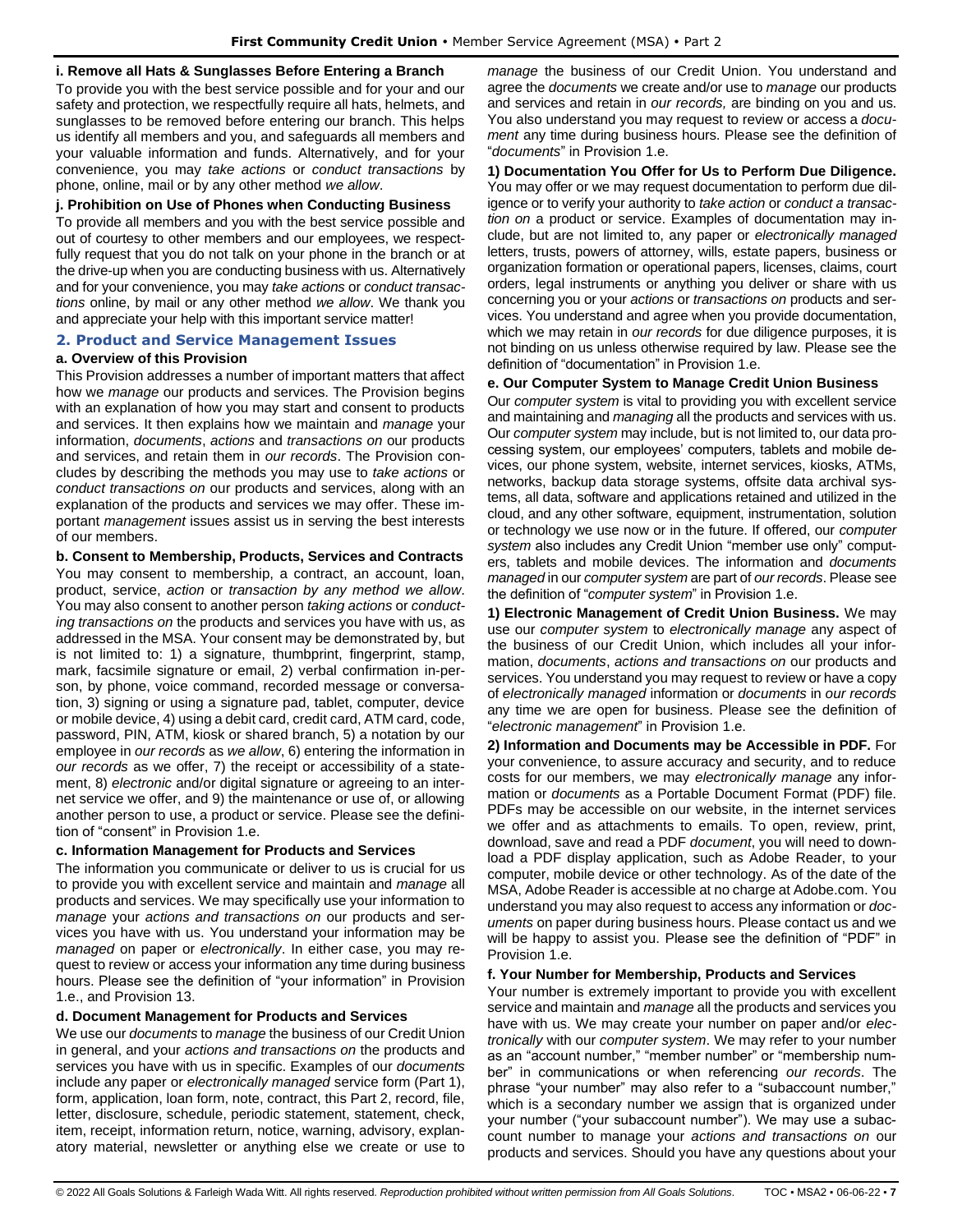number, please contact us at your earliest convenience. Please see the definition of "your number" in Provision 1.e.

## **g. Management of Accounts, Products, Services & Numbers**

You understand while you have the privilege to start, use and maintain an account we offer, we *manage* the privilege to have an account at our Credit Union. You also understand and agree for business, compliance and risk management purposes, we may change, suspend or terminate an account (and if applicable subaccounts), and reimburse the funds to you as needed. We may decline to restart an account (or subaccount) at our discretion. You further agree we *manage* the privilege to use our products and services and may change, suspend or terminate this privilege, as needed and at our discretion, as addressed in the MSA and other contracts, as applicable, unless otherwise required by law. Finally, you agree we *manage* your number(s) for business and compliance purposes, and may change or terminate your number(s) (or subaccount numbers) as needed and at our discretion.

## **h. Our Records are Used for All Business Purposes**

We create and use *our records* to *manage* the business of our Credit Union in general, and your *actions and transactions on* the products and services you have with us in specific. *Our records* are composed of all information and *documents* retained 1) on paper in physical files, 2) *electronically* in our *computer system,* or 3) in any other solution or technology we use to *manage our records* (such as offsite data archival systems). To protect all information and *documents*, achieve cost-savings and for the convenience of our members, we may *electronically manage* most of *our records*. For these same reasons, ultimately all *our records* may be *electronically managed*, unless otherwise required by law. You may request to review or obtain your information or a *document* in *our records* any time we are open for business. Please see the definition of "*our records*" in Provision 1.e.

# **i. Methods to Take Actions and Conduct Transactions**

You may *take actions*, *conduct transactions on* and use our products and services *by any method we allow*. Specifically, the ways you may access, *take actions*, *conduct transactions on* and use our products and services may include, but are not limited to, 1) inperson, by phone, mail, facsimile, email, drive-through window, night deposit or drop box (or lock box), 2) through the use of a debit card, credit card, ATM card, code, password, PIN, check, signature pad or device, ATM, kiosk, shared branch or any product or service, and 3) through the internet with a computer, tablet, phone, device, mobile device or other technology. An *action* or *transaction* conducted *by any method we allow* is valid no matter what method *we allow* you to use. Please see the definitions of "*action*," "*by any method we allow*" and "conduct" in Provision 1.e.

# **j. The Title of Products and Services You Have with Us**

The products and services you have with us are generally titled on our *documents* and in our *computer system* so the name used on the product or service (typically your name) matches the SSN and EIN certified. This allows us to maintain and *manage* the product or service in *our records* for you and satisfy reporting requirements. Due to the maintenance, *management* and reporting requirements, the information and *documents* accessible to you may not contain the full or exact title you prefer. However, on your request, we often can include a description or legal title on a *document* or in *our records* that explains the purpose of and/or person(s) who may use a product or service.

# **k. Our Exclusive and Beneficial Products and Services**

To be entitled to use and enjoy all our financial products and services, a person must first be eligible for the privilege of being a member of our Credit Union (our first product). As a member, you may request the exclusive products and services we offer that generally come under one of two categories: our savings products and services, and our lending products and services. Both are valued by our members for their rates and our excellent service. However, we may offer other beneficial financial products and services in addition to our traditional savings and lending solutions. Examples of products include membership, accounts and loans as we offer. Examples of services include teller assistance, phone assistance, *transactions* and safe deposit boxes, which typically require use of our premises, employees or *computer system* to provide the service to you. Please see the definition of "products and services" in Provision 1.e.

**1) The Products and Services We Offer.** *Please see "Our Products and Services" for a comprehensive summary of our beneficial products and services.*

**2) The Business Products and Services We Offer.** The business and organization products and services you have with us are governed by the Business Service Agreement (BSA). The BSA Part 2 can be accessed on our website or on request from us any time we are open for business.

## **l. The Length of this Part 2 of the MSA**

To assure excellent service, comprehensive information, and to proactively answer your questions about our products, services and Credit Union, we provide this Part 2. It is lengthy 1) because of the numerous legal, operational and practical matters that affect membership, accounts, loans, products and services, and 2) because it is important to explain why everything we do at our Credit Union is in the best interests of the members. Should you have questions about any matter addressed in the MSA, please contact us during business hours and we will be happy to assist you.

## <span id="page-7-0"></span>**3. Starting Membership, Products and Services**

All our members together own our Credit Union. The Provisions of the MSA are intended to serve the best interests of our members.

## **a. Requirements to Start Membership with Us**

To become a member of our Credit Union, you must be in our field of membership and meet all the requirements for eligibility. Please understand that membership is a privilege and not a right, and is granted to you by our Credit Union on the condition you observe all applicable laws, regulations, the MSA and all other contracts, obligations and responsibilities with us.

### **b. Your Identification, SSN or EIN and Backup Withholding**

To join our Credit Union, we may require your full current name, the physical address of your residence or business (and, if different, your mailing address), and your phone number, birthdate, employer and occupation. We may also require your current government-issued photo identification and a Social Security Number (SSN) or Employer Identification Number (EIN). We require all this information to both provide you with excellent service and to protect your valuable information and funds (and without it, we may not be able to start membership, products and services). For IRS reporting purposes, you may need to certify that the SSN or EIN matches the name and address provided, and indicate if you are subject to backup withholding. Your delivery, review and certification of this information may be required for membership, products or services. For your and our protection and to fulfill our due diligence responsibilities, you may need to obtain an EIN for an account, product or service relationship you wish to start that is not for your personal use. For your convenience and protection we may also request your mother's maiden name, your email address, other identification and information requirements and other undiscoverable confidential information (such as your most or least favorite subject in school, artist, fruit or vegetable, etc.) and require you to create a password in order to *take actions* or *conduct transactions on* our products and services (please see Provision 5.a.).

To provide you with excellent service, for your convenience and for your and our protection, you agree we may photograph you and retain a copy or image of your current government-issued photo identification (hereafter referred to as ID) to identify you for the products and services you have with us. We may request to see your current government-issued military photo identification, and though we will not image or copy it, we may enter the information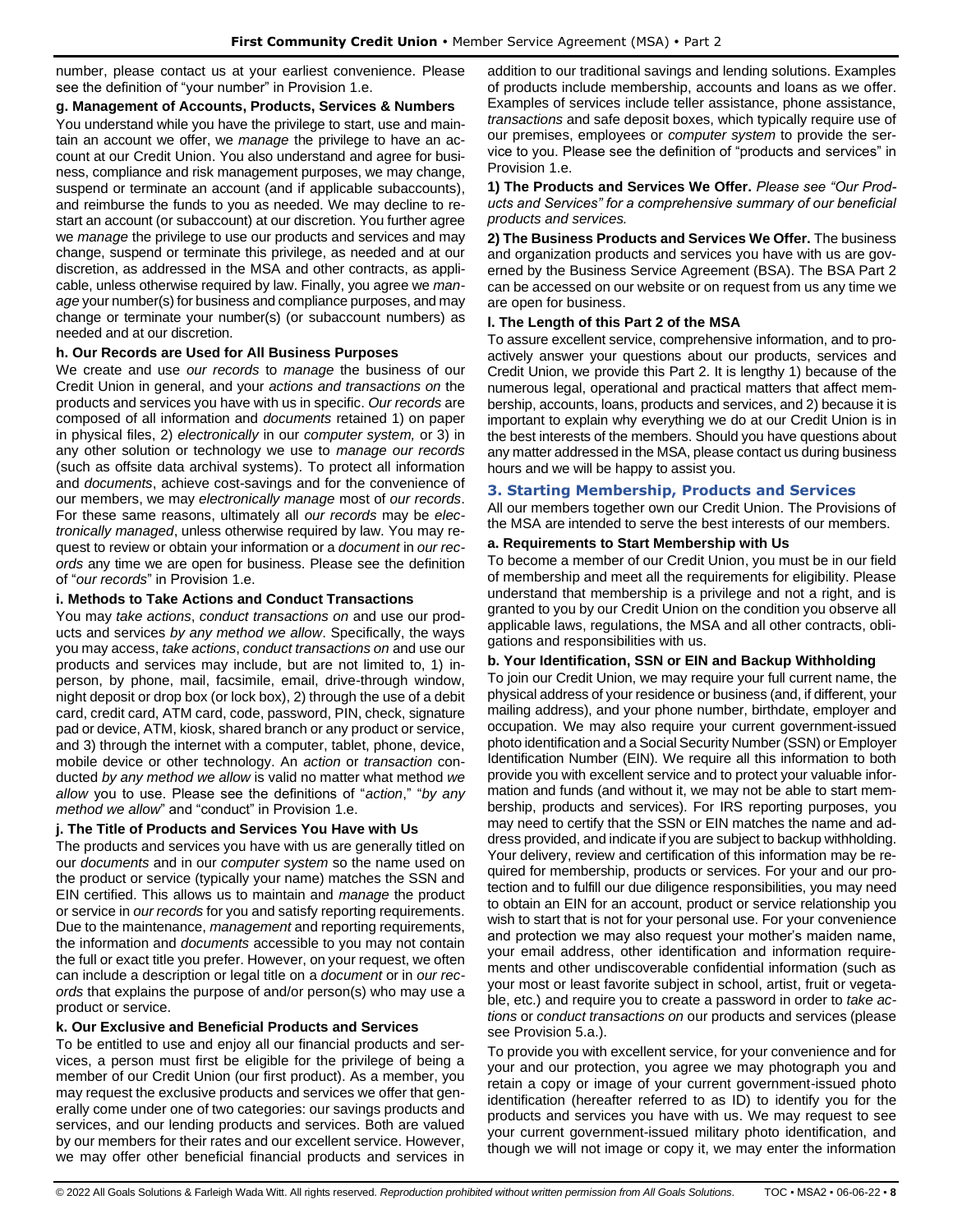in *our records*. We may also require other current government ID (such as your driver's license or passport) that can be copied or imaged along with entering the information from your military ID. At our discretion, we may only ask for your non-government ID (employer-created ID) and information to start products and services with us, though we may later require current government ID and information to start additional products and services. We may also permit people under the age of sixteen to be identified by family members or legal guardians in order to use our products and services. If our copy or image of your ID (or other identification) is expired, to continue to serve you, for your convenience and for your and our protection, you agree we may request, review and retain a copy or image of your current ID. If the IRS notifies us of a discrepancy with the name, SSN, EIN or information in *our records*, you may be subject to backup withholding, requiring us to withhold and pay a portion of dividends, interest or other payments to the IRS.

When you join our Credit Union and start products and services, we may require you to sign or authorize a service form to assist us in *managing* the products and services you have with us. We may note the original use of the form by placing an "O" (for original) in a box on the form. Alternatively, on your request we may agree to start, obtain your consent to and *manage* membership, products and services with the assistance of our employees or the use of our *computer system* (please see Provision 1.f.1)). You agree for purposes of accuracy, we may subsequently verify and correct, complete or update your information in *our records*. You understand and agree that to provide you with excellent service and for your and our protection, we may photograph, film and retain all pictures, photographs, film, likenesses or images of any person (including you) who enters or uses our (or an associate's) premises, facility, location or service solution. Additionally, to provide excellent service, for training and quality assurance purposes and for your and our protection, you agree we may record and retain all conversations with you and anyone who contacts, calls and/or leaves us messages *by any method we allow*. You agree we may obtain, retain and use all ID, pictures, photographs, images, film, voice and image recordings, fingerprints and other biometrics of you with our *computer system* or other technology to identify you and *manage* any product, service, *action* or *transaction* addressed by the MSA or other contract, as applicable. Finally, you agree we may obtain, retain, maintain and *manage* all ID, photographs, images, film, voice and image recordings, fingerprints and other biometrics of you in *our records*.

# **c. Your Authorization for Us to Obtain Information**

You agree we may review your account, employment and credit history, which includes obtaining reports from third parties and credit reporting agencies, to confirm your eligibility for membership, accounts, loans, products and services we may offer. We obtain reports for two important reasons. The first is to provide you with excellent service by pre-qualifying you for products and services with us: that way we can make a product or service available to you as soon as possible. The second is for loss prevention purposes, which is required to fulfill our due diligence responsibilities to our members. Additionally, to provide you with excellent service, for your convenience and your and our protection, we may request additional information to assist you with any currency needs for the accounts, loans, products and services you may request.

# **d. Your Family Can be Members with Us Too!**

Since you are a member of our Credit Union, generally, your immediate family can become members too, and enjoy the privileges of our products and services. Please see our website or contact us during business hours to learn how your family members, friends and co-workers can join our Credit Union.

## **e. Starting Membership, Products and Services Online**

We may offer an internet service that allows you to join our Credit Union and start products and services with us online. This internet service is governed by any contract you agree to online, the MSA,

all other contracts, as applicable, and *our records*. Should you have any questions about this service, please contact us at your earliest convenience.

### **f. Starting Membership, Products and Services by Mail**

On your request and for your convenience, we may at our sole discretion mail *documents* with your information to you to join our Credit Union and start products and services with us. We do not advise mailing your confidential information since it exposes you to numerous problems (ID theft, fraudulent *transactions*, etc.). We recommend you come to our Credit Union at your convenience (or use an internet service we offer) to start membership, products and services with us. In fairness to the members, if you request us to mail your information, you agree to take responsibility for all problems and losses that result from theft and/or unauthorized use of your information. Please contact us during business hours for information about starting membership by mail.

## **g. Starting Membership, Products & Providing the Part 2**

When you join our Credit Union we will first review a number of important matters about membership, products, services and the MSA (please see Provision 3.h.). Thereafter we (or you) may complete a service form (which we may require to be notarized) and/or enter your information in *our records* according to your instructions to start the products and services you have requested. Once you have reviewed your information, you will consent to the *terms* of the MSA and to the use of our products and services. If we assist you in-person we will offer you a paper Part 2 of the MSA, and email it to your address (if provided) in *our records*. If we assist you by phone, mail or through the internet, we will make the Part 2 of the MSA accessible to you *by any method we allow*, or offer to mail you a paper Part 2 of the MSA. We will ask (or advise you to ask) if you have questions about any matter addressed in the MSA, and encourage you to contact us during business hours for help with any product or service. Finally, we will remind you that you can always access a current Part 2 of the MSA and disclosures on our website, and may contact us about the information or *documents* in *our records* any time we are open for business.

### **h. Matters We Address when You become a Member**

When you join our Credit Union we: 1) verify your ID and eligibility for membership, 2) may obtain relevant account, employment and credit reports, as needed, 3) review important information about membership, products, services, privileges and responsibilities with you, 4) enter the information (including the ownership and survivorship features of any account, if applicable) in a form or our *computer system* and review that information with you, 5) offer you a paper Part 2 of the MSA (or offer to mail it to you), email you the Part 2 of the MSA (if we have an address on file), and make the Part 2 of the MSA accessible to you on our website or in an internet service we offer, 6) run all required verifications and reviews, and address all applicable compliance requirements, 7) review and have you consent to membership, products, services and the MSA, *as we allow*, 8) start the accounts, products and services requested by you, 9) ask you (or advise you to ask) if you have any questions and encourage you to contact us during business hours about any matter pertaining to our products and services, *and* 10) remind you that you may always access a current Part 2 of the MSA and disclosures on our website, and contact us about the information or *documents* in *our records* any time we are open for business.

# **i. Non-Member Owners on Accounts, Products and Services**

On your request, you may place one or more non-member owners on the accounts, products and services you have with us. An owner, trustee or fiduciary who would like to become a member of our Credit Union may need to apply and meet all the requirements of membership. We are happy to assist with this simple process during business hours (which may also be accomplished online, as we offer). If there is no member on (or represented on) an account, we may terminate and pay the balance of funds in the account (as of the date of termination) to any owner, trustee or fiduciary.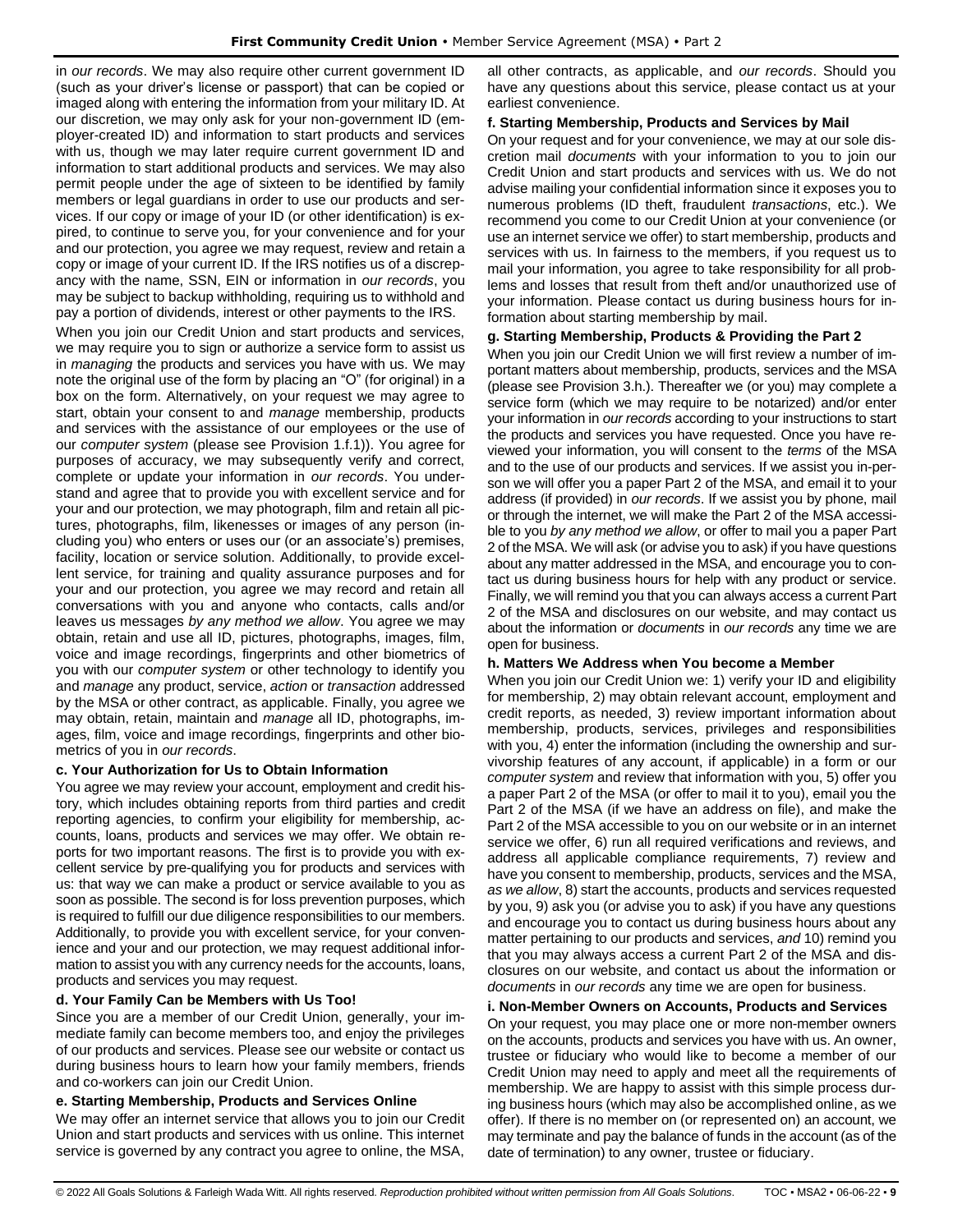# **j. Denial of the Privilege of Membership**

We may deny the privilege of membership to a person for any reason not prohibited by law, including but not limited to, 1) ineligibility for membership, 2) failure to provide required documentation, information or ID, 3) information from a third-party report, 4) any lost or stolen check, card or access device, 5) overuse of *actions* on our products or services, 6) a breach of or unauthorized access to a product or service, 7) business or compliance purposes, 8) to stop or prevent a loss, 9) potential lack of capacity or victim of undue influence, 10) failure to comply with any *term* of a contract, 11) failure to use products or services to justify membership, 12) inactive or abandoned products or services, 13) chronic dissatisfaction with us, 14) disparaging our reputation, 15) default on any obligation, 16) causing us a loss, 17) not voluntarily repaying a loss, 18) previous expulsion, 19) anything unethical or unlawful concerning you or your or our business, 20) any alteration, forgery or fraud concerning you or your or our business, 21) any falsification or misrepresentation concerning you or your or our business, 22) any alleged crime concerning you or your or our business, 23) abuse of or threats to anyone associated with us, or 24) any other reason we believe is appropriate to *manage* the business of our Credit Union.

## **k. Also Please Review the Four Important Disclosures**

We recommend you also review "Our Electronic Funds Transfer Terms," "Funds Availability of Deposits," "Our Rates & Service Charges" and "Our Privacy Notice." These disclosures have specific application to this Provision as well as a number of other matters throughout the MSA. Most of these disclosures are found at the end of this Part 2, and are accessible to you separately from the Part 2 on our website or upon request from us.

# <span id="page-9-0"></span>**4. Account Ownership and Survivorship Features**

When you start an account, you acknowledge that we have explained and you have selected the ownership and survivorship features for that account as reflected in *our records*. You may start an account by yourself, referred to as a "one owner account," or with another person or persons, referred to as a "multiple owner account." You may also start an account as a trustee, custodian, representative payee, VA fiduciary, attorney-in-fact, estate representative, guardian, conservator or other fiduciary, as addressed in Provisions 4.d. through 4.i. You understand that it is your responsibility, and not our responsibility, to assure that the ownership and survivorship features of the account(s) you have with us coincide with your financial and estate planning needs. Because you are in control of the ownership and survivorship features of the account(s) with us, you irrevocably waive the right to dispose of the funds in the account(s) with us by will (please see Provision 4.j.).

**Important Note: The Ownership and Survivorship Features of the Share Savings Account You Have Apply to other Accounts You Start under Your Number.** For your convenience and to determine who may access an account, the ownership and/or survivorship features of the share savings account you have with us apply to all other accounts with us under the same number (including sub-account if applicable). For certificate accounts, the survivorship features will be determined by our records. For retirement accounts, the ownership and survivorship features will be determined by our records. If you would like to start one or more accounts with different ownership or survivorship features than the initial share savings account with us, please let us know and we will assist you in obtaining an additional number for the account(s), which may be started on a new service form or *as we allow*.

### **a. One Owner Accounts with Us**

A one owner account is a share savings, checking or term (certificate) account started and used by you alone, where typically you maintain and own the funds in the account. As an owner you may *conduct transactions on* and *take actions* to start, confirm, maintain, review, change, add and terminate the account, products and services. On your death, the funds in the account will go to your estate and may be claimed by a representative of your estate or

other claimant authorized by law. You understand that it is your responsibility (and not our responsibility) to inform a representative of your estate about any account with us. Alternatively, you may designate a person or organization as a beneficiary/Payable on Death payee (POD payee) on an account with us, as reflected in *our records*. If you designate a beneficiary/POD payee on an account, on your death the beneficiary/POD payee may claim the funds in the account upon presenting proof of death and ID.

If the sole beneficiary/POD payee on an account dies before you, on your death the funds in the account will go to your estate and may be claimed by a representative of your estate or other claimant authorized by law.

If the beneficiary/POD payee dies after you but before receiving funds in the account, the deceased beneficiary's/POD payee's estate may claim the funds in the account.

If you designate more than one beneficiary/POD payee on the account, on your death each beneficiary/POD payee may claim her or his (or its) equal share of the funds in the account by presenting proof of death of the owner and the beneficiary's/POD payee's ID. Each beneficiary's/POD payee's share of the funds in the account will be determined by dividing the amount of the funds in the account by the number of beneficiaries/POD payees designated on the account.

If a beneficiary/POD payee on an account with multiple beneficiaries/POD payees dies before you, on your death all of the funds in the account will go to and be evenly divided among the remaining living beneficiaries/POD payees on account (upon providing proof of death of any deceased beneficiary/POD payee). If all the beneficiaries/POD payees on an account die before you, on your death the funds in the account will go to your estate and may be claimed by a representative of your estate or other claimant authorized by law.

If a beneficiary/POD payee dies after you but before receiving the deceased beneficiary's/POD payee's share of the funds in the account, the deceased beneficiary's/POD payee's estate may claim the deceased beneficiary's/POD payee's share of the funds in the account.

You understand that it is your responsibility (and not our responsibility) to inform a person or organization that she, he or it is a beneficiary/POD payee on any account with us. If a beneficiary/POD payee on an account dies before you, it is also your responsibility to notify us and change the account if you desire to do so. Please be aware your beneficiary/POD payee designations in our records do not apply to any retirement account, which has separate beneficiary designations.

As an owner you may maintain and *take actions* and *conduct transactions on* the account, products and services *as we allow*. You may also add an additional owner (or owners) to a one owner account. However, once you add an additional owner (or owners) to an account, that account becomes a multiple owner account (please see Provision 4.b.). Finally, for any obligation owed to us, our rights take priority over all other claims to the funds in an account unless otherwise required by law (please see Provisions 18. and 22.).

## **b. Multiple Owner Accounts with Us**

A multiple owner account is a share savings, checking or term (certificate) account started, maintained and used by two or more owners who together own the funds in the account. Multiple owners have equal rights to *take actions* and *conduct transactions on* the account, products or services. These rights allow each owner alone to start, confirm, maintain, review, change, add, terminate and *conduct transactions on* the multiple owner accounts, products or services on behalf of all owners for any purpose. This includes an owner withdrawing funds, terminating and adding new accounts, products or services on behalf of all other owners. While any owner may *take actions* and *conduct transactions* alone, we may require all owners to consent in writing to the addition or removal of any owner to or from the account. Each owner owns the funds in a multiple owner account with right of survivorship. This means that when one owner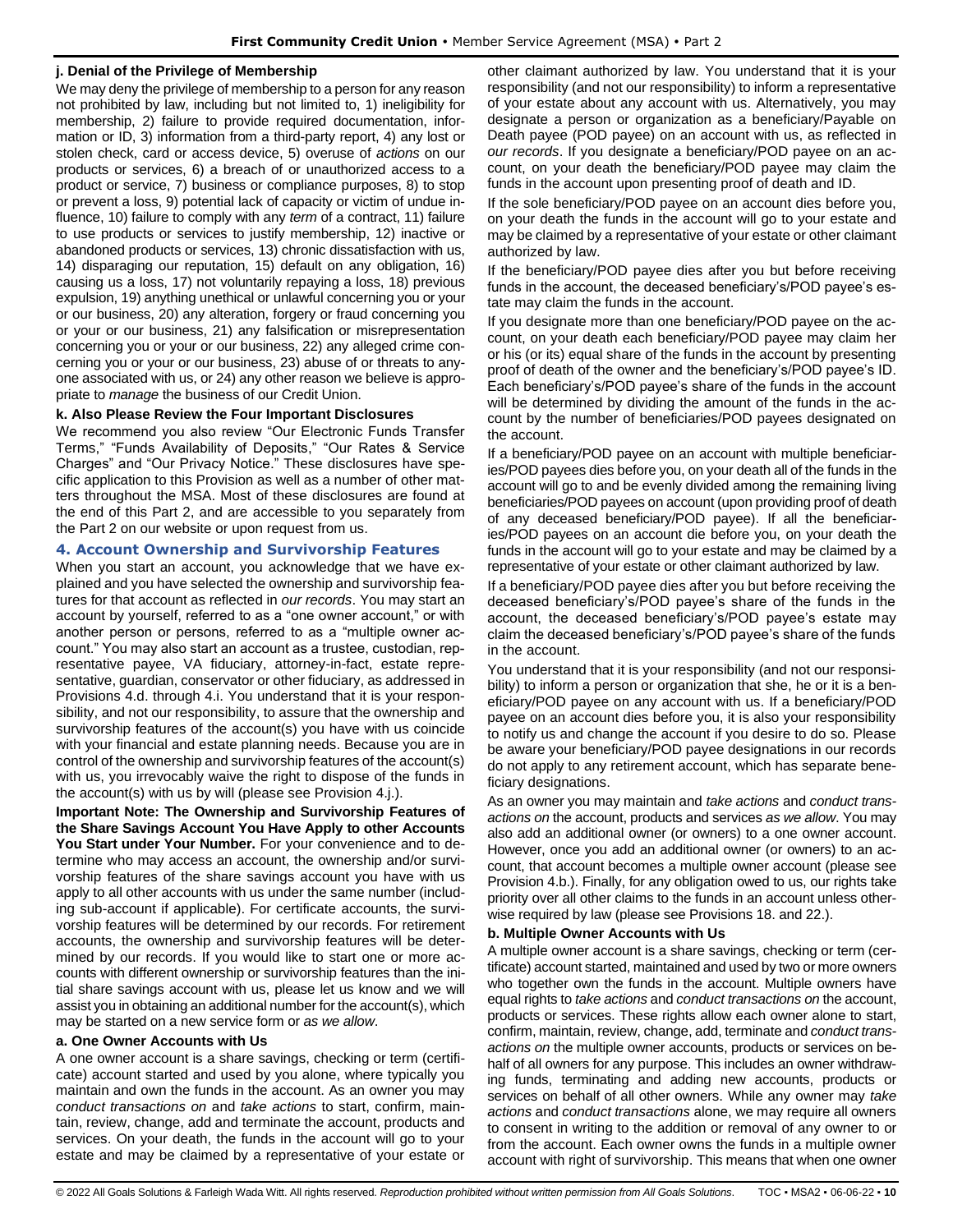dies, her or his interest in the account and the funds in the account are owned by the surviving owner or owners on the account. If any of the account owners are married to each other, the ownership of the funds in the account by those two owners is as tenancy by the entirety. This tenancy by the entirety interest does not affect the rights of any party to *take actions* and *conduct transactions on* multiple owner accounts, products, or services on behalf of all owners for any purpose. On the death of the final owner on the account, the funds in the account belong to that owner's estate and may be claimed by the representative of that owner's estate or other claimant authorized by law. You understand that it is your responsibility (and not our responsibility) to inform a representative of your estate about any account with us. If an owner on the account dies before you, it is also your responsibility to notify us and change the account. Alternatively, you may designate a person or organization as a beneficiary/Payable on Death payee (POD payee) on a multiple owner account as reflected in *our records*. On the final owner's death, the beneficiary/POD payee may claim the funds in the account on presenting proof of death of all owners and the beneficiary's/POD payee's ID.

If the beneficiary/POD payee on an account dies before the last owner is deceased, on the last owner's death the funds in the account belong to that owner's estate and may be claimed by a representative of that owner's estate or other claimant authorized by law.

If the beneficiary/POD payee dies after the last owner on the multiple owner account dies but before receiving funds in the account, the deceased beneficiary's/POD payee's estate may claim the funds in the account.

If you as multiple owners designate more than one beneficiary/POD payee on the account (i.e., a multiple owner account with multiple beneficiaries/POD payees), on the death of the final owner on the account each beneficiary/POD payee may claim her or his (or its) equal share of the funds in the account by presenting proof of death of all the owners and the beneficiary's/POD payee's ID. Each beneficiary's/POD payee's share of the funds in the account will be determined by dividing the amount of the funds in the account by the number of beneficiaries/POD payees designated on the account.

If a beneficiary/POD payee on an account with multiple beneficiaries/POD payees dies before the last owner is deceased, the deceased beneficiary's/POD payee's share of the funds in the account will go to and be evenly divided among the remaining living beneficiaries/POD payees on account (upon providing proof of death of any deceased beneficiary/POD payee). If all the beneficiaries/POD payees on an account die before the last owner is deceased, on the death of the final owner the funds in the account will go to the final owner's estate and may be claimed by a representative of the final owner's estate or other claimant authorized by law.

If a beneficiary/POD payee dies after the last owner on the account is deceased but before receiving the deceased beneficiary's/POD payee's share of the funds in the account, the deceased beneficiary's/POD payee's estate may claim the deceased beneficiary's/POD payee's share of the funds in the account.

You understand that it is your responsibility (and not our responsibility) to inform a person or organization that he, she or it is a beneficiary/POD payee on any account with us. If a beneficiary/POD payee on an account dies before you, it is also your responsibility to notify us and change the account if you desire to do so. Please be aware your beneficiary/POD payee designations do not apply to any retirement account, which has separate beneficiary designations.

You understand and agree that any owner may sign the signature of any other owner on the account and guarantees the signature or authorization of any or all other owners for all *actions* and *transactions on* the account, products or services. You also agree we may permit an owner to deposit checks payable to any other owner in the account, with or without the endorsement of the other owner. Furthermore, by maintaining the multiple owner account, you consent to any *actions* or *transactions on* accounts, products and services by any other owner. All owners agree we have no duty to notify the owners of any *actions* or *transactions* by an owner acting alone. If you request us to designate a person as an owner by entering the owner's information in *our records* without signing or authorizing a form, you agree this person is an owner. You further agree this person may subsequently sign or authorize a form as an owner. All owners, alone and together, are responsible for any service charges, costs, losses or liabilities incurred for any *action* or *transaction on* an account, product or service, regardless of which owner conducted or benefited from the *action* or *transaction*. If any owner owes us money for any reason, we may enforce our rights against all funds in any account on which that person is an owner, regardless of which owner deposited the funds in the account. You agree that a security interest granted by one owner, trustee or fiduciary of an account will continue to secure that owner's, trust's or fiduciary's obligation to us even after that person dies. Finally, for any obligation owed to us, our rights take priority over all other claims to the funds in an account unless otherwise required by law (please see Provisions 18. and 20.).

**1) Restricting Access to an Account, Product and Service**. On your request, we may allow you to start a multiple owner account with another person (such as an infant, child, teenager or even an adult), and specify that only you as an owner may *take actions* and *conduct transactions on* the account and related products or services. If *we allow* such a restriction on the accounts, products and services (which may only be reflected in *our records*), you agree the restriction is for your purposes only. This means it is your sole responsibility (and not our responsibility) to supervise your affairs with the person that you place on the account as an owner and monitor all *actions* and *transactions on* the account and related products or services. You further agree that we may honor any *actions* and *transactions on* the accounts, products and services by this person as an owner should this person not follow the restriction. You understand we have only allowed you to place this restriction on the accounts, products and services because you 1) are in the best position to address your affairs with the person you designated as an owner, and 2) have agreed to take responsibility for any loss that occurs if this person violates your restriction on the accounts, products and services.

### **c. Accounts for or with People under 18 Years of Age**

A person under eighteen (18) years of age may be an owner and start, use and maintain accounts, products and services with us *as we allow*. The owner may *take actions* and *conduct transactions on*  the accounts, products and services, and agrees to the *terms* of the MSA. We may require an owner under eighteen years of age to have another owner on the accounts, products or services who is at least eighteen years of age or older. All owners on a multiple owner account agree to be responsible to us, alone and together, for any *actions* and *transactions on* the accounts, products and services (please see Provision 4.b.).

## **d. Accounts by Custodians under the UTTMA**

You may start, use and maintain an account and related products and services to hold the funds of a minor (a person less than twentyone (21) years of age) under a state's Uniform Transfers to Minors Act. The account is a one custodian account used by you alone (unless multiple custodians are allowed by state law). You as the custodian are the owner on the account, in which you hold the funds for the exclusive benefit of the minor. Though dividends/interest are reported under the minor's name and SSN, you are the only person who may *take actions* and *conduct transactions on* the account, products and services. If you wish to designate a successor custodian on the account, you may ask us to include that person's name in *our records*. The successor custodian may claim the funds in the account in the event of your death or inability to serve upon delivering proof satisfactory to us of her or his authority to act as a custodian. When the minor reaches twenty-one (21) years of age, it is your responsibility (and not our responsibility) to pay the funds in the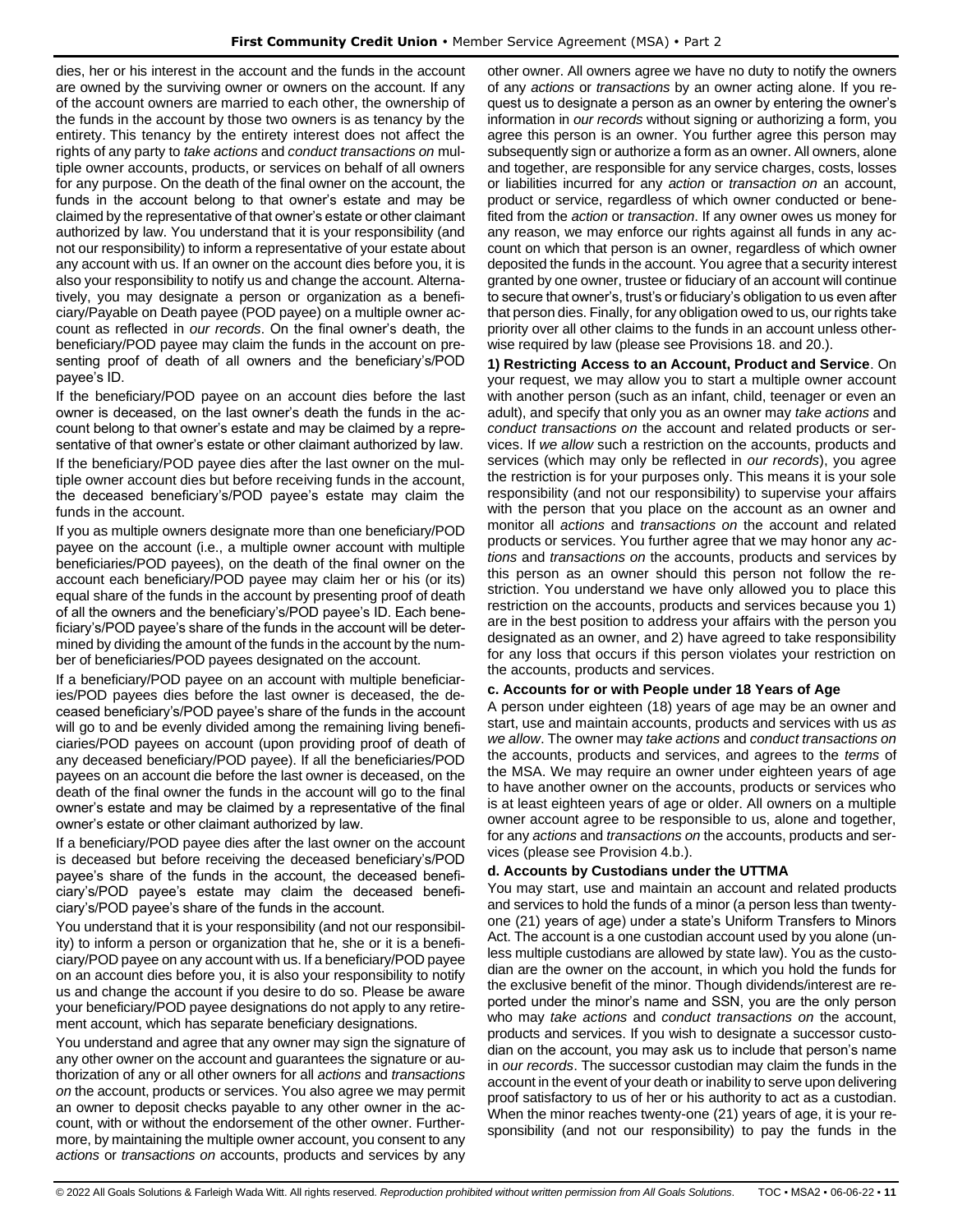account to the minor. You, as custodian, will still be the only owner on the account.

## **e. Accounts by Representative Payees for SS Beneficiaries**

You may start, use and maintain an account and related products and services as a "representative payee" for a "Social Security beneficiary." We may require you to provide ID and documentation confirming your authority to act as a representative payee before starting the account. We may keep a copy of the documentation designating you as a representative payee for initial due diligence purposes. However, you agree that once you start and consent to the account, products and services, we may thereafter rely exclusively on the MSA.

You as a representative payee are the owner on the account in which you hold the funds for the sole benefit of the Social Security beneficiary. Though dividends/interest are reported under the beneficiary's name and SSN, you are the only person who may *take actions* and *conduct transactions on* the account, products and services. If we receive notice of a replacement representative payee (which we may require in writing) and decide to rely on the notice, you agree we may change the account for the replacement representative payee according to the notice, as reflected in *our records*. Alternatively, if we decide to rely on the notice, you agree we may terminate the account and issue a check to the representative payee in the name of the Social Security beneficiary. Finally, you agree to be responsible for legal advice we require to assist with or that results from any matter concerning the accounts, products or services for a representative payee (please see Provision 1.g.).

## **f. Accounts by VA Fiduciaries for VA Beneficiaries**

You may start, use and maintain an account and related products and services as a Veteran's Administration fiduciary (VA fiduciary) for a Veteran's Administration beneficiary (VA beneficiary). We may require you to provide ID and documentation confirming your authority to act as a VA fiduciary before starting the account. We may keep a copy of the documentation designating you as a VA fiduciary for initial due diligence purposes. However, you agree that once you start and consent to the account, products and services, we may thereafter rely exclusively on the MSA.

You as a VA fiduciary are the owner on the account in which you hold the funds for the sole benefit of the VA beneficiary. While dividends/interest are reported under the VA beneficiary's name and SSN, you are the only person who may *take actions* and *conduct transactions on* the account, products and services. If we receive notice of a replacement VA fiduciary (which we may require in writing) and decide to rely on the notice, you agree we may change the account for the replacement VA fiduciary according to the notice, as reflected in *our records*. Alternatively, if we decide to rely on the notice, you agree we may terminate the account and issue a check to the VA fiduciary in the name of the VA beneficiary. Finally, you agree to be responsible for legal advice we require to assist with or that results from any matter concerning the accounts, products or services for a VA fiduciary (please see Provision 1.g.).

# **g. Powers of Attorney & Accounts, Products and Services**

If you give a person power of attorney to act as your attorney-infact, we may require that person to prove her or his ID and the validity and applicability of the power of attorney, before allowing the attorney-in-fact (hereafter referred to as the AIF) to *take actions* or *conduct transactions on* the accounts, products or services you have with us. You agree that we may *manage* the relationship with your AIF by placing her or him (or them) on the accounts, products and services you have with us as an AIF with a service form or in *our records.* We may also *manage* the relationship with your AIF *by any method we allow* in a manner we deem appropriate.

Your AIF and you agree that your AIF and you (and not us) are solely responsible for monitoring and fulfilling the duties and responsibilities of the power of attorney. We may keep a copy of the power of attorney documentation for initial due diligence purposes. However, you agree that once your AIF or you start and consent to the MSA, we may thereafter refer to and rely exclusively on the MSA. By using any product or service both your AIF and you agree to indemnify, defend, and hold us harmless from any loss, damage, claim or liability that occurs as a result of our reliance on the power of attorney. Your AIF and you further agree we may require your AIF to sign or authorize a *document* reconfirming this obligation. Because your AIF legally acts for you, we may require your AIF to sign or authorize a form as an AIF or authorize the AIF relationship by entering the information in *our records***.** This gives your AIF the right to act on your behalf with respect to the accounts, products and services you have with us. You understand that your AIF's authority to *take actions* and *conduct transactions* for you will continue until we receive notice of your death or that you terminated your AIF's authority, and we have a reasonable opportunity to act on that notice. Therefore, once we elect to honor your power of attorney, it is your AIF's and/or your responsibility to notify us if you terminate the AIF's authority to *take actions* and *conduct transactions on* the accounts, products or services, and your AIF's responsibility to notify us of your death.

If we receive notice that you have died or terminated your AIF's authority to *take actions* and *conduct transactions* (which we may require in writing), you agree we may terminate your AIF's authority on the accounts, products and services, and may continue to rely on *our records* thereafter. If we allow your AIF to *take actions* or *conduct transactions* as an AIF, the ownership and survivorship features of the accounts you have with us will not apply to your AIF personally (since she or he is, or they are, legally acting on behalf of you). If your AIF or you request us to allow your AIF to *take actions* or *conduct transactions* by entering the information in *our records* or *as we allow* without signing or authorizing a form or indemnification and hold harmless agreement, your AIF consents to the MSA and may *take actions* or *conduct transactions on* the accounts, products or services. Additionally, you agree that your AIF may subsequently sign or authorize a form or indemnification and hold harmless agreement, as we require.

You understand that your AIF may remove her or himself from the accounts, products and services you have with us, and that we have no duty to notify you of that removal. If an AIF decides to remove her or himself from the accounts, products and services, we may require her or him to notify us in writing or sign or authorize a form. An AIF's removal from the accounts, products and services, does not relieve the AIF from any responsibilities, obligations or liabilities for *actions* taken and *transactions* conducted as an AIF. Finally, you agree to be responsible for legal advice we require to assist with, or that results from, any matter concerning your power of attorney (please see Provision 1.g.). Alternatively, we may refuse to recognize the authority of a person with a power of attorney, if we determine that we cannot reasonably rely on the power of attorney, unless otherwise required by law.

# **h. Accounts that Hold the Funds of a Trust**

You may start, use and maintain accounts, products and services to hold the funds of a trust. If you do so, you may be named as a trustee on a service form or in *our records*. You agree it is your responsibility as a trustee (and not our responsibility) to administer the accounts, products, services and funds according to the terms of the trust. You further agree that we are only providing you with accounts, products and services and are not assisting you with or advising you about the trust. For IRS reporting purposes, the name that appears first on a form or that is entered in *our records* generally must match the SSN or EIN that you certify on behalf of the trust. However, on your request, we may be able to write the full name of the trust on a form or in *our records* to explain the purpose and/or the ownership of an account, loan, product or service.

If you are the only trustee on an account, you have the same rights and responsibilities as an owner to *take actions* and *conduct transactions on* the account, products and services (please see Provision 4.a.). If two or more trustees are on an account, you have the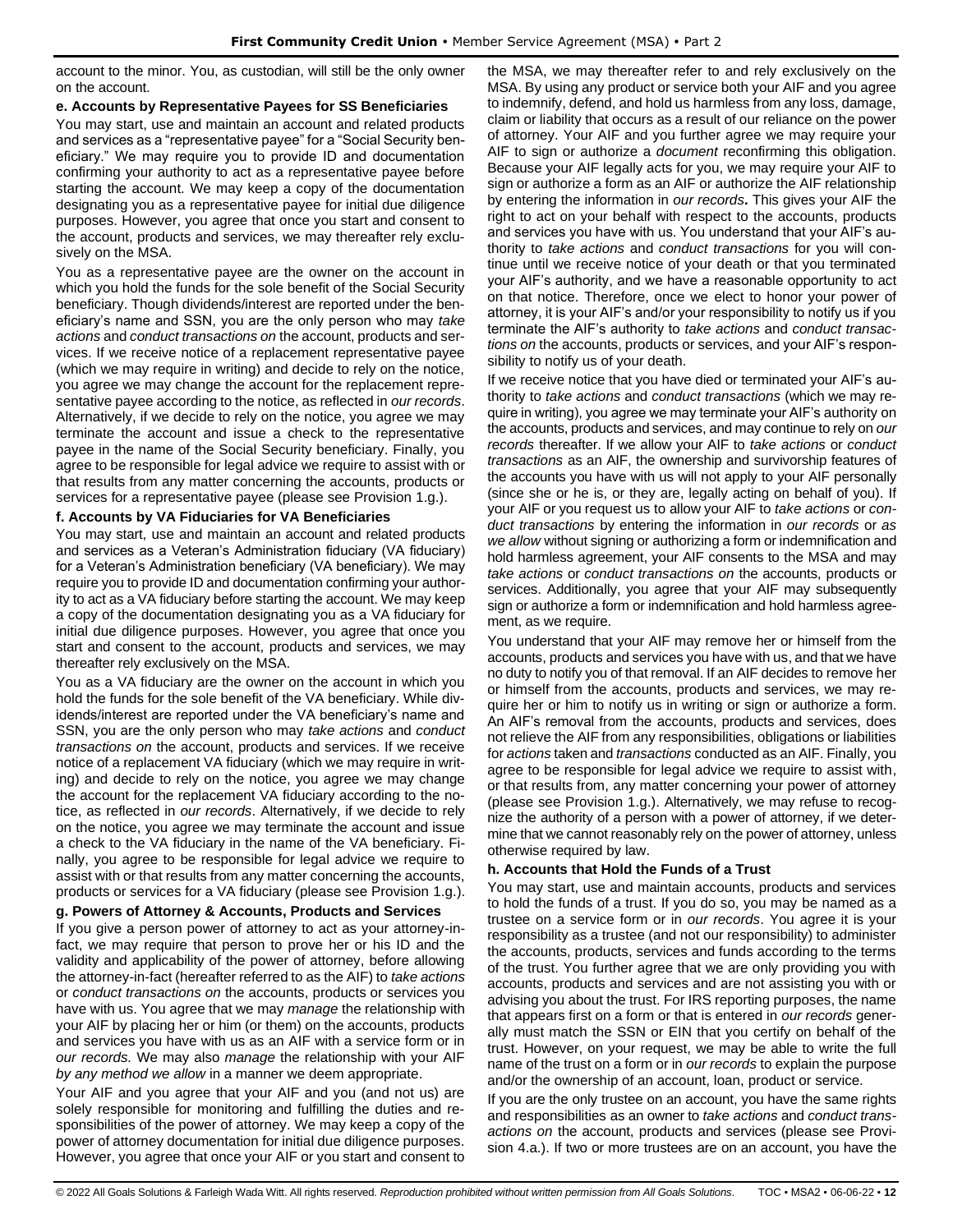same rights and responsibilities as an owner on a multiple owner account to *take actions* and *conduct transactions on* the account, products and services (please see Provision 4.b.). For all trustees' convenience, each trustee on a multiple trustee account agrees that any trustee acting alone may *take actions* and *conduct transactions on* accounts, products and services for all trustees on the accounts, products and services. By maintaining the multiple trustee account, you consent to any later *actions* or *transactions on* accounts, products and services by any other trustee. All trustees agree we have no duty to notify the trustees of any *actions* or *transactions* by a trustee acting alone. If you request us to designate a person as a trustee by entering the trustee's information in *our records* or *as we allow* without signing or authorizing a form, you agree this person is a trustee. You further agree this person may subsequently sign or authorize a form as a trustee. If you wish to name a successor trustee we can note that information in *our records* as well. A successor trustee may *take actions* and *conduct transactions* upon delivering proof satisfactory to us of her or his succession and authority to act as the current trustee of the trust. Until such proof is delivered and verified by us, a successor trustee has no rights to the account or to the funds held in the account.

We may keep a copy of the trust documentation for initial due diligence purposes. However, you agree that once you start and consent to the account, products, services and the MSA, we may thereafter refer to and rely exclusively on the MSA. By starting an account, loan, product or service for the trust, all persons or organizations associated in any way with the trust (i.e., all grantors, trustees, successor trustees, and beneficiaries), agree to indemnify, defend us against and hold us harmless from any loss, damage, claim or liability that results from any *actions* or *transactions on* the accounts, loans, products or services for the trust. You understand we may require any person or organization associated with the trust to sign or authorize an indemnification and hold harmless agreement along with her, his or its consent to the MSA. We may require you to prove your authority to negotiate a check payable to a trust before taking it for deposit, and may require you to deposit the check into an account for the trust. Finally, you agree to be responsible for legal advice we require to assist with or that results from any matter concerning the trust (please see Provision 1.g.).

### **i. Accounts for Fiduciary Purposes**

You may start, use and maintain accounts, products and services to hold the funds of an estate, memorial, guardianship, conservatorship, fund or other fiduciary, legal or court ordered purpose with us (referred to in this Provision as the "fiduciary purpose"). You may be named as a fiduciary on the accounts, products and services on a service form or in *our records*. You agree that it is your responsibility as the fiduciary (and not our responsibility) to administer the accounts, products and services and funds for the fiduciary purpose. You further agree that we are only providing you with accounts, products and services for and are not assisting you with or advising you about the fiduciary purpose. For IRS reporting purposes, the name that appears first on a form or that is entered in *our records* generally must match the SSN or EIN that you certify on behalf of the fiduciary purpose. However, on your request, we may be able to write the full name of the fiduciary purpose on a form or in *our records* to explain the purpose and/or the ownership of an account, loan, product or service. To start the accounts, products and services, we may require and review a copy of the documentation addressing the fiduciary purpose, and your ID and authority to act as a fiduciary for that purpose. You agree that you, as the fiduciary on the accounts, products and services, are fully responsible for fulfilling the duties and responsibilities of the fiduciary purpose. We may keep a copy of the documentation designating you as a fiduciary for initial due diligence purposes. However, you agree that once you start and consent to the account, products, services and the MSA, we may thereafter refer to and rely exclusively on the MSA. If you are the only fiduciary on an account, you have the same rights and responsibilities as an owner to *take actions* and *conduct transactions* 

*on* the account, products and services (please see Provision 4.a.). If two or more fiduciaries are on an account, you have the same rights and responsibilities as an owner on a multiple owner account to *take actions* and *conduct transactions on* the account, products and services (please see Provision 4.b.).Your authority to conduct business with us as the fiduciary will remain in full force until we receive lawful notice otherwise. You, as the fiduciary, must notify us of any change to the fiduciary purpose that affects the accounts, loans, products and services. You warrant that all your *actions* and *transactions on* an account, loan, product or service will be for the sole benefit of the person or purpose for which you are acting. You agree we may rely on these representations and have no duty to examine subsequent authorizing documentation for compliance or inquire as to the powers and duties of you or any fiduciary. We also have no notice of any violation of fiduciary duties by you or any other fiduciary unless we observe the actual wrongdoing.

You acknowledge that we will not be liable for any losses due to your failure to notify us of unauthorized acts by a fiduciary or changes to the relationship between a fiduciary and the person or purpose for whom the fiduciary acts. By starting an account, product or service you and any fiduciary agree to indemnify, defend us against and hold us harmless from any loss, damage, claim or liability that results from 1) any *actions* or *transactions on* the accounts, loans, products or services, and 2) the unauthorized acts of a fiduciary on which we rely prior to any actual notice of any change in the fiduciary's authority. We may require any person associated with the fiduciary purpose to sign or authorize an indemnification and hold harmless agreement along with his, her or its consent to the MSA. Finally, you agree to be responsible for legal advice we require to assist with or that results from any matter concerning the fiduciary purpose (please see Provision 1.g.).

### **j. Waiver of Testamentary Account Distributions**

You understand and agree that it is your sole responsibility (and not our responsibility) to assure that the ownership and survivorship features of the accounts, products and services you have with us, as designated by you in *our records*, accurately reflect your personal, domestic, financial, business and estate planning needs. Matters you may want to consider include, but are not limited to, those created, changed or terminated by marriage, children, grandchildren, adoption, separation, divorce, remarriage, disability, retirement, death or as a result of any agency, power-of-attorney, guardianship, conservatorship, trusts, wills, businesses, corporations, partnership agreements, contracts, indebtedness, etc.

If permitted by applicable state law, you irrevocably waive your rights to make testamentary dispositions from any account, and do so with the understanding that the ownership and survivorship features of an account (such as "multiple ownership of an account with right of survivorship" and "beneficiary/POD payee" designations) control and supersede any inconsistent testamentary disposition. It is your responsibility to assure that the ownership and survivorship features of the accounts, products and services you have with us accurately reflect and take into consideration your personal, domestic, financial, business and estate planning needs. In addition, you can take action to start, confirm, maintain, review, change, add or terminate an account, product or service at any time as we allow. Therefore, you irrevocably waive your right to make a testamentary disposition of any account at our Credit Union, both now and in the future. You agree that since you are in complete control of the ownership and survivorship features of the accounts with us, and can take action to start, change, add or terminate the accounts at any time as we allow, on your death we may rely exclusively on the MSA and *our records* concerning all matters that affect the accounts, products and services you have with us.

### **m. See "Our Rates & Service Charges"**

We recommend you also review "Our Rates & Service Charges," which has specific application to this Provision as well as a number of other matters throughout the MSA.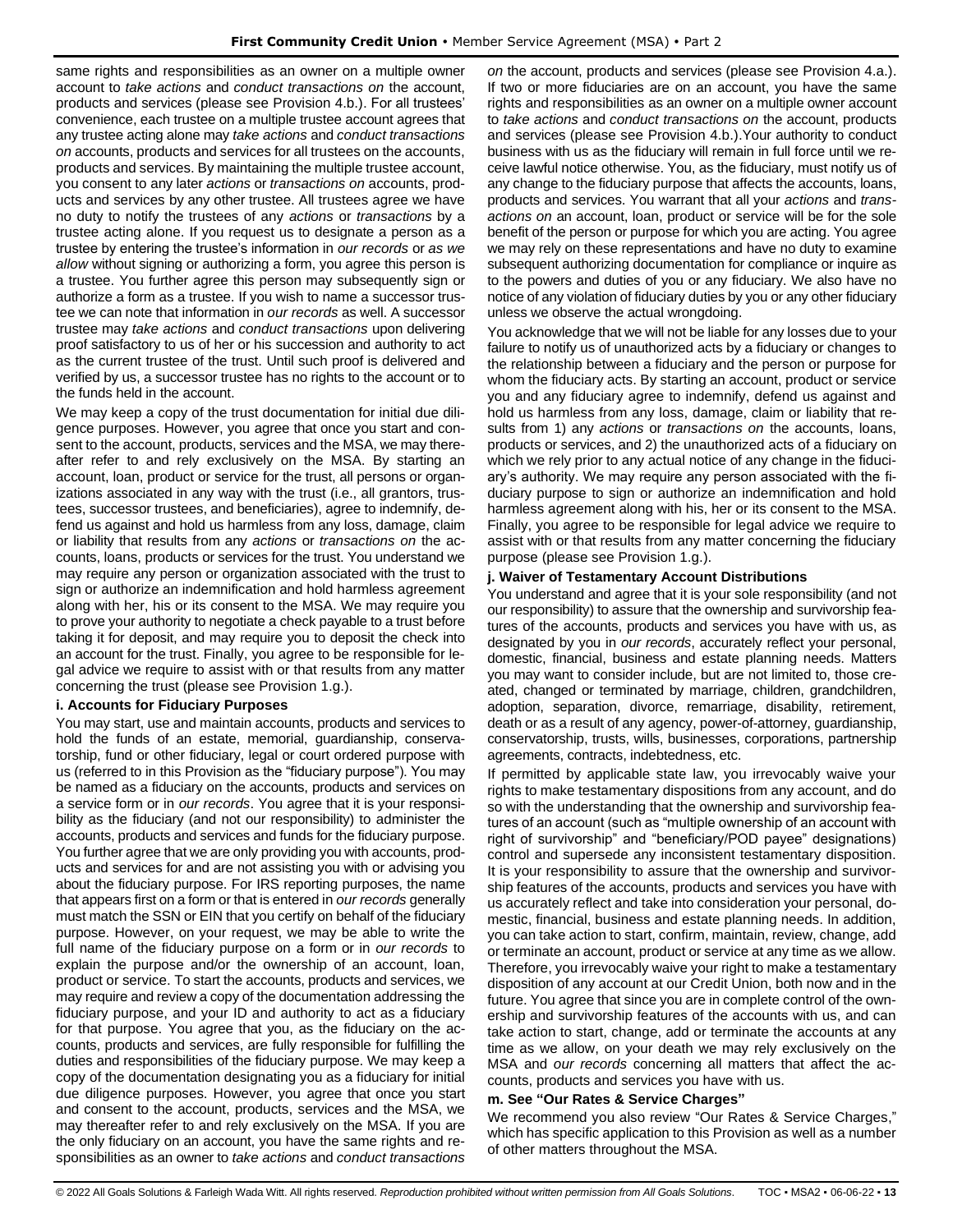# <span id="page-13-0"></span>**5. Product & Service Access, Transactions & Actions**

# **a. Authorization of Transactions and Actions**

Your signature on a form, *document* or *as we allow* (when required) is important for identifying you and allowing you to start, consent to, *take actions* and *conduct transactions on* our accounts, loans, products and services. On your request, we may agree to obtain your consent to *take actions* and *conduct transactions* on products and services with the assistance of our employees or the use of our *computer system* (please see Provision 1.f.1)). You understand and agree that all ID, photographs, images, film, voice and image recordings, fingerprints and other biometrics obtained when you take any *action* or conduct any *transaction* are *managed* by us as explained in Provision 3.b. To provide you with excellent service and for your and our protection we may require your physical signature or reconfirm your signature in-person or before a notary public prior to any *action* or *transaction on* an account, loan, product or service. We may also require your ID, a second form of ID and other (or updated) information (such as your physical address, SSN, birthdate, password, mother's maiden name, thumbprint or fingerprint, date and type of last *transaction*, other historical factual and confidential information, etc.) before you may *take action* or *conduct a transaction on* an account, loan, product or service.

You may deposit and withdraw funds by cash, check, EFT, wire or by any other method *we allow*. You may also authorize the payment of checks, other *transactions* or *actions by any method we allow*. You agree we may pay checks and honor *actions* or *transactions on*  an account, loan, product or service that contain your signature or authorization, even if you later claim the method of consent or the *action* or *transaction* was not authorized. On your request, we may allow you to include a legend on or notation in *our records* and on checks requiring two or more signatures or authorizations on your checks, *actions*, *transactions* or any other matter pertaining to the accounts, loans, products or services you have with us. You understand this legend or notation requiring two or more signatures or authorizations may only be entered in *our records* or as *we allow*. You agree any such legend or requirement is for your convenience only, and it is your sole responsibility (and not our responsibility) to supervise your internal control affairs with all persons you authorize. You also agree we may pay a check, or honor any *action*, *transaction* or other matter pertaining to the accounts, loans, products or services with us, with only one signature or authorization by any person you authorize. You understand we have only allowed you to add a legend or requirement for two or more signatures or authorizations because you 1) are in the best position to address your own internal control affairs with the persons authorized, and 2) have agreed to take responsibility for and recover any loss that occurs from a violation of your requirement.

If we contact you about an *action* or *transaction on* an account, loan, product or service that you confirm is authorized (which our employee may note in *our records* or *as we allow*), you agree we may rely on your confirmation. If you share your information, password, code or PIN (or any other method of authorization *we allow*) with any person or organization, you agree you authorize *actions* or *transactions on* the account, loan, product or service conducted by this person or organization. You further understand that until you notify us and revoke your authorization, all *actions* or *transactions on* the account, loan, product or service conducted by this person or organization are authorized and genuine, even if they are not conducted for your benefit or according to your instructions. If you request and we agree to provide you with cash for any *action* or *transaction*, you understand once you are in possession of the cash, you (and not us) are completely responsible for its care and safekeeping from any loss, theft, damage or destruction. Should you have any concerns about the loss or theft of cash, please let us know and we may be able to provide you with one of our checks (for which there may be a service charge). Additionally, for your and our protection and security purposes, you agree we may pay any person (including you) requesting a withdrawal in cash with a limited amount of cash, our check, an EFT or wire. You understand and agree these cash withdrawal options are appropriate since a person can obtain cash by depositing the check at her or his own financial institution, and we can schedule the delivery of cash for you on your request, for which there may be a service charge.

### **b. Transaction and Action Options & Required Forms**

When you *take action* or conduct a *transaction on* accounts, loans, products or services, we may require you to use a specific form or *document* to conduct or complete the *action* or *transaction*. If you do not use that form or *document*, for your and our protection we may refuse to honor, perform or complete the *action* or *transaction*. Whether an *action* or *transaction* is honored, completed or not, you are responsible for any loss or liability we incur as a result of your failure to use a required form or *document* or follow the *terms* of the MSA.

#### **c. Account Transfers by Wire or ACH**

We may offer wire transfers or ACH transfers that allow you to send or receive debits or credits to an account with us. We may require all wire transfers to be authorized in writing. When you initiate a wire or ACH transfer you may identify either the recipient or any financial institution by name and account or identifying number. We (and other institutions) may rely on the account or other identifying number you give us as the proper identification number, even if it identifies a different person or institution. You understand we may confirm the information on all wire requests before sending the wire. Once we have sent an outgoing wire, the transfer is final and cannot be stopped, so please make sure all the information about the wire is correct and that you want the wire sent according to that information. If you provide incomplete or inaccurate written or verbal transfer instructions to us, we will not be responsible for any resulting wire transfer losses, delays or failed *transactions*. You understand international wire transfers may not be completed for several weeks, or at all.

Wire transfers are governed by Federal Reserve Regulation J if the transfer is cleared through the Federal Reserve. ACH *transactions* are governed by the rules of the National Automated Clearing House Association (NACHA). You acknowledge that our processing of international *transactions* may be delayed if necessary to complete screening required by federal law. You must ensure that all international entries you initiate are designated with the appropriate international entry code, as required by NACHA rules. All entries will be credited to or debited from the account you have with us in U.S. dollars. Currency conversion will be at rates determined by, or available to, us or the Automated Clearing House. You bear all currency conversion risk as well as all gains or losses associated with currency conversion for international entries. All wires and ACH transfers must comply with applicable U.S. law. If you use these services and receive funds by wire or ACH transfer, you agree to confirm the transfers by reviewing your periodic statement (or online service we offer), since we are not obligated to notify you when funds are received. While we may conditionally and provisionally credit the account you have with us with an ACH transfer, if we are not finally and ultimately paid for the transfer, we may reverse the credit to the account and the sender will be deemed not to have paid you. If we cannot reverse the credit or you do not have sufficient funds in an account, you agree to reimburse us for the amount of the reversed transfer.

#### **d. Limitations on Account Transactions**

**1) Account Withdrawal Limitations.** You understand we have no obligation to honor a request to withdraw funds if you do not have 1) sufficient available funds in an account or 2) one of our overdraft services (please see "available balance" in Provision 6.i.). If a check or other transfer or payment order is presented against insufficient available funds in an account, we will require a service charge. If there are sufficient available funds to pay some but not all checks or items drawn or presented against the account, we may pay or allow withdrawals for those checks, transfer or payment orders for which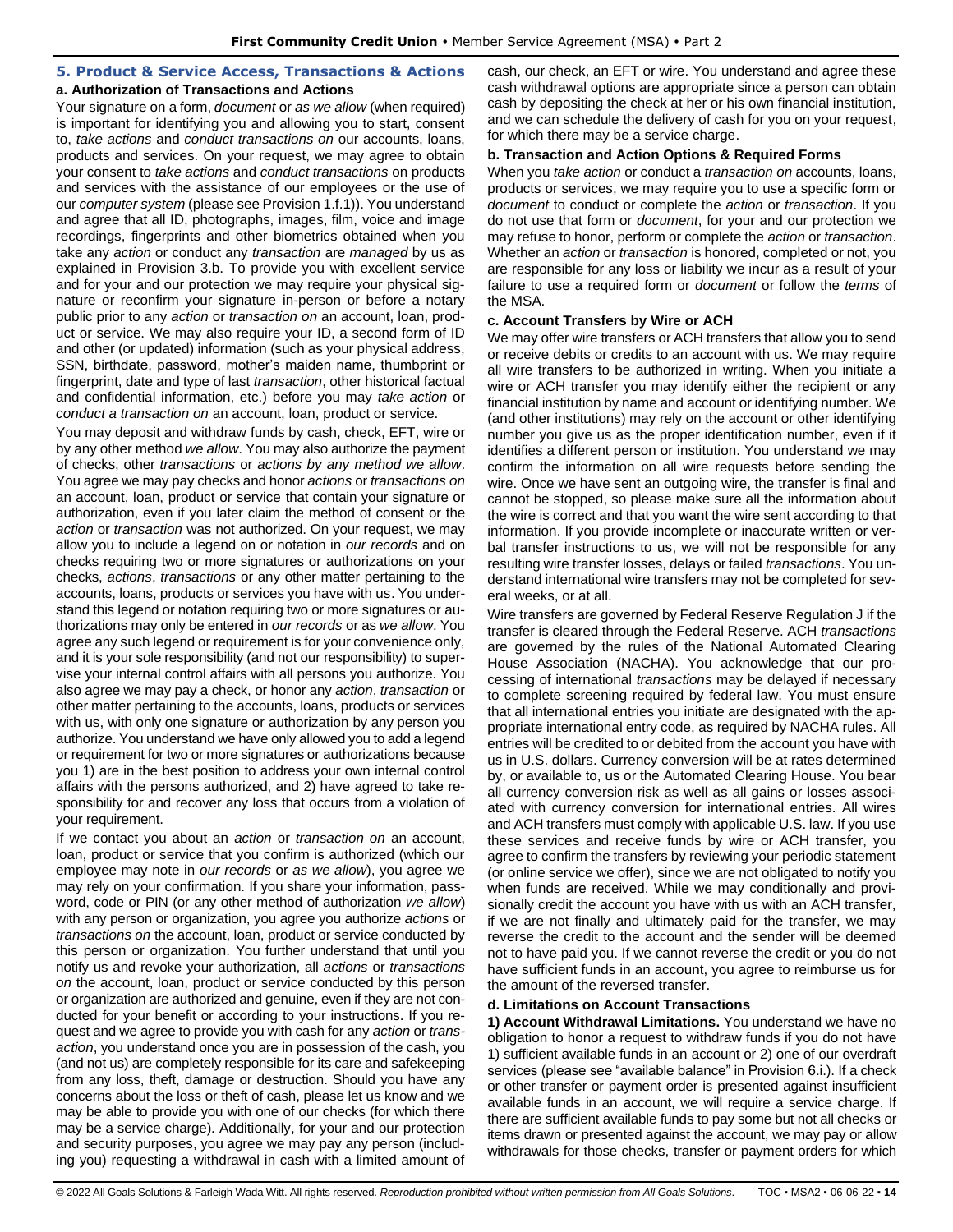there are sufficient funds in any order we choose, according to applicable law and the *terms* of the MSA. There are a number of circumstances where you may not be able to withdraw funds from an account, including but not limited to: 1) our methods are inoperative due to emergencies or problems, 2) the product or service has been terminated, 3) we are unable to contact you, 4) failure to provide required documentation, information or ID, 5) failure to use a required method or *document*, 6) exceeding a limit or an amount set by us, 7) failure to meet a minimum balance for thirty (30) days, 8) deposited check funds are not available, 9) funds are collateral for an obligation, 10) any lost or stolen check, card or access device, 11) a breach of or unauthorized access to a product or service, 12) business or compliance purposes, 13) to stop or prevent a loss, 14) potential lack of capacity or victim of undue influence, 15) failure to comply with any *term* of a contract, 16) funds held or offset per a security interest or lien, 17) account and/or funds held for a dispute or uncertainty, 18) unpaid check(s) or EFT(s) for insufficient funds or stop payment orders, 19) deposited item(s) charged back for nonpayment or a claim, 20) a garnishment, levy or similar legal claim or notice, 21) default on any obligation, or 22) our belief that an *action* or *transaction* may be fraudulent. To comply with the law and to protect you and the members of our Credit Union, you understand we may require written notice of your intent to withdraw funds from an account you have with us at least seven (7) calendar days and up to sixty (60) calendar days before the time you would like to make the withdrawal. Finally, you understand in the event any account is overdrawn, any loan is past due, or you are otherwise in default under any contract with us, we may suspend your ability to conduct *actions or transactions* to any or all accounts, products, services, until you have resolved the matter with us.

**2) Account Transfer Limitations.** You may make unlimited withdrawals from the checking account(s) you have with us by any method we allow. In addition, you may make unlimited withdrawals or transfers from Money Management account(s) in-person, by ATM, by mail request or by calling us for one of our checks. However, we may limit the number of certain types of withdrawals from some types of accounts as identified in "Our Rates & Service Charges.'

**3) Account Transaction Volume Limitations.** We may limit the number of items deposited and the frequency of deposits and other *transactions* you can make each day to the account(s) you have with us. The date we use to determine the number of *transactions* is the date a *transaction* is posted to (actually credited to or debited from) an account, rather than the date you conducted the *transaction*. Should the *transactions on* an account with us exceed the limitations we establish, we may limit your *transaction* activity, require a service charge or terminate the account. You understand if *we allow* or honor a *transaction* that exceeds these restrictions (a nonconforming *transaction*), we are not required to allow or honor any future *transaction* that exceeds these restrictions.

**4) Limits on ATM Transactions.** For your and our protection, we may limit the number and dollar amount of cash withdrawals at ATMs. We may also limit the number and amount of deposits by cash and check at ATMs. Our current limitations on ATM cash withdrawals are stated in "Our Electronic Funds Transfer Terms" at the end of this Part 2 of the MSA. Should you need to make withdrawals and deposits that exceed our ATM limits, you may come to our branch any time we are open for business.

### **e. Accounts May Not be Transferred to Others**

The accounts you have with us are non-negotiable, non-assignable and non-transferable to another person or organization. This means you may not endorse, negotiate, transfer, secure or pledge any account and the funds in that account to a person or organization other than us for any reason. Unless a person's name appears on a service form or is in *our records*, she or he may be denied access to all accounts, products and services and all funds and information pertaining to the accounts, products and services unless otherwise required by law.

## **f. When a Transaction or Action May be Refused**

Generally to conduct an *action* or *transaction* on an account, product or service with us, you must be an owner, trustee or fiduciary on the account, product or service. For your and our protection, you understand we may refuse an *action* or *transaction on* an account, loan, product or service for any reason not prohibited by law, including but not limited to, 1) our methods are inoperative due to emergencies or problems, 2) we are unable to contact you, 3) failure to provide required documentation, information or ID, 4) failure to use a required method or *document*, 5) exceeding a limit or an amount set by us, 6) failure to meet a minimum balance for thirty (30) days, 7) inactive or abandoned products or services, 8) deposited check funds are not available, 9) funds are collateral for an obligation, 10) any lost or stolen check, card or access device, 11) a breach of or unauthorized access to a product or service, 12) business or compliance purposes, 13) to stop or prevent a loss, 14) potential lack of capacity or victim of undue influence, 15) the product or service has been terminated, 16) failure to comply with any *term* of a contract, 17) funds held or offset per a security interest or lien, 18) account and/or funds held for a dispute or uncertainty, 19) unpaid check(s) or EFT(s) for insufficient funds or stop payment orders, 20) deposited item(s) charged back for nonpayment or a claim, 21) a garnishment, levy or similar legal claim or notice, 22) default on any obligation, 23) limited to a share savings account and voting by mail, 24) ineligible for membership, 25) membership terminated, 26) notification of death, 27) anything unethical or unlawful concerning you or your or our business, 28) our belief that an *action* or *transaction* may be fraudulent, 29) any alteration, forgery or fraud concerning you or your or our business, 30) any falsification or misrepresentation concerning you or your or our business, 31) any alleged crime concerning you or your or our business, 32) abuse of or threats to anyone associated with us, or 33) any other reason we believe is appropriate to *manage* the business of our Credit Union.

### **g. Transactions and Actions Online**

We may offer an internet service that allows you to *take actions* or *conduct transactions on* products or services with us online. For your convenience, and in order to remind you to go online to start the service, we may note your request for this internet service on a form or enter it in *our records*. This internet service may be governed by a contract you agree to online, the MSA, all other contracts, as applicable, and *our records*. Should you have any questions about this service, please contact us at your earliest convenience.

# <span id="page-14-0"></span>**6. Your Use of a Checking Account with Us**

## **a. Completing Your Checks and Check Register**

When you write a check drawn on a checking account with us, you must write your payee's name, complete the numerical and written amount lines on the check and sign your name. Always begin by writing the payee's name and the amounts at the start of the farleft side of these lines to avoid leaving any spaces; this will reduce the risk of your check being altered. It is also important to draw a line after the payee's name and after the written amount to protect yourself against alterations. Please make sure all information you write on your check is legible. Finally, make sure the numerical and written amounts of your check match, since the written amount is likely the amount we may pay from the account. If the amounts do not match, you agree we may pay either amount or return the check unpaid, at our sole discretion.

Once completed, you should write the check number, amount, date, payee's name and purpose in your check register or payment records, and deduct the amount of the check from the account balance. This helps you to keep track of the current balances of an account, which in turn helps you avoid insufficient funds or overdraft service charges (please see Provisions 6.i. through l.). It also allows you to detect and report checks with alterations and forged drawer's signatures (please see Provision 15.b.). Please use dark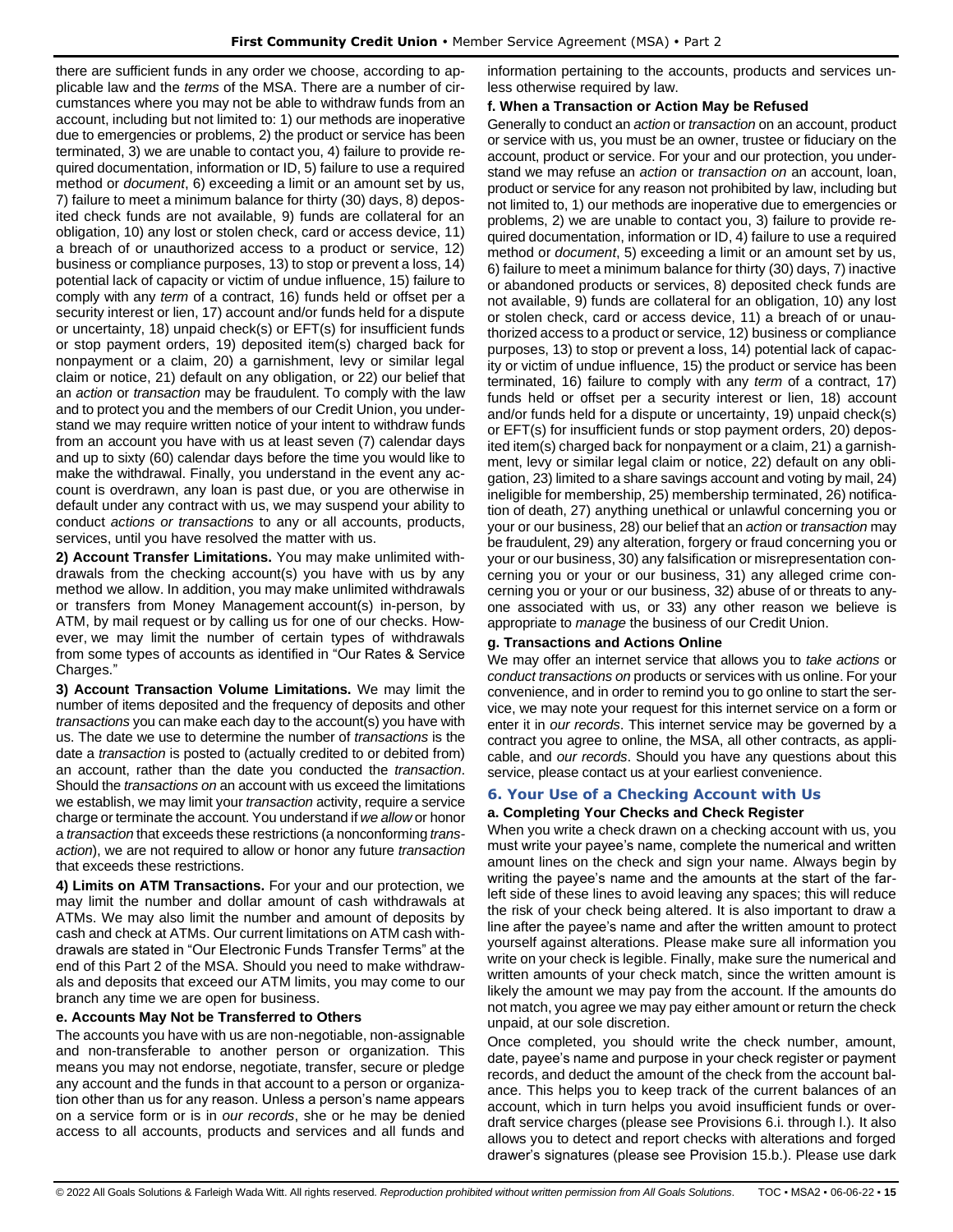permanent ink (preferably black ink) to complete and sign your checks. You agree you are responsible for any losses incurred for your checks if you do not use a dark permanent ink when writing your checks. You should also keep your checks in a secure location and separate from your ID so they are not stolen from you. If the account is a multiple owner, trustee or fiduciary account, each owner, trustee, or fiduciary may sign (or authorize), issue and endorse checks in the other owner's, trustee's or fiduciary's name. If the account is a multiple owner, trustee or fiduciary account, each owner, trustee, fiduciary or transactor may sign (or authorize), issue and endorse checks in the other owner's, trustee's or fiduciary's name. If you require more than one signature on a check drawn on an account with us, you agree we may pay that check regardless of the number of signatures on it if the check is issued by a person authorized to *conduct transactions on* the account (please see Provision 5.a.). You understand when you write a check you are ordering us to pay the check, and that payment is proper even if you did not completely fill out or sign your check.

## **b. Please Use the Check Forms We Provide**

For your protection, when starting a checking account you agree to use the checks we make available that we refer to as, "your checks." Your checks are actually forms (check forms) provided to you by our approved associate. It is important that you use our associate-provided checks because 1) the security features help protect against fraud losses, and 2) the forms help us confirm that a check is your check when presented for payment. Using any other check form may indicate fraud, and you agree we may refuse to pay it if we believe our refusal may prevent a loss, and is not dishonor or wrongful. Alternatively, if you use and we pay a check not provided by our associate that results in any loss or service charges, you agree to be responsible for any loss and service charges incurred. The reason you are responsible for any loss and service charges is because in order to obtain check forms from another organization or person, you must provide your information to unknown people, any of whom may create a fraudulent check drawn on the account. Accordingly, we use an associate's check forms to help avoid losses, and require owners, trustees and fiduciaries to take responsibility for all losses and service charges for not using these forms.

### **c. Dates on Your Checks**

We may pay a check you write regardless of its date or language limiting payment to a certain time (for example, "stale dated" checks or checks bearing a "void after" date legend). However, we are not obligated to pay a check before its date or more than six (6) months after its date. Attempts to limit payment of a check by date or language are ineffective because 1) checks presented as EFTs or other transfers may not include the date, 2) our processing technology may not allow for the examination of a date, and 3) a person in possession of your unpaid check may take legal action against you for the amount and costs. If you do not want an outstanding check paid, you may place a stop payment order on the check (please see Provision 6.d.). Similarly, if you date a check for payment in the future (often referred to as a "postdated check notice") and notify us, we may agree not to pay a check before its date. Please be aware this postdated check notice will only be effective if it allows us a reasonable amount of time to act on and not pay the check. Additionally, for the notice to be effective we will need your name, your number, the check's number and date, amount and the payee's name. You understand that failure to fulfill any of these requirements may result in payment of the check. If you fulfill these requirements, we will return the check as postdated and require a service charge to cover some of our employee's time. The notice is effective until the date the check is payable, unless you cannot provide the check number. If you cannot provide the check number, the stop payment will expire in six (6) months. You understand we have no duty to notify you when your notice will or has expired. Should you request us to cancel a postdated check notice and pay the check, you must do so in writing. We may also require a service charge to cover some of our employee's time.

### **d. Stop Payment Orders on Your Checks and ACHs**

You may request us to stop payment on any check drawn on or ACH debit scheduled from a checking account you have with us by a stop payment order *as we allow***,** which we may require to be confirmed in writing. Your request (order) to stop payment will be effective only if we have a reasonable amount of time to act before the check is presented or the ACH entry is transmitted to us. For the request (order) to stop payment to be effective we will need your name, your number, check number, the date of the check or ACH entry, the name of the payee and the amount of the check or ACH entry. You understand that failure to comply with any of these requirements may result in payment of the check or ACH entry. If you fulfill these requirements, we will return the check or ACH entry and require a service charge to cover some of our employee's time. Should you request us to cancel a stop payment order and pay the check or ACH entry, we may also require a service charge to cover some of our employee's time. For your convenience, we may agree to a verbal stop payment order that will expire after fourteen (14) calendar days unless you confirm that order in writing or *as we allow*. A stop payment order on a check placed or confirmed in writing will be effective for six (6) months and can be renewed for an additional six (6) months for a service charge. A stop payment order on an ACH entry will continue until the entry is returned or until you cancel the stop payment order (which may require the payment of a service charge). We have no duty to notify you when your stop payment order will or has expired.

You understand that although you may stop the payment of your check, generally the person or organization in possession of the check may recover the full amount of the check from you (which may include interest and costs). In addition, if you owe money to the payee of the check or ACH entry, stopping payment on the check or ACH entry means you will not have paid the money to that person. In the unlikely event we pay a check or ACH despite a timely, accurate and complete stop payment order, we may be obligated to credit the account you have with us. We also may not be obligated to credit the account and you will need to address the matter with the payee. If we issue a credit to the account, you agree to sign or authorize a statement explaining the dispute with your payee, and assist us in taking legal action against any and all persons or organizations to recover our loss. You understand if you repeatedly place stop payment orders on your checks drawn against insufficient funds, we may consider that account abuse and may terminate the account.

### **e. No Stop Payment On Our Cashier's or Teller's Checks**

If we provide you with one of our checks that is payable to you or that you have requested us to make payable to another person or organization, it is your sole responsibility to make sure you want the person or organization to be paid with the check before you deliver the check to that person or organization. You understand that if you give our check to a person or organization, and afterwards become displeased with the person, organization or *transaction* and do not want the check paid, *we will not be able to stop payment on our check.* If you have any doubt about the person, organization or *transaction*, do not give the check to that person or organization, since we will not be able to stop the payment of the check. Should you change your mind and decide not to use one of our checks, you may return the actual physical check to us and request a refund for the amount of the check.

### **f. Conversion of Checks to Electronic Fund Transfers**

In some circumstances, a person, merchant or other organization can convert your check and check information into an EFT and debit the account you have with us. The conversion of your check to an EFT is covered by "Our Electronic Funds Transfer Terms," which is part of the MSA (and is found at the end of this Part 2). You agree we may honor the EFT and debit the account just as if the original check was presented for payment. Should a person or organization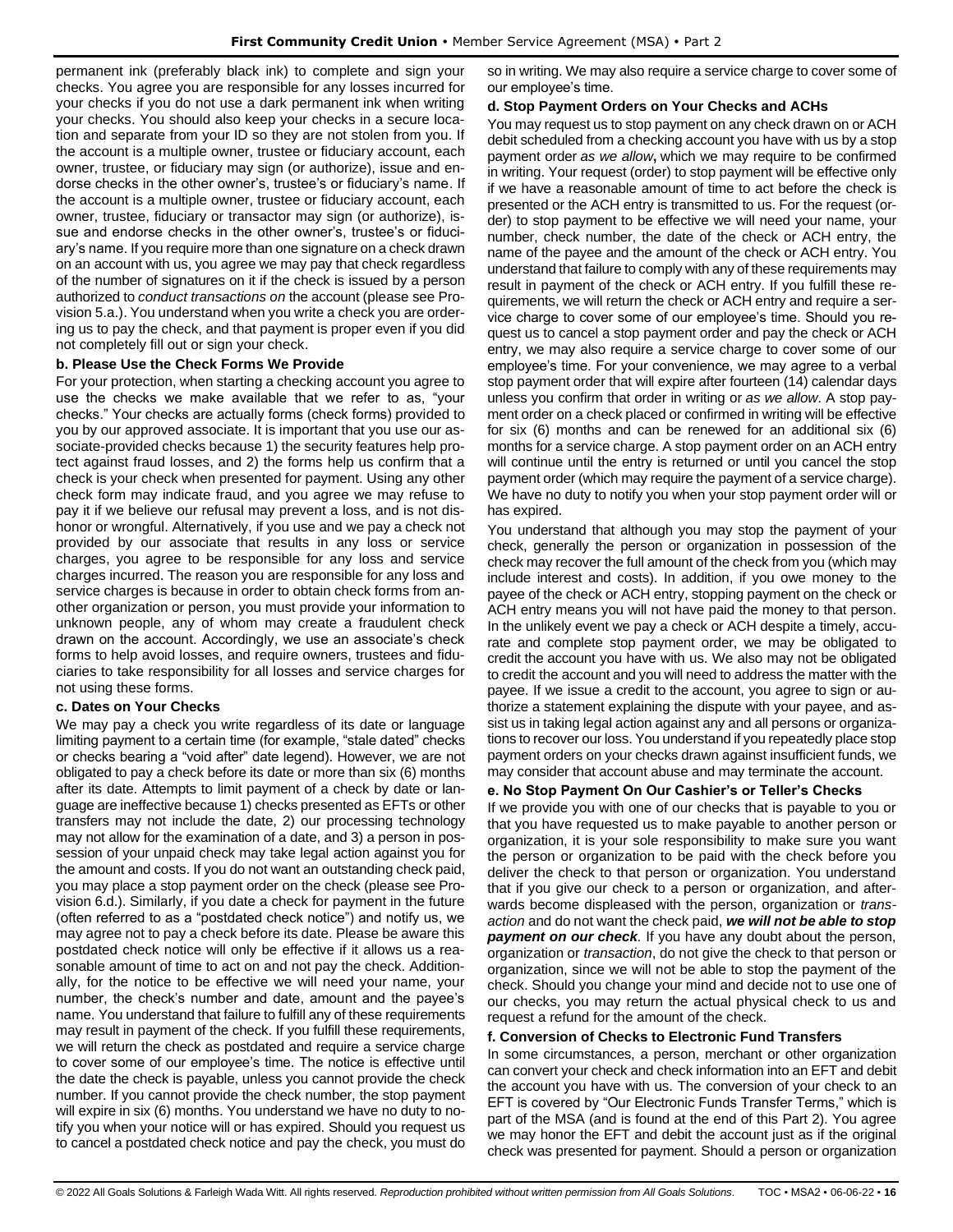convert your check to an EFT, you will have to contact that person or organization if you wish to access a copy of your check. You understand that if we return your check to an organization unpaid for insufficient funds or stop payment, the organization may try to represent the check as an EFT. The EFT that represents the dishonored check will be treated as a re-presented check.

# **g. Presentment of Your and Our Checks**

For your and our protection, compliance purposes and to cover costs for our members, we may require any person presenting your or our check to comply with our due diligence requirements before we pay the check. These requirements may include, but are not limited to, the presenter supplying us with her or his ID, SSN, birthdate, physical address and authority to present (negotiate) the check. We may also require the person to sign a statement of receipt, place her or his thumbprint or fingerprint on the check and pay a service charge. If a check is payable to two or more persons (whether payable sequentially or together), we may require all payees or endorsers to sign the check in-person at our Credit Union (or *as we allow*) to assure all endorsements are valid. You agree that if a person presenting a check declines to carry out any of these requirements, we may refuse to pay the check, and that our refusal is not dishonor or wrongful since this person has not complied with our presentment requirements. (A presenter always has the option to deposit and receive funds for the check at the presenter's own financial institution). For your and our protection, checks presented after our 2 p.m. cut-off hour may be treated as if presented on the next business day we are open. You agree to be responsible for legal advice we require regarding any matter concerning a check drawn on an account you have with us (please see Provision 1.g.). Also, for your and our protection and security, we may pay a person presenting your check with our check or an EFT, and we may decline to pay this person with cash. You understand and agree that payment with our check is not wrongful since this person can obtain cash by depositing the check at her or his own financial institution. Additionally, for your and our protection and security purposes you agree we may pay any person (including you) presenting our check with a limited amount of cash, our check or an EFT, and may decline to pay the check entirely with cash. You understand and agree these payment options are appropriate since a person presenting our check can obtain cash by depositing the check at her or his own financial institution, and we can schedule the delivery of cash to you on your request, for which there may be a service charge.

# **h. Our Use of Automated Collection and Payment Processes**

We use electronic check deposit, transmission, presentment, payment and return technology to *manage* the greatest number of checks in the most cost-effective manner for the benefit of the members of our Credit Union. These automated processes rely on and can only recognize information in the Magnetic Ink Character Recognition (MICR) line at the bottom of the check, which contains your number, amount of the check and check number. To achieve these cost efficiencies for our members, you agree when we pay or take a check for deposit and collection we may disregard all information on the check (including notes and legends) other than 1) the identity of the institution the check is drawn on, and 2) the information encoded in the MICR line (whether consistent with other information on the check or not). You also agree when we pay a check without physically or visually examining it, it does not mean we failed to exercise ordinary care in paying the check.

# **i. Determination of Available Balance to Pay Items**

Checks and other transactions on a checking account with us are paid based on your available balance, and not the actual balance. Your actual balance is the actual amount of funds in the account (based on credits and debits posted to the account at that time). Your available balance is generally equal to the actual balance, less the amount of any holds placed on recent deposits, holds placed for other reasons, and holds for pending transactions (such as debit card purchases) that we have authorized but that have not yet posted to the account. It does not include payments/transfers scheduled through our bill payment service or the funds transfer service that have not yet posted to the account. Please manually account for any items you have scheduled and deduct them accordingly from the available balance. If an item presented for payment against the account exceeds the available balance, we will treat it as presented against non-sufficient funds even if the actual balance exceeds the amount of the item (please see Provision 6.k.).

# **j. The Order in which Checks and Other Items are Paid**

In general, we pay checks and other *transactions* in the order they are presented to us, regardless of when you issued or authorized them. Insufficient funds balances on accounts may result from 1) checks paid, 2) holds on funds of deposited checks, 3) ACH debits such as online bill payment *transactions*, 4) payments authorized by an owner or other withdrawal requests, 5) items deposited by an owner and returned unpaid by the paying institution, and 6) imposition of requested or required service charges. Checks and ACH debits may be presented to us in batches or data files, and are paid when we process the data file. Checks presented for payment at our branch are processed at the time of payment. Debit card *transactions* are processed when transmitted to us, which may occur immediately or up to several days later. You understand that the merchant or its processor (and not us) determines when the *transaction* will be transmitted to us. When a merchant obtains authorization for a debit card *transaction*, we place a temporary hold against the funds in the account for the amount of the authorized *transaction*. In some cases, such as restaurants, gas stations, or car rental *transactions*, there may be a hold for an initially authorized amount, but the *transaction* is submitted at a different amount. You should be certain there are sufficient funds in your available balance at all times to pay checks or *transactions*, or they will be handled according to the overdraft and insufficient funds *terms* of the MSA, or paid under one of our check overdraft services if applicable. This Provision reflects our practices in effect at the time the MSA was prepared. You agree we may change these practices at any time without prior notice to you to address data processing constraints, changes in law, regulation, clearing house rules or to *manage* the business of our Credit Union.

# **k. Insufficient Funds to Pay Checks and Other Items**

If the available balance of funds in a checking account are not sufficient to pay a check or other item presented on the account, we may return it for insufficient funds, and require a service charge for the dishonored check or item (as explained in Provision 9.). You understand we have no duty to notify you if there are insufficient funds to pay your check or other items drawn on an account: *this is a matter you must pay attention to and are responsible for*. If we pay a check or transfer that exceeds the available balance in an account, you agree to immediately repay us the amount of the paid check or transfer and any charge for that service, unless otherwise addressed by the MSA or other contract with you. If we pay a check or transfer that exceeds your available balance, it does not mean we will pay a check or transfer that overdraws an account in the future. If we charge an account you have with us for any obligation you owe, you understand the balance thereafter may be insufficient to pay a check or item drawn on the account, and we will rightfully refuse to pay the check or item for insufficient funds. If we return an item for insufficient funds, the payee (or the payee's institution) may re-present it. Each presentment against insufficient funds will result in a separate fee. Finally, if we are repeatedly presented with checks or items drawn on an account for insufficient funds, we may consider that account abuse and may terminate the account.

# **l. Payment of Checks & Items that Overdraw an Account**

**1) Account & Lending Overdraft Payment Services.** To assist you when you want or need your checks and EFTs or other items paid, we may provide you with overdraft payment services. If checks or EFTs are drawn against insufficient funds, we will pay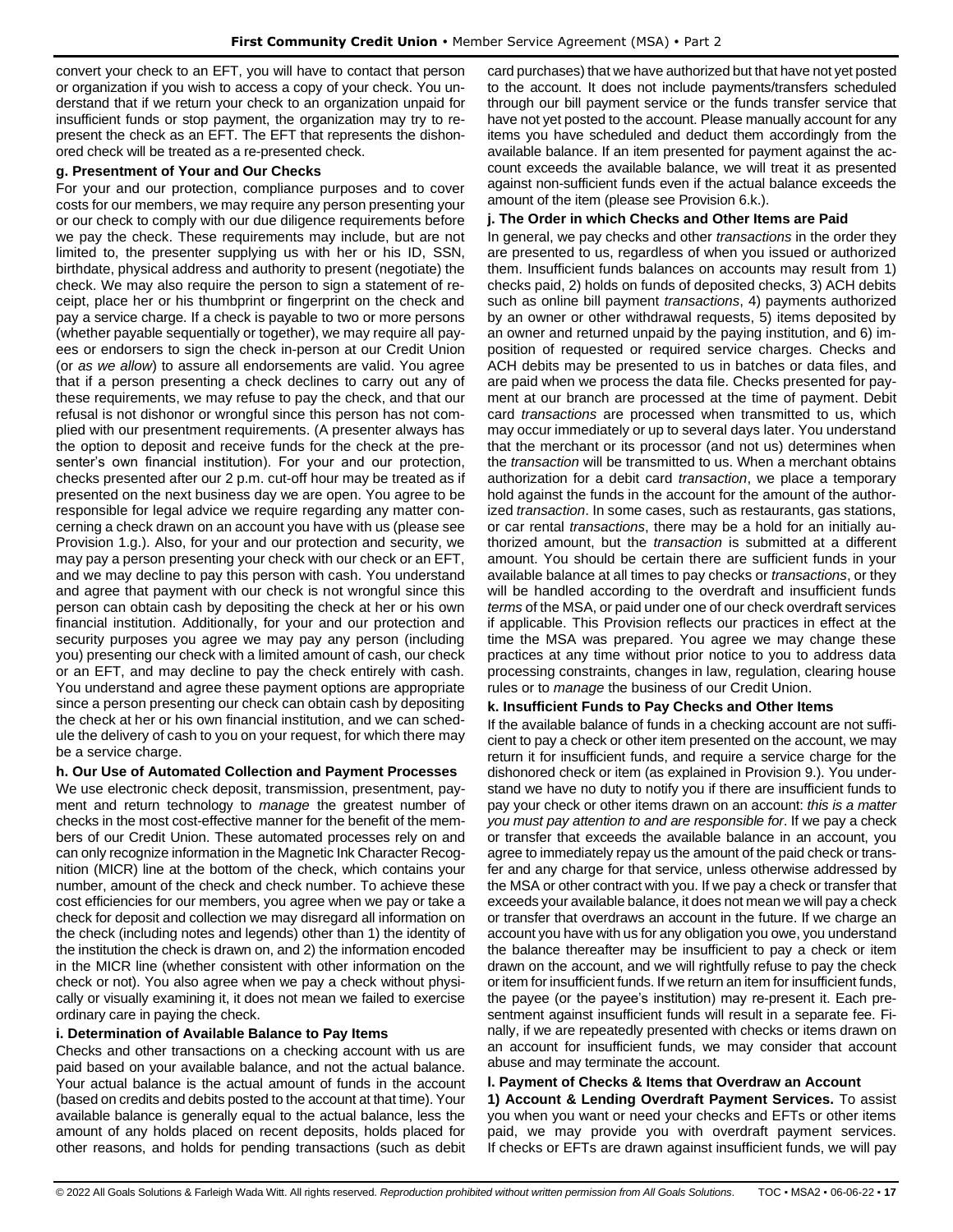these items by transferring funds from your share savings account and require a service charge. If you qualify for and we agree to provide you with a line of credit, we will pay your checks or EFTs drawn against insufficient funds by transferring funds first from the line of credit, up to the approved credit limit, before transferring any funds from the share savings account. Transfers from the share savings account to a checking account are covered by the MSA and "Our Electronic Funds Transfer Terms", whereas transfers from a line of credit to a checking account are governed by a separate loan agreement. You agree we may apply funds deposited to account(s) with us to your outstanding overdrafts and service charges, regardless of the source of the deposit, including directly deposited government entitlements or benefits such as Social Security deposits.

**2) Overdraft Privilege Services.** If you have a checking account and are in good standing, you may use the Overdraft Privilege service which allows you to overdraft an account up to a set limit. To be in good standing requires that you have a checking account for at least sixty (60) calendar days and show that you have the ability to repay by making deposits of at least the Overdraft Privilege limit (\$400.00 for a Checking I and \$700.00 for other eligible checking accounts) within a thirty (30) day period, maintain a balance of at least \$1.00 in your share savings account, be eighteen (18) years of age or older, and to have not caused us a loss. Also, you must not be more than 14 days past due on any loan with us or delinquent on any other obligation with us, have an outstanding balance on a "Fresh Start" Repayment Plan, be subject to any legal or administrative orders, levy or currently be party to a bankruptcy proceeding, have an unpaid Chexsystems record or any other negative indicator, overdrawn for more than 10 consecutive days within the first 60 days that your account was open, and classified as dormant/abandoned. You must also keep your pertinent information (such as address or contact phone numbers) updated in regard to your account. If you qualify, we may pay your overdrafts up to a total of \$400 for a Checking I account and \$700 for other eligible checking accounts, and require a service charge. Only one account per household is eligible for Overdraft Privilege. Business, non-profit, association, fiduciary and escrow accounts are not eligible for Overdraft Privilege. This service will not apply to checks, ATM, ACH or automatic bill pay *transactions* or to non-recurring debit card *transactions* unless you notify us that you would like to opt in to coverage of such *transactions* as we may require. If you use this service, we may notify you of the amount paid and service charge for each *transaction*, and you will have thirty (30) calendar days to reimburse us for paid checks, EFTs and service charges. For more information on this service, please contact us at 636-728-3333 or toll free at 800-767-8880.

# **m. Your Lost or Stolen Checks: Notify Us Immediately!**

If your checkbook, a box of checks or a check is lost or stolen, please contact us immediately at 636-728-3333 or toll free at 800-767-8880. The sooner you contact us, the less liability you have for unauthorized checks drawn on the account, and the sooner we can provide new checks, a new account and new number as required. When you notify us that your checks are lost or stolen, we may require you to sign or authorize a notice (*as we allow*) so we can rightfully refuse to pay the check(s) if presented for payment. You further agree that for your and our protection we may terminate an existing account and provide you with a new account (and potentially a new number to replace your number) to avoid a loss to you or us. In fairness to our members, there may be a service charge for all termination and replacement costs when you lose your checks. However, there will not be a service charge when your checks are stolen. If you give, mail or send your check to your payee (such as a creditor) who informs you that your check is purportedly lost or stolen, please contact us immediately at 636-728-3333 or toll free at 800-767-8880. When you notify us that your check to a payee is lost or stolen, for your and our protection you agree to sign or authorize a notice (*as we allow*) so we can rightfully refuse to pay the check if presented for payment.

# **n. Lost or Stolen Cashier's or Teller's Checks**

If one of our cashier's or teller's checks in your possession is lost, stolen or destroyed, you (and your payee if applicable) agree to sign or authorize a notice (*as we allow*) so we may rightfully refuse to pay the check if presented for payment. We may require you (or your payee if applicable) to post a bond, furnish us with collateral or a security interest in collateral, or wait ninety-one (91) calendar days from the date of the check, to receive a replacement check or refund. If you do not receive one of our checks that was sent or mailed to you, you agree to sign or authorize a notice (*as we allow*) so we may rightfully refuse to pay the check if presented for payment. At our discretion, we may require you to post a bond or furnish us with collateral or a security interest in collateral, prior to obtaining a replacement check or refund for our check that you did not receive.

**1) Delivery of Our Checks to You.** When you request one of our cashier's or teller's checks and are unable to take possession of the check in-person, we may send the check to you by a secure delivery service. This service may include but is but not limited to using Federal Express or United Parcel Service, which require your signature and proof of receipt. We use this secure method to deliver our checks for your and our protection to assure only you receive the check, and to spare you from having to post a bond and/or furnish collateral. Since this service is for your convenience and protection, you may be responsible for the cost of this method of check delivery. If you authorize us to deliver the check to you by regular U.S. mail, you agree to all time delays and to repay all costs and losses if the check is lost or stolen.

# **o. Your Checks & Family Members, Friends and Employees**

If you report your check has been forged or altered, we will investigate the potential crime. If we determine your family member, friend or employee committed or assisted with the crime, we will investigate your use of ordinary care in the matter. If we determine you failed to use ordinary care (i.e., were negligent) in handling or managing the check (or your ID), you agree to take responsibility for recovering any loss for the check. You understand you, like each member of our Credit Union, are in the best position to both prevent and address the crime with your family member, friend or employee, rather than imposing the cost on the members of our Credit Union.

# **p. Right to Refuse Payment for Potential Risks**

For your and our protection, we may refuse to pay any check or item we believe has a potential payment or fraud problem. Payment problems include, but are not limited to, insufficient funds, stop payment, closed account, illegible checks or checks or items written in a language other than English. Fraud problems include, but are not limited to, alterations and forgeries. You understand our non-payment or non-action under these circumstances is beneficial to you because it protects your funds and reduces the risk of loss and is therefore not wrongful. Alternatively, if we believe there is a fraud problem with your check and the presenter is the perpetrator of the fraud, you agree that for your and our protection we may retain the check to determine if it is fraudulent. You understand that our retention of the check protects you and us from incurring a loss on the account. You also agree that retaining the check is not wrongful because it may substantiate the commission of a crime, and its retention eliminates potential additional crimes. Following appropriate due diligence, if we determine the check is not fraudulent, we will either pay the check or offer to return it to the presenter. Finally, if we believe there is a fraud problem with your check and the presenter is not the perpetrator of the fraud, you agree that for your and our protection we may note the type of fraud on the face of the check before returning it to the presenter to alert branches and other institutions of the potential fraud problems with the check. Our action or inaction in these circumstances is purely at our discretion. You agree we are not required to take or refrain from taking any particular action on any of these matters.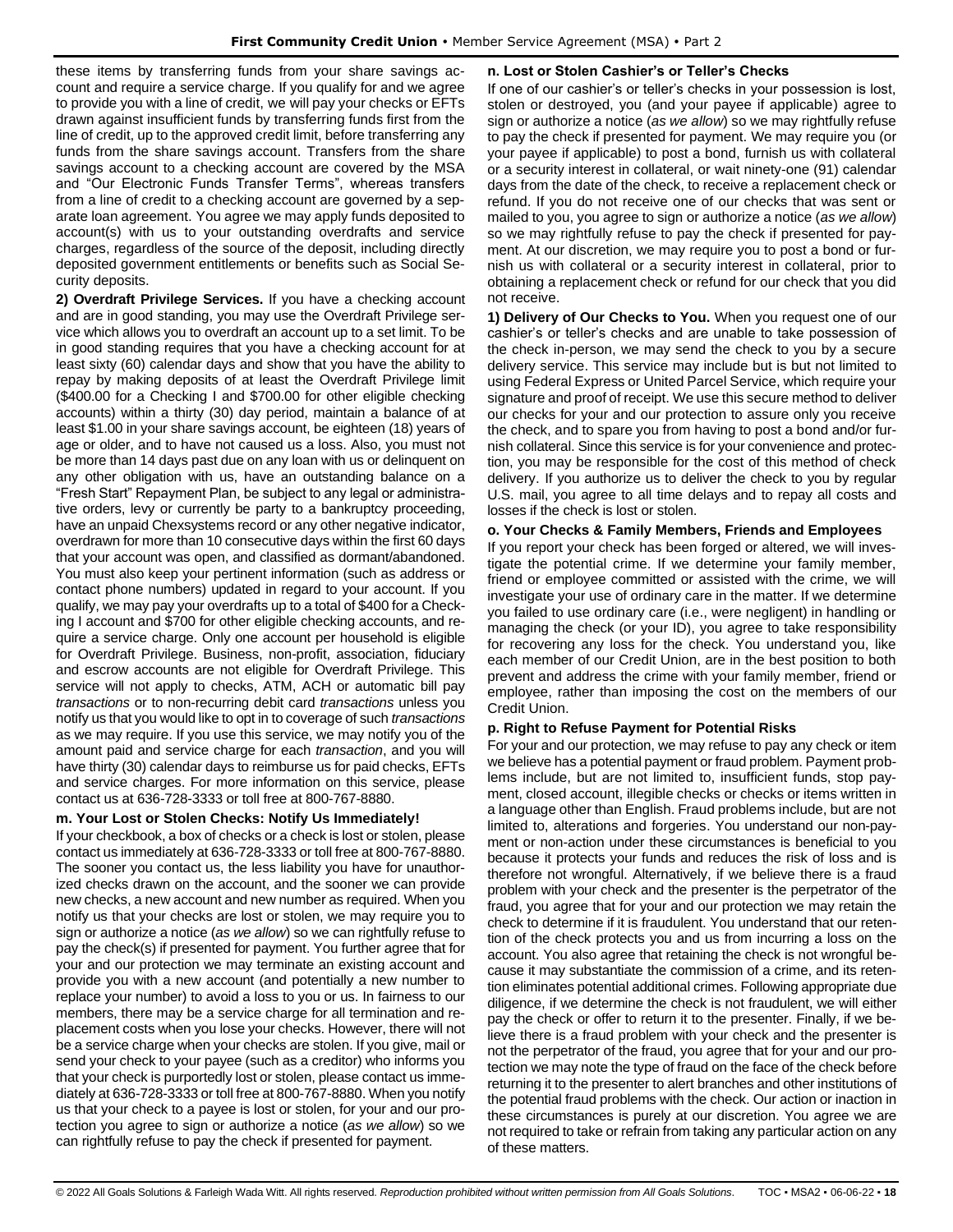### <span id="page-18-0"></span>**7. Your Deposits to an Account with Us**

*Please see our "Summary of Our Service for Your Checks Offered for Deposit" for an overview of our check deposit services.*

### **a. How You May Deposit Funds**

You may make deposits to an account with us *by any method we allow*, including in-person, mail, phone, online, ATMs, night depository, wire transfer and EFT. You may deposit funds in the form of cash (U.S. dollars), check, wire transfer and EFTs as we offer.

### **b. Our Rights on Your Deposit**

When we agree to take your deposits we are providing you a service by saving you the time and expense of having to go to the paying institution to receive your funds. In providing this service, we will credit the amount of the deposit to the account you have with us. However, depending on the type of deposit, we may hold some or all of the funds from the deposit. We may also refuse or return a deposit if we believe it is necessary to prevent you and us from incurring a loss. If we elect to hold the funds from your deposit the time period for the hold will depend on 1) the type of deposit (cash, check, wire, etc.), 2) the amount, 3) the account it goes into, 4) the source of funds, 5) our ability to verify persons, organizations and institutions issuing, negotiating and making payment, and 6) any other facts we consider important. In addition to this Provision, we encourage you to review "Funds Availability of Deposits," which is part of the MSA and found at the end of this Part 2. You understand if we make funds available to you from a check you deposit (in cash or otherwise) we are only *providing you with credit,* and are not *cashing, promising or guaranteeing payment of the check you deposited*.

Please be aware any check you deposit that is drawn on another financial institution can come back to us for a number of reasons. For reference, we group these reasons into two categories: nonpayment reasons (such as, but not limited to, insufficient funds, stop payment, closed account) and fraud reasons (such as, but not limited to, alterations or forgeries). It may take as many as nine days (seven business days and two weekend days), and in some instances more, for your deposited check to be returned by the paying institution for a nonpayment reason. If there is a fraud problem with the check, the paying institution may make a claim against us (even after the check has been paid) and demand repayment for the amount of the check for several years after you deposit the check (the number of years varies by state). If your deposited check is returned unpaid or we are required to repay the amount of the check for any reason, you are responsible for the amount of the check and all related service charges and costs. Accordingly, when we take your checks drawn on other institutions for deposit, to attempt to prevent losses for you and us, you agree we may hold the funds from the deposited check for a period of time. Also please see "Funds Availability of Deposits" at the end of this Part 2.

If we have reasonable cause to doubt collectability of a check you offer for deposit (typically for a nonpayment or fraud reason), we may hold the funds from the check. If we hold the funds in a checking account, we will provide you with a notice of the status of your deposit and when the funds will be available. If we believe there may be a problem with a check, we may choose to not take the check for deposit unless you agree that we may place an extended hold on the funds of the check offered for deposit. The extended hold is for your and our protection to determine if the check will be paid or is not subject to a fraud claim. In such cases, if you do not want us to place an extended hold on the funds, please tell us before we have processed the check for payment and we will return the check to you so you may obtain payment elsewhere.

In some instances, we may require the check to be deposited into a share savings account that has transactional limitations, with the funds held for an extended number of days. We may provide you with a notice of the status of your deposit and when the funds will be available. We may choose to not allow you to deposit the check unless you consent to an extended hold on the funds of the check. The extended hold is for your and our protection because it gives us time to attempt to determine if the check will be paid and is not subject to a fraud claim. If you do not want us to deposit the check to a share savings account and place an extended hold on the funds, please tell us before we have processed the check for payment and we will return the check to you so you may obtain payment elsewhere.

On your request and consent, we may also send a check you offer for deposit for special collection. Special collection means that we will not deposit the check in an account, but rather send the check directly to the paying institution for payment (for which there may be a service charge). You understand if we send the check for special collection, no funds will be deposited to an account you have with us until the paying institution agrees to pay the check. If we send the check for special collection it may take an extended (indeterminate) amount of time for the check to be finally paid. If you do not want us to send a check you offer for deposit for special collection, please tell us and we will return the check to you so you may obtain payment elsewhere.

Please be aware that we have no way to guarantee that any check you offer for deposit that is not drawn on our Credit Union will not be sent back to us for a nonpayment, fraud or other reason that requires us to repay the amount of the check. This is true even if we place a hold on funds from the check or send it for special collection. You understand if the check comes back to us and we are required to repay it, you are responsible for the amount of the check, and all related service charges and costs. You also agree that before you deposit a check, you will tell us about any circumstances or information you are aware of that could indicate the check may not be paid, or may be fraudulent or issued in connection with an illegitimate, unlawful or fictitious transaction or enterprise. You understand, regardless of the facts, circumstances and information you disclose about the check, you are still completely responsible for the amount of the check and all service charges and costs if it is dishonored, returned or a claim is made. Further, you understand that for your and our protection, prior to or after your deposit, should we believe there is a problem with the check you have offered for deposit, we may refuse to take the check and may return it to you so you may obtain payment elsewhere. Alternatively, if you request us to take a check for deposit and we believe there is a fraud problem with the check, for your and our protection you agree we may retain the check to determine if the check is fraudulent, and if so, the identity of the perpetrator of the fraud. You understand that our retention of the check protects you and us from incurring a loss on the check. You agree that in such cases, our retention of the check is not wrongful because the check may substantiate the commission of a crime, and our retention of the check avoids additional potential crimes. Following appropriate due diligence, if we determine the check is not fraudulent, we may take the check for deposit or return the check to you. Finally, if we believe there is a problem with a check and elect to return the check to you, you agree we may note the problem on the face of the check to alert branches and institutions of any potential fraud or nonpayment problem. You understand that if you do not want us to retain or make a notation on a check with a potential problem, you should not offer the check to us, because once the check is offered for deposit it has potentially involved us in a criminal or nonpayment and collection matter.

### **c. How to Endorse a Check You Wish to Deposit**

When you wish to deposit a check payable to you in an account with us, please turn the check over and locate the designated place for your endorsement on the back of the check at one end (which may have pre-printed lines). We recommend you write the words "For Deposit Only," sign your name beneath those words, and write your number beneath your signature in the endorsement space. If there is no designated endorsement space (or lines) on the back of the check, please write "For Deposit Only," sign your name and write your number in the blank area no more than one and one-half (1½) inches from the top edge of the check. If you are depositing the check using an internet service please write "For Mobile Deposit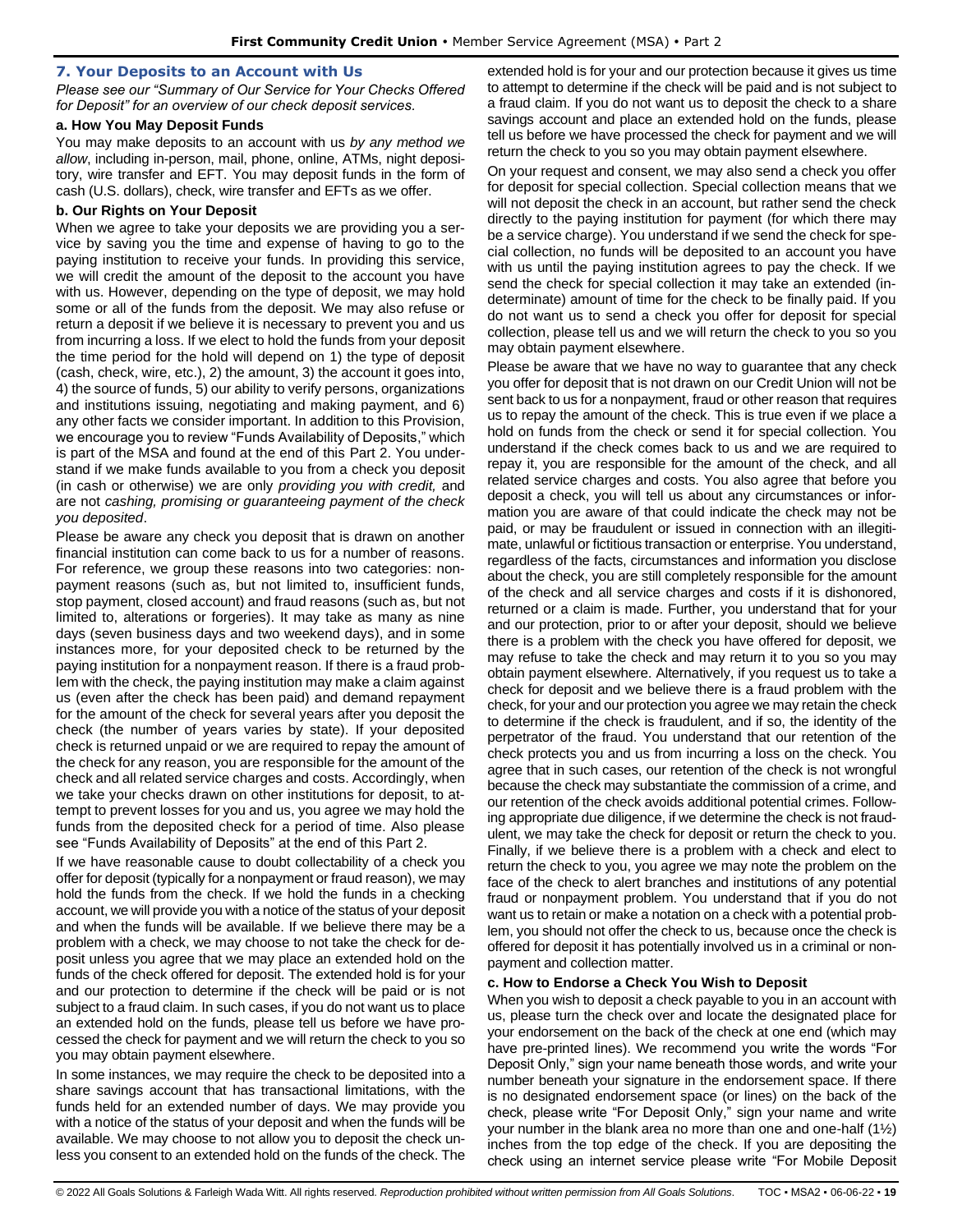Only," sign your name and write your number in the blank area at the very top end of the check. Please make sure the endorsement language, signature(s) and number go on the back of the check at the top edge, and are no more than one and one-half (1½) inches from the top edge of the check. Endorsing the check in any other way may risk the account not being credited for the amount of the check.

You agree we may ignore any other language or markings on the check, and you will be responsible for any loss that results from endorsements, language or markings inside or outside of your designated endorsement space. Also please use dark permanent ink (preferably black ink) for all endorsements, since you are responsible for any losses incurred for not meeting this requirement. Finally, you should use our deposit slips and envelopes when making your deposit. You understand you may not deposit 1) a substitute check without our consent, or 2) a substitute check or similar item you have created or for which no institution has made the substitute check warranties and indemnity. If you do so, you agree to indemnify us for all losses we incur in connection with the substitute check or item.

## **d. How to Write Your Check for Deposit with Us**

If you want to write a check drawn on an account you have at another financial institution, and deposit it into an account with us (in order to receive money back for the deposited check), please complete the check as follows. Make the check payable to yourself as the payee, and then complete and sign the check. Turn the check over and write "For Deposit Only" on the top of the back of the check, sign your name below this language along with your number and offer the check to us for deposit. While your check will be treated as any other check offered for deposit that is drawn on another institution, should you have an immediate need for cash or credit, please let us know. We have a number of ways we may be able to assist you.

## **e. Authority to Negotiate Checks and Endorsements**

We may take checks for deposit into any accounts you have with us, and recommend you endorse all checks you deposit. If we take a check for deposit without your endorsement, you agree that your liability for the check is the same as if you had endorsed it. If the account is a multiple owner, trustee or fiduciary account, each owner, trustee or fiduciary may endorse and deposit checks for one another. For identification and tracking purposes we may place your number on any check you offer for deposit. If you do not want your number on a check, please tell us and we may return the check to you to obtain payment elsewhere. For your and our protection, we may confirm the endorsement on any check you offer for deposit, and require you to carry out specific endorsement requirements for business, insurance or government checks.

If you wish to deposit any check payable to two or more persons (whether negotiable sequentially or together), we may require the check to be endorsed (or re-endorsed) in-person at our Credit Union by everyone required to endorse the check. However, we may choose to take such a check for deposit regardless of the number of endorsements on it (or whether those endorsements were made inperson at our Credit Union) if the check is deposited by you or a person you have authorized according to the MSA. For checks not made payable to you as the payee (or endorsee), we may require proof 1) of your authority to endorse a check on behalf of another person or organization, and 2) that any endorsement on a check prior to your endorsement is authentic and authorized. These measures are necessary so we can provide you with our check deposit services and for your and our protection. You agree to be responsible for legal advice we require regarding any matter concerning a check you offer for deposit (please see Provision 1.g.). Finally, if you send us a check for deposit (payable to you or us) and do not specifically tell us in writing what is to be done with the check (i.e., you do not explain the exact purpose or reason you are sending the check to us, such as for a loan payment), we may

deposit the check to either a checking or share savings account you have with us.

## **f. Your Options for Direct Deposit Services**

We offer direct deposit services that allow you to preauthorize deposits to accounts with us (such as payroll, Social Security, retirement or other government deposits) or preauthorize transfers from accounts with us (such as regularly-scheduled payments to creditors). You must initiate direct deposits by a method acceptable to the initiator of the deposit (such as your employer or the federal or state government). You understand we may refuse and return any or all funds transfers for any lawful reason. Should we be required to reimburse the federal or state government or other initiator of a transfer for any payment directly deposited into an account you have with us, you agree we may deduct the reimbursed amount from the account, and may recover any amount you owe according to the *terms* of the MSA unless otherwise required by law. If you file for bankruptcy and do not cancel a direct deposit authorization to an account, you agree we should continue to apply your direct deposits according to the instructions previously given to us.

## **g. Deposits Made at a Night Depository**

If you make deposits at a night depository, you agree to use any special container, bag or envelope we may require. You understand we access night depositories only once on each business day we are open. Containers, bags or envelopes placed into the night depository before we access it are processed that business day, whereas those placed after we access it are processed the next business day. Night depositories are opened and items placed in the depository are removed and logged in the presence of two (2) of our employees or associates. The contents of each container, bag and envelope is counted, and we issue a credit to the account on the deposit ticket accompanying the deposit for the amount, as indicated by our count.

You agree we are a bailee of items placed in the night depository (i.e., we are simply in possession of the container, bag and envelope) until we have opened the containers, bags and envelopes, verified the contents, and credited the contents to an account you have with us or returned the container, bag or envelope and contents to you. You acknowledge that our count of any deposit placed into the night depository is the final determination of the contents of a container, bag or envelope placed in the depository. We will use reasonable efforts to notify you of any difference between the amount of a deposit we counted and that shown on a deposit ticket, though we will not be liable for any delay or failure of this notification. No deposit is considered to have been made until we have removed it and processed it as explained in this Provision, and a credit has been issued to the account you have with us. You agree you will be responsible for any damage to the night depository or delay in crediting deposits if you use a container or bag other than those we supply or you do not follow our instructions on the use of envelopes. You understand and agree the procedures explained in the MSA are commercially reasonable, and if we follow these procedures, we are not negligent in handling items placed into the night depository.

### **h. Taking Checks from You for Deposit is a Service**

You understand that in handling checks, drafts, items, images or money you wish to deposit, we are providing you a valuable service. Not only are we saving you the time and expense of having to take checks or items to the institution they are drawn on and present them in-person for payment, we are also safeguarding and paying dividends/interest on your money. While we are pleased to provide you with this service when collecting the payment of your deposited checks or items, we act only as your agent, and assume no responsibility for the checks or items beyond using ordinary care as a depositary institution. We are also not responsible for any deposit sent by mail or made at an unstaffed facility (for example, an ATM not at a branch) until we actually receive the deposited item or money. We are not liable for the negligence or default of any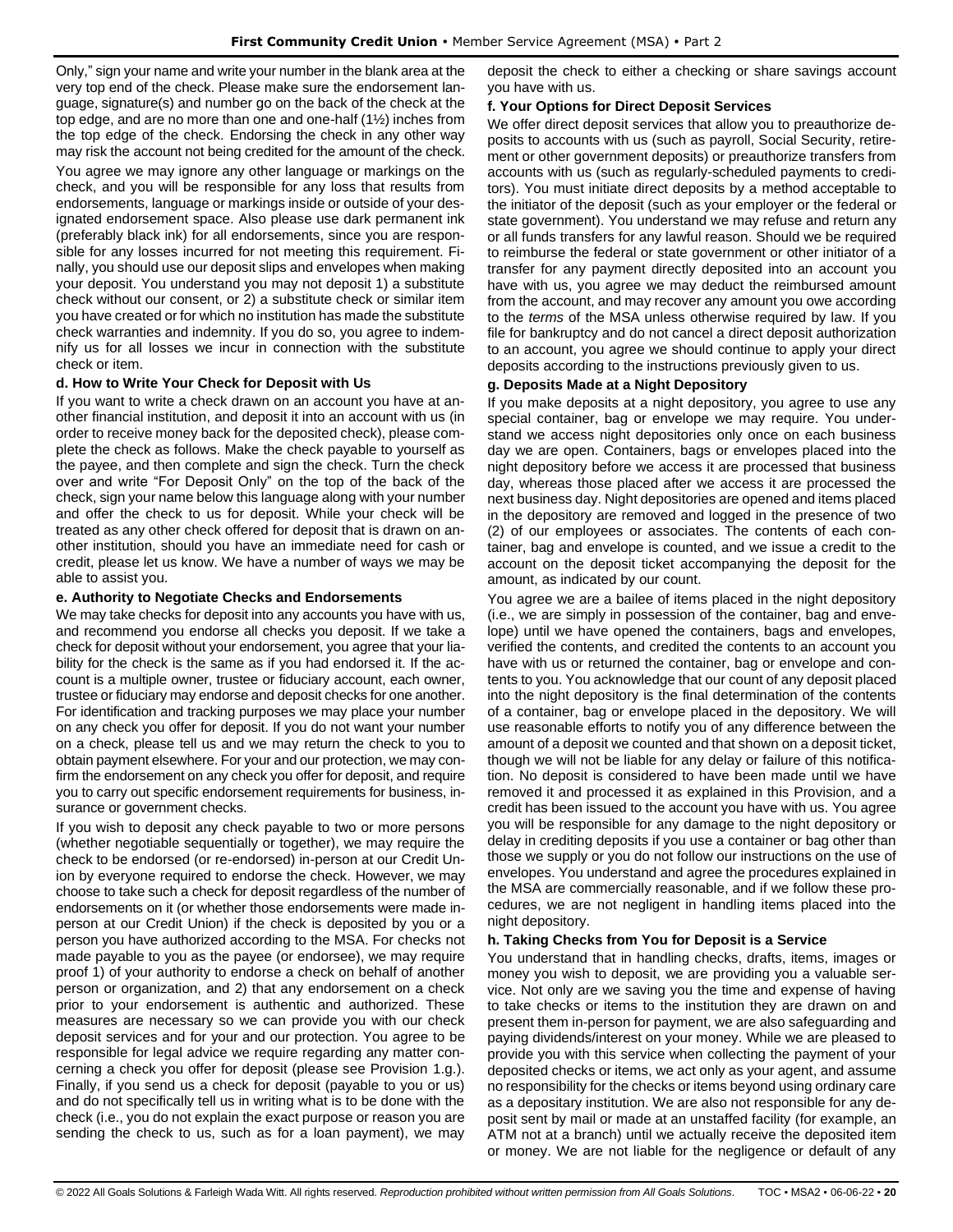correspondent institution or for loss in transit, and each correspondent will only be liable for its own negligence. You agree we may send any check offered for deposit for special collection, as explained in Provision 7.b. You further agree we have the right to charge an account you have with us for any check taken for deposit should it become lost in the collection process.

### **i. When Your Deposits Will be Credited to an Account**

Deposits to an account with us will generally be credited on the business day of the deposit. Deposits made after we close or on days that we are not open, will be credited to the account on the next business day we are open (please see the "Funds Availability of Deposits" disclosure at the end of this Part 2). Deposits of checks made any time at ATMs are credited to your account on the business day on which they are deposited. Deposits made at unstaffed facilities other than ATMs will be credited to your account on the day funds are removed and processed by us. Deposits of coin or currency will not be finally credited until we have counted the deposit and confirmed the amount. If we are aware of a discrepancy between the amount on a deposit slip and the cash or checks we count, we will provide you with a notice of the discrepancy by mail or other method accessible to you. In rare instances, an actual discrepancy may not be detected. In such cases, the amount credited will be the final amount of your deposit unless you or we discover the discrepancy and are able to correct it without loss to our Credit Union. Credit to an account you have with us for funds deposited is conditional (provisional) until we are actually paid for the deposited items (i.e., when we receive final payment). Checks drawn on an institution or organization outside the U.S. may be handled on a special collection basis only (as explained in Provision 7.b.), to attempt to prevent a loss for you or us on the foreign check.

# **j. When We Do Not Take a Check for Deposit**

For your and our protection, we may decline to take a check from you for deposit if we believe the check has a potential nonpayment, fraud or other problem. Nonpayment problems include, but are not limited to, insufficient funds, stop payment, closed account, illegibility or checks or items written in a language other than English. Fraud problems include, but are not limited to, potential alterations and forgeries. We may also decline a check that we have agreed is ineligible for deposit under this or any contract you have with us (typically for the type or amount of the check when deposited online or at an ATM). You understand that when we decline to take a check from you for deposit, we are providing you with an important service by sparing you from being obligated to us for the amount of the check and all related service charges and costs if the check is dishonored and returned or a claim is made.

### **k. Erroneous or Fraudulent Deposits to an Account**

If a deposit, payment or other credit (whether by check, cash, EFT, wire or otherwise) is made in error or by fraud to an account you have with us, we may debit the account for the amount of the erroneous or fraudulent deposit, payment or credit. We may do so without notice to you, regardless of when the original deposit, payment or credit took place. If you withdraw any or all of the funds erroneously or fraudulently deposited, paid or credited to an account or you, you agree you will reimburse us for the amount of the erroneous or fraudulent *transaction*, plus all dividends/interest paid on the erroneous or fraudulent amount, along with all service charges and costs.

# **l. Your Responsibility for Unpaid Deposits and Claims**

All deposits or other credits to an account (including checks, items, EFTs, ACH transfers, wire transfers, etc.) are subject to being paid (they are "provisional"). This means if we do not receive final payment on any deposit or credit, we will charge an account you have with us for the amount of the unpaid check or item and a return service charge. Further, if we incur a service charge or any cost to collect a check or item deposited by you, we may charge that service charge or cost to the account you have with us. If the amount in the account is not sufficient to cover the unpaid check or item,

and all related service charges and costs, you are responsible for the difference.

After we have received final payment, we refer to these deposits as collected items. If any check or other item deposited to an account is returned to us for any reason, we have the right to charge the account you have with us for the amount of the check or item, plus any service charge incurred. We may charge an account regardless of whether the amount of the check or item was available for your use or not. If any check or other item credited to an account you have is returned to us for any reason, you waive your right to any notice of non-payment or dishonor for the check or item. For your benefit and ours, you agree we may pursue payment of a dishonored check or other item at any time, including giving the financial institution the check or item is drawn on extra time beyond any midnight deadline limits.

Furthermore, if anyone makes a claim against us based on a check or other item credited to an account you have with us, we may charge the account for the amount of the check or item and all service charges and costs even if you have already received final credit and withdrawn the funds. Such claims may include, but are not limited to, forged or missing endorsements, alterations or conversion. If the amount in the account is not sufficient to cover the claim on the check or item, and all service charges and costs, you are responsible for the difference. Finally, even if we provide you with *immediate availability of funds* for your deposited check or other item, you are responsible for the amount of the check or item and all related service charges and costs if we do not receive final payment or whenever a claim is made.

### **m. Your Deposit Returned as a Substitute Check**

Any check drawn on another financial institution that you deposit in an account you have with us can come back to us for a nonpayment, fraud or other reason. When a check you deposited is sent back by another financial institution, under federal law that institution may send the check back to us as a "substitute check." A "substitute check" is a paper image of the front and back of the original check that satisfies certain legal requirements. The front of a substitute check states: "This is a legal copy of your check. You can use it the same way you would use the original check." If the check you deposited is sent back to us as a substitute check, we will debit the account you have with us for the amount of the check and all service charges and costs owed to us. If the account with us is not overdrawn, we will return the substitute check to you along with a notice that explains your rights when you receive a substitute check. Should you have any questions about checks being returned as substitute checks, please contact us during business hours and we will be happy to assist you.

# **n. Depositing Checks Through a Mobile or Online Service**

We may offer an internet service that allows you to deposit checks to an account you have with us online. For your convenience, and in order to remind you to go online to start the service, we may note your request for this service on a form or enter it in *our records*. This internet service is governed by the contract you agree to online, the MSA, all other contracts, as applicable, and *our records* (please see Provision 7.c. for endorsement requirements for checks deposited by image). Should you have questions about this service, please contact us at your earliest convenience.

# <span id="page-20-0"></span>**8. Your Dividends (or Interest) and Our Rates**

The dividends/interest earned on account(s), the dividend/interest rates, balance requirements, annual percentage yields, compounding, crediting and *terms* are provided to you in "Our Rates & Service Charges" of the MSA. Some of this information is also in your periodic statement. To serve the best interests of the members of our Credit Union, we may change or add account dividend/interest rates and annual percentage yields from time to time as explained in that disclosure and this Part 2. You understand you may request and confirm the rate on any account or your information in *our records* (particularly for a term account), or request a copy of the disclosure,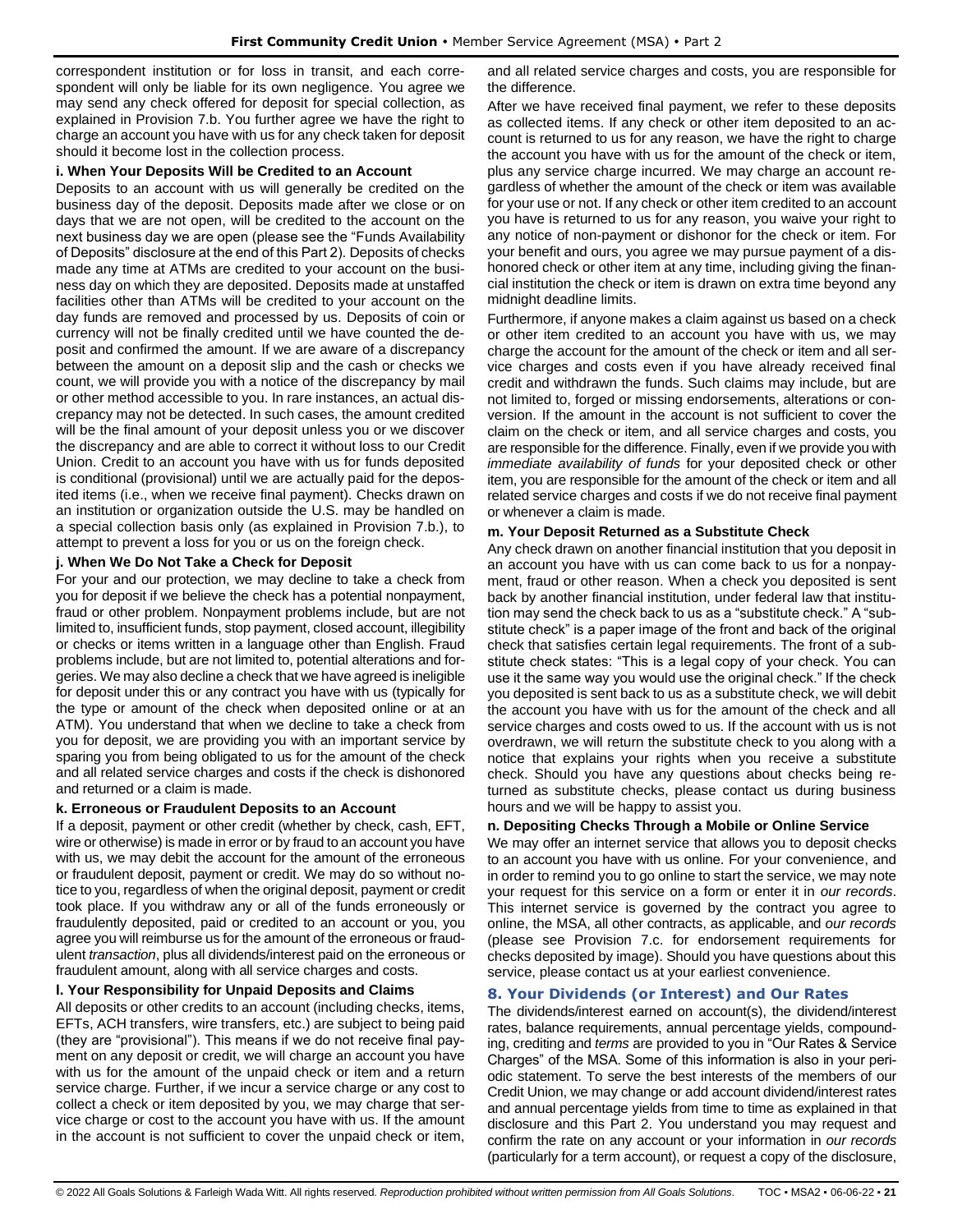by contacting us during business hours. You may also review and confirm the rates on accounts on your periodic statement or through the use of internet services we offer. Further, you can access "Our Rates & Service Charges" of the MSA (along with this Part 2 and all our disclosures) on our website.

You may also confirm the rate on a loan by contacting us any time we are open for business.

## <span id="page-21-0"></span>**9. Our Services, Related Service Charges & Costs**

We require the payment of service charges and the reimbursement of costs in two circumstances: 1) for products and services that we provide, or services you incur, or 2) as a result of another person's, organization's or your requests or claims for funds or information concerning you or the products and services you have with us. (Please see the definition of "Service Charge" in Provision 1.e.) The amount of each service charge is provided or accessible to you in "Our Rates & Service Charges," and may be noted in your periodic statement. In general, there will be a service charge to cover some of our employees' time and other costs of *managing* a product or service, *action* or *transaction*, or addressing any request or claim for information or funds. We require service charges so that each member is responsible for the cost of each product, service, *action*, *transaction*, request or claim applicable to that member, rather than imposing that cost on the members of our Credit Union. To serve the best interests of the members, you understand and agree we may change or add product and service charges from time to time. We will notify you of changes and additions as explained in the MSA or as required by law. We would be pleased to show you a number of ways to reduce service charges by maintaining sufficient funds to pay checks and EFTs, timely payments on obligations or through the use of the internet services we offer. For help with these cost-savings recommendations, please contact us any time we are open for business.

You may also confirm the amount and reason for a service charge related to a loan by contacting us any time we are open for business.

### <span id="page-21-1"></span>**10. Funds Held in Accounts with Us are Insured**

We are committed to protecting our members' savings and deposits held with us. In addition to the strength provided by our capital, members' funds are insured at a minimum of \$250,000 for each member by the National Credit Union Share Insurance Fund (NCUSIF). Our employees are available to discuss your account insurance needs, and often can inform you about how to organize the accounts you have with us to maximize the available NCUSIF coverage. If you are interested in learning more about maximizing the account insurance coverage for your funds, please contact us at your earliest convenience.

# <span id="page-21-2"></span>**11. Maintenance of Products and Services with Us**

Because you are a valued member, we strive to provide you with excellent service when assisting you with the accounts, loans, products and services we maintain and *manage* for you. To assure you are aware of the advantages of membership and new product and service opportunities that may benefit you, you agree we may contact you by any method you have consented to as explained in the MSA. We maintain and *manage* the accounts, loans, products and services you have with us (and your *actions* and *transactions* on the same) to assure they are active, operational and beneficial to you, and to provide you with the best financial service possible. You, in turn, maintain products and services by using or retaining them with us. By maintaining the products and services you have with us and allowing us to maintain and *manage* them for you, you confirm your ongoing consent to the MSA, your other contracts, as applicable, and any changes and additions we make to them from time to time. Should you have any questions about the maintenance and *management* of our products and services, please contact us during business hours and we will be happy to assist you.

#### **a. Safeguard all Information and Documents**

You may request to review and access a copy of your information and *documents* in *our records* for products and services any time we are open for business. Please be aware that a copy of your information or *documents* may contain all your personal financial information, along with passwords, codes, PINs and other data to access the products and services with us. If you request a copy of your information or a *document*, you agree it is your responsibility to keep all information and *documents* confidential, in a secure location, and assure that no one else can access them. If any of your information, *documents*, checks or cards are lost or stolen, please contact us immediately to minimize your liability (please see Provisions 12. and 15.). In fairness to the members, if a copy of your information or a *document* you requested or your passwords, codes, PINs or other data, is/are lost or stolen, we will investigate your use of ordinary care in the matter. If we determine you failed to use ordinary care (i.e., were negligent) in handling or safeguarding a copy of your information or a *document* or any access information, and your negligence contributes to a loss from *actions* or *transactions* (other than a loss addressed by the Electronic Fund Transfer Act), you may be responsible for all losses, costs and service charges that we incur as a result of the loss or theft.

#### **b. Reviewing Products and Services with Us Online**

We may offer an internet service that allows you to review and maintain the products and services you have with us online. For your convenience, and in order to remind you to go online to start the service, we may note your request for this internet service on a form or enter it in *our records*. You understand this service may be governed by the contract you agree to online, the MSA, all other contracts, as applicable, and *our records*. Should you have any questions about these services, please contact us at your earliest convenience.

### **c. Lack of Capacity and Undue Influence**

If we believe you do not have the capacity to *take actions* or *conduct transactions*, or a person is exerting undue influence over you, we may act to prevent losses for you and us (though are not obligated to do so). Such measures include, but are not limited to, 1) declining to follow instructions, 2) suspending all methods to access the accounts and any loan or line of credit (or any other product or service) with us, 3) placing a hold on the funds in the accounts (as explained in Provision 19.b.) with us, 4) performing due diligence to determine if you have the capacity to *take actions* or *conduct transactions* or are a victim of undue influence over your affairs with us, and 5) notifying the appropriate authorities. Though we may undertake any of these activities, you agree we are not required to do so. You further agree we may continue the hold on the funds and decline all requests and the continue suspension of all methods to access the products and services you have with us, until we 1) determine that you can personally handle your own business and affairs and/or are not the victim of undue influence, or 2) receive lawful notice instructing us otherwise.

#### **d. Computer System and Internet Service Disruptions**

While we do our best to minimize disruptions to our internet services, website, phone system and any other component of our *computer system*, disruptions may occur on a planned and unplanned basis. We strive to restrict such disruptions to non-business hours, but are not always able to do so. In the event of planned disruptions (for upgrades and repairs), we may provide advanced notice and assist you when contacted during business hours. In the event of unplanned disruptions (caused by natural disasters or other emergencies or problems), we have taken every precaution to protect your information and funds, and will be working to restore our internet services, website or *computer system* to normal operations as soon as possible. We apologize in advance for any inconvenience a disruption causes you, and greatly appreciate your patience and understanding. Should you need assistance during a disruption, please contact us during business hours and we will do our best to assist you.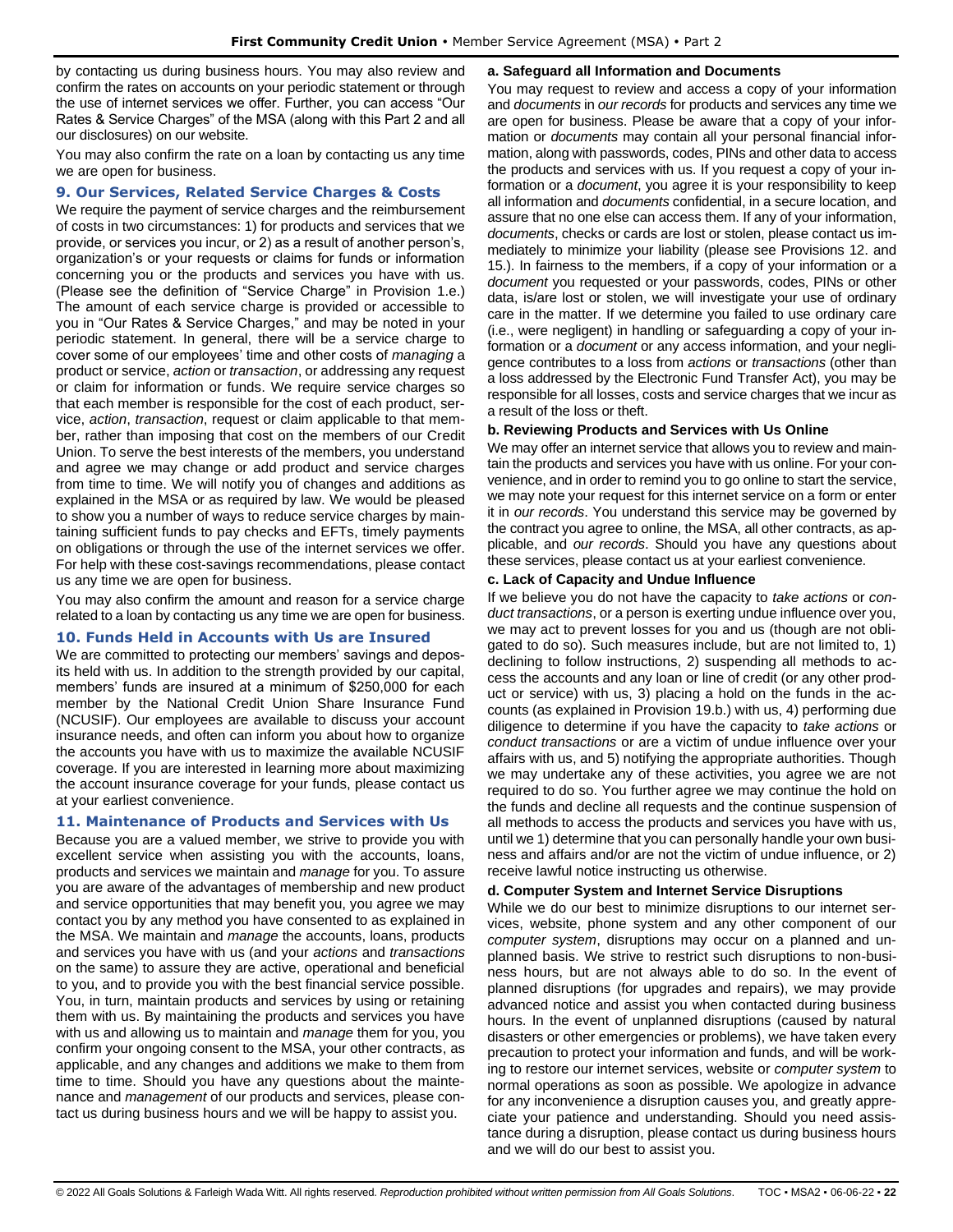### **e. Proactive Steps for Data Security Incidents**

While we take every precaution to protect the information in our *computer system*, in the event of a data security breach we (or our associate) may notify you about the specific matter and information involved, along with any instructions for you to minimize or eliminate potential problems. Please be assured we have taken every proactive measure to safeguard the information and funds you have with us. Should you have any questions about a data security incident, please contact us at your earliest convenience and we will be happy to assist you.

### **f. Please Help Us with Recommendations or Complaints!**

*We apologize in advance* for any inconvenience or dissatisfaction we may cause you, and thank you for giving us the opportunity to address any recommendation or complaint. Excellent member service and your complete satisfaction with our accounts, loans, products and services is extremely important to us. Therefore, *we take all complaints very seriously*, and *greatly appreciate any recommendations to improve our service*. Please contact us during business hours and we will do our best to address your suggestion or problem immediately.

We thank you in advance for your time and valuable input, and will do our utmost to address all suggestions or concerns expediently and in a manner that serves the best interests of the members and you.

## **g. Suspension of an Action or Transaction**

For your and our protection and/or to *manage* our business, you understand we may suspend (hold and delay) an *action* or *transaction on* an account, loan, product or service for any reason not prohibited by law, including but not limited to, 1) our methods are inoperative due to emergencies or problems, 2) the product or service has been terminated, 3) we are unable to contact you, 4) failure to provide required documentation, information or ID, 5) failure to use a required method or *document*, 6) exceeding a limit or an amount set by us, 7) failure to meet a minimum balance for thirty (30) days, 8) inactive or abandoned products or services, 9) deposited check funds are not available, 10) funds are collateral for an obligation, 11) overuse of *actions* on our products or services, 12) any lost or stolen check, card or access device, 13) a breach of or unauthorized access to a product or service, 14) business or compliance purposes, 15) to stop or prevent a loss, 16) potential lack of capacity or victim of undue influence, 17) failure to comply with any *term* of a contract, 18) funds held or offset per a security interest or lien, 19) account and/or funds held for a dispute or uncertainty, 20) unpaid check(s) or EFT(s) for insufficient funds or stop payment orders, 21) deposited item(s) charged back for nonpayment or a claim, 22) a garnishment, levy or similar legal claim or notice, 23) default on any obligation, 24) limited to a share savings account and voting by mail, 25) ineligible for membership, 26) membership terminated, 27) notification of death, 28) the owner for IRS reporting is removed or deceased, 29) causing us a loss, 30) not voluntarily repaying a loss, 31) anything unethical or unlawful concerning you or your or our business, 32) our belief that an *action* or *transaction* may be fraudulent, 33) any alteration, forgery or fraud concerning you or your or our business, 34) any falsification or misrepresentation concerning you or your or our business, 35) any alleged crime concerning you or your or our business, 36) abuse of or threats to anyone associated with us, or 37) any other reason we believe is appropriate to *manage* the business of our Credit Union.

# <span id="page-22-0"></span>**12. Lost, Stolen or Breached Products & Services**

If a check (or checks), debit card, ATM card, PIN, our check, any of your information or *documents* (that we have provided or made accessible to you), is/are lost or stolen, or there is unauthorized access to any account or service, please call us immediately at 636-728- 3333 or toll free at 800-767-8880. After business hours (for debit or ATM cards), call 888-241-2510. Outside the U.S. (for debit or ATM cards) call collect, 909-941-1398. The sooner you contact us, the less liability you will have for unauthorized *actions* or *transactions*, and the sooner we can provide new accounts, products, services, checks, cards, PINs, internet services and numbers. Also, if a credit card is lost or stolen, please call us immediately at 800-610-0791. In fairness to the members, we may require a service charge for terminating and starting new accounts, products, services and numbers (and replacing checks or cards) when you lose a check (or checks), ATM or debit card. However, we will not require a service charge when checks, ATM or debit card are stolen. We may also require a service charge for terminating and starting a new internet service and related accounts, products and services. Additionally, in fairness to the members, if you notify us of unauthorized access, *actions* or *transactions on* an account that is/are not addressed by the Electronic Fund Transfer Act or other law, we will investigate your use of ordinary care in the matter. If we determine you failed to use ordinary care (i.e., were negligent) in handling or safeguarding the methods of access to the account, you agree to take responsibility for all losses, costs and service charges that you or we incur. If we incur a loss or a crime or potential crime is committed concerning the products or services you have with us, you agree to cooperate with us and any person and organization with a business or law enforcement interest in the loss, crime or potential crime to assist in the enforcement of rights or the prosecution of the crime. To protect you and the members of our Credit Union, if we incur a loss or a crime or potential crime is committed against you or us pertaining to the products or services you have with us, on our request you agree to file a police report and assist with the prosecution of anyone associated with the crime or potential crime. Additionally, if we incur a loss or a crime or potential crime is committed against us or an associate pertaining to the products or services you have with us, we may file a police report. While we will always comply with all required applicable law in addressing a loss, purported loss, crime or potential crime (such as the Truth in Lending Act and Electronic Fund Transfer Act), you understand and agree that your failure to fulfill the obligations of this Provision in specific, and the MSA in general, may result in the termination of products, services and membership with us after we have complied with all applicable law.

# <span id="page-22-1"></span>**13. Membership, Product and Service Information**

You understand you and any owner, trustee, fiduciary, or other person you authorize may access information about the accounts, loans, products and services you have with us. You also understand any person you authorize may be able to see, access and release all information about all the accounts, loans, products or services you have with us, even if they have no ownership interest in, or access to, such accounts, loans, products or services. You understand if this person is an owner, trustee or fiduciary**,** you may request to remove this person (according to the MSA) or otherwise change or terminate the account, loan, product and service any time we are open for business and as *we allow*. For these reasons, you agree that all *actions*  and *transactions on* accounts, loans, products and services with us by this person are authorized, even if they are not conducted for your benefit or according to your instructions.

If you do not want another person to be able to see, access, use and release all information about the accounts, loans, products or services you have with us (or potentially *take actions* or *conduct transactions on* the accounts, loans, products or services), please let us know and we will explain your options to remove this person or change or terminate the accounts, loans, products or services. We may also be able to offer new or additional accounts, loans, products or services that only you may access (which may require the payment of a service charge).

We may require a service charge for research to cover any employee time and other costs involved in addressing your request, or another person's or organization's lawful claim, for information concerning the accounts, loans, products or services you have with us. To save you time, money and avoid or reduce research service charges, we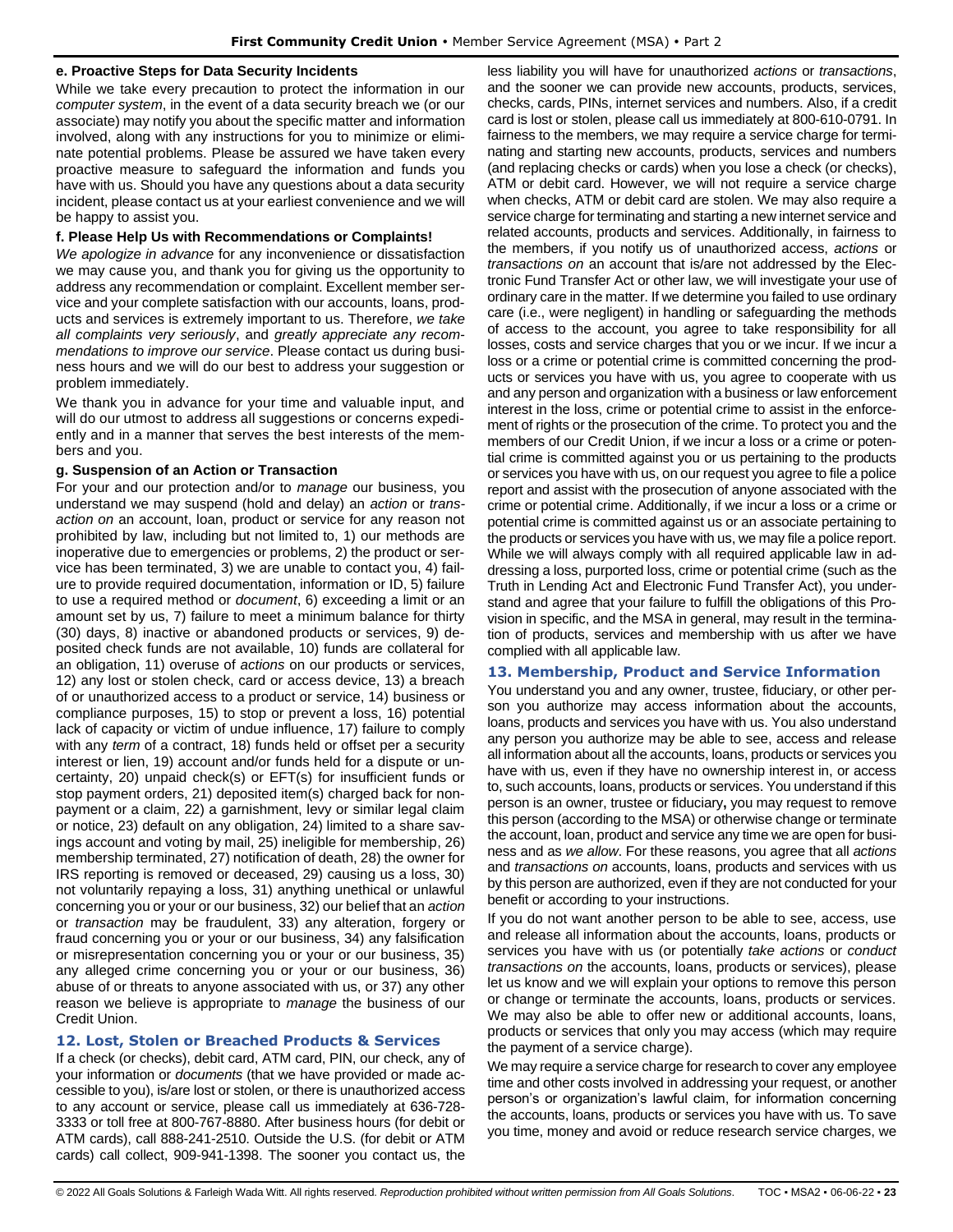encourage you to ask us about and use the internet services we offer that enable you to access your information.

We will not release your information to any person or organization without your consent unless the person or organization provides us with a valid subpoena, summons, search warrant, court order or other required documentation, or the disclosure of your information is otherwise permissible under applicable law or as specified in "Our Privacy Notice." We may require a service charge from you for our time spent researching the information. Again, we require this charge so that each member is responsible for the time and expense we incur for any research caused by a third party's (non-Credit Union) demand for member information, rather than imposing those costs on the members of our Credit Union. You also agree that we may require a service charge for research when addressing any claim you make concerning an *action* or *transaction on* accounts, products or services that is determined to be authorized. We require this service charge so that each member is responsible for the time and expense we incur addressing an authorized *action* or *transaction* involving that specific member, rather than imposing those costs on the members of our Credit Union. You agree to be responsible for legal advice we require to assist with or that results from any matter concerning a claim for information involving you (please see Provision 1.g.). Finally, you agree if you are ever obligated to repay us for any service charges, costs, losses or liability in connection with any product or service you have or had with us, we may share your information with any associate (including but not limited to credit reporting services, collection agencies or attorneys) assisting us with the collection of your obligation, whether or not you are still a member of our Credit Union.

### **a. Our Records Govern Account Features**

Depending on the accounts selected, we may provide or make accessible to you a number of *documents* (i.e., periodic statements, information returns, maturity notices, etc.) that contain account information. You may also be able to access information about the account(s) you have with us through an internet service we offer. You understand that for confidentiality purposes and data processing constraints, *documents* and internet services may not include all the information about the accounts, and do not control the ownership and survivorship features of the accounts you have with us. You agree only the most recent service form we use (and if applicable previous forms) and/or *our records*, control the number of owners, trustees or fiduciaries on accounts, and the ownership and survivorship features of the accounts. To confirm the specific ownership and survivorship features of an account with us, please contact us or request a copy of your information or a *document* in *our records* any time we are open for business.

### **b. Also see "Our Privacy Notice"**

We recommend you also review "Our Privacy Notice," which has specific application to this Provision as well as a number of other matters throughout the MSA.

### <span id="page-23-0"></span>**14. Notice by Us to You and Notice by You to Us**

To benefit our members, we may change and add to the *terms* of the MSA, which is accessible to you anytime on request and on our website. We will also notify you of any changes or additions to *terms*, rates and service charges that affect our accounts, products and services as required by law. Written notice we provide to you is effective when sent to you at the address or contact information in *our records* or made accessible through an internet service we offer. You understand we may rely on the information you provide to us in *our records*, for all *actions* and *transactions on* the accounts, loans, products or services you have with us. It is your responsibility to notify us of any changes to this information, and if we accept them, those changes are part of the MSA. You agree we may communicate with and contact you at all addresses, phone numbers and email addresses you provide in *our records*. You further agree we may contact you by any of these methods to assure you are aware of the privileges and advantages of new product and service opportunities that may benefit you. If we are unable to locate or contact you, we may suspend (or terminate) products and services and/or require a service charge for our attempt to locate you. For multiple owner, trustee or fiduciary accounts, you agree that notice to one owner, trustee or fiduciary is notice to all owners, trustees or fiduciaries.

Should you have questions about any matter we have notified you of regarding accounts, loans, products or services, please contact us at your earliest convenience. You may communicate with us about matters pertaining to accounts, loans, products, services, *actions*, *transactions* or any other matter *by any method we allow*. We may require you to notify us about any matter in writing or to confirm the matter in writing. Any written notice from you is effective only when actually received and confirmed by us in writing at 17151 Chesterfield Airport Rd., Chesterfield, MO 63005. You agree your failure to notify us in writing about any matter on our request may have the same effect as if no notice was provided by you about the matter. You also understand that any messages, instructions or recordings (including text messages and emails) you leave with us are not effective unless we agree to them in writing or note that we agree to them in *our records*. You agree it is your sole responsibility (and not our responsibility) to confirm any messages, instructions or recordings you leave with us in-person or by phone during business hours. Should you have questions about any matter you have communicated with us (or attempted to communicate with us), please contact us during business hours and we will be happy to assist you.

# <span id="page-23-1"></span>**15. Periodic Statements - Receipt/Access & Review**

#### **a. Purpose, Receipt of or Access to & Copies of Checks**

We will provide or make accessible to you a periodic statement that shows the *transactions* and may also show *actions on* the accounts, products and services you have with us during the statement period. For multiple owner, trustee or fiduciary accounts, you agree that one statement mailed to the address in *our records* or otherwise made accessible as requested, is sufficient for all owners, trustees and fiduciaries on the account. To minimize unnecessary losses, please review your statements and the accounts, products and services often, as well as your information that can be reviewed instantly online as we offer. You can learn more about our internet services by going to our website or by contacting us during business hours.

If you do not receive or cannot access your periodic statement, you agree to notify us within fourteen (14) calendar days of the time you regularly receive or can access your statement. This notification will assist you and us in avoiding and reducing losses on the accounts, products and services you have with us. You further agree your statement is correct for all purposes and we have no liability to you for any *action* or *transaction on* the accounts, loans, products or services unless you notify us within the stated time periods for unauthorized *transactions*, *actions*, errors or irregularities, as explained in the MSA or other contracts, as applicable. Your statement may also provide you with an opportunity to review all rates paid on accounts**,** payments made on loans and any service charges incurred during the period. When a check drawn on an account with us is paid, you understand we own the original check. We will make a copy of the check accessible to you on request for which we may require a service charge. You understand that both your statements and copies of checks are accessible to you on the date the statement is mailed to you or when they are accessible to you online as you have requested. If you request an original or sufficient copy of a check, you agree we may provide you with a substitute check or an *electronically managed* copy of the original check.

### **b. Your Responsibility to Look for Errors and Fraud**

You are responsible for looking at every statement and notifying us of all unauthorized *actions* and *transactions on* accounts, products and services with us (particularly withdrawals) and any fraud, errors, inconsistencies or irregularities as soon as possible. We may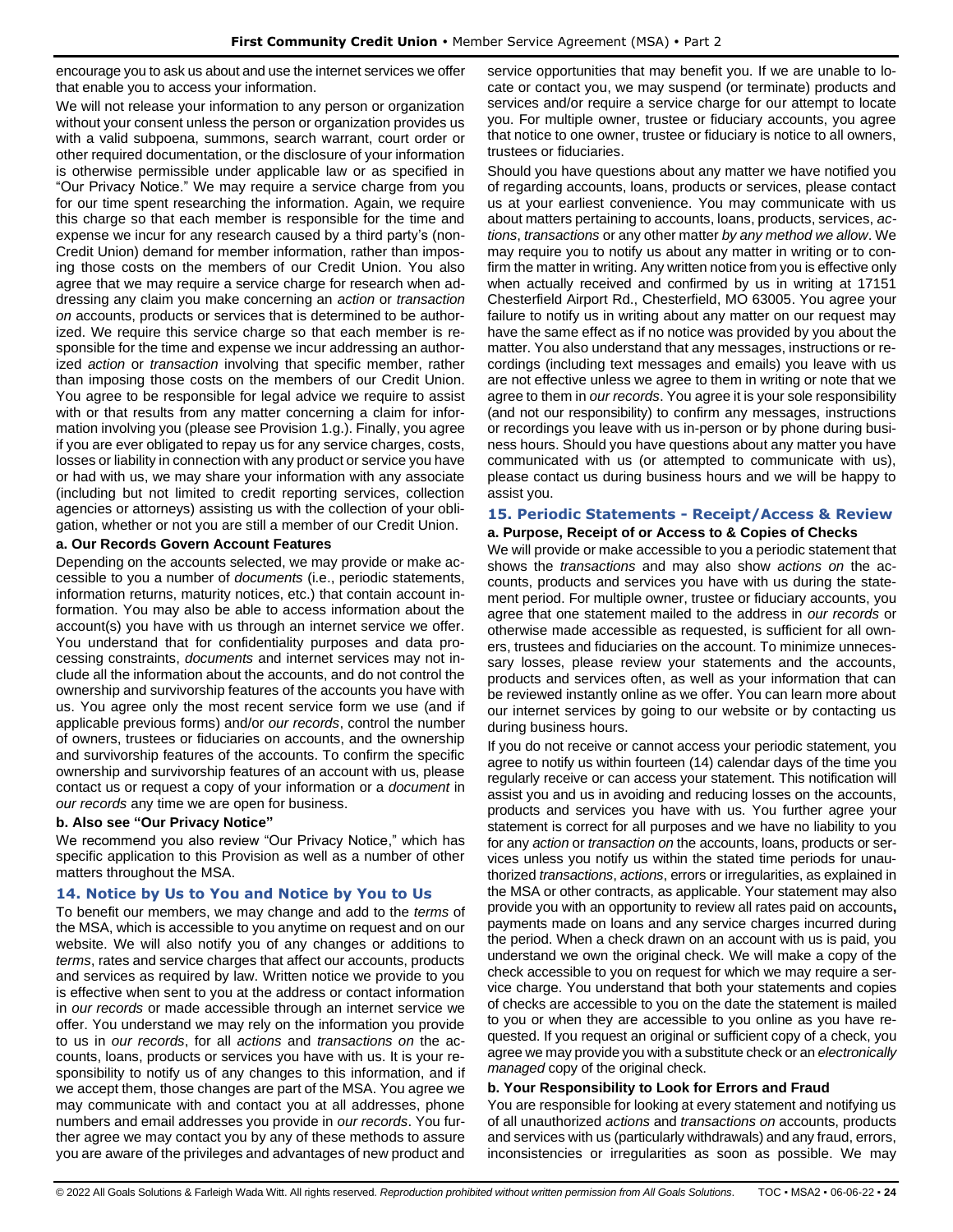require you to confirm your notification in writing (or as *we allow*) and assist us in addressing the *action*, *transaction*, fraud, error or problem. You are responsible for any altered, forged or unauthorized check drawn on an account you have with us if: 1) you do not notify us within sixty (60) calendar days of the mailing or accessibility of the statement identifying the matter, or 2) someone could not reasonably detect the fraud (such as the unauthorized use of facsimile signatures). You assume this liability because you, as the drawer of your checks, are in the best position to prevent and detect any altered, forged or unauthorized check drawn on the account. You can determine an unauthorized amount, because the amount of the check on your paper and *electronic* statement does not match the amount of the check you recorded in your check register or payment records. Similarly, you can identify forged drawer's signatures on checks, counterfeit checks and unauthorized remotely-created checks, because there may be a check number on your paper and *electronic* statement for a check you did not write. Only you will know the checks you authorized as well as the amount you authorized, and can compare the information provided on your paper and *electronic* statement with your register or records. You agree that our retention of your checks does not affect your responsibility to look at your paper and *electronic* statements and notify us of any and all unauthorized *actions*, *transactions*, fraud, errors or irregularities within the stated time limits explained in the MSA, other contracts, as applicable, or as required by law. You agree our retention of your checks does not affect your responsibility to look at your statements and notify us of any and all unauthorized or erroneous *actions*, *transactions* (including cash transactions), fraud, errors or irregularities within the stated time limits explained in the MSA, other contracts, as applicable, or as required by law.

**1) EFT Notification Time Periods.** Please see "Our Electronic Funds Transfer Terms" (at the end of this Part 2) to review the notification time periods for erroneous and unauthorized EFTs.

# **c. Actions and Transactions that Appear or are Removed**

On your request, we may agree to allow you to *take actions* and *conduct transactions on* products and services with the assistance of our employees or the use of our *computer system* (please see Provision 1.f.1)). Depending on the *action* or *transaction*, you understand that some information pertaining to your request may appear on or be removed from your periodic statement (or the internet services we offer) and some may not. You understand and agree if the information pertaining to the requested *action* or *transaction* appears on or has been removed from your periodic statement (or an internet service we offer), it provides you with notice of and another method to confirm the *action taken* or *transaction*. Should you need to confirm the information pertaining to your request in *our records*, you may contact us any time we are open for business.

# **d. Electronic Periodic Statements Accessible Online**

We may offer an internet service that allows you to access *electronic* periodic statements (a.k.a., e-statements) online. For your convenience, and in order to remind you to go online to start the service, we may note your request for this service on a form or enter it in *our records*. This internet service may be governed by the contract you agree to online, the MSA, all other contracts, as applicable, and *our records*. Should you have any questions about this service, please contact us at your earliest convenience.

# <span id="page-24-0"></span>**16. Exceptions to the Member Service Agreement**

We may, at our discretion, and for any reason not prohibited by law, make exceptions to or waive any of the *terms* of the MSA to serve the best interests of our Credit Union. If we make an exception to the MSA, you understand it does not affect our right to rely on or apply any of the *terms* of the MSA in the future. You further understand and agree we may decline to make an exception to the *terms* of the MSA based on any reason not prohibited by law.

<span id="page-24-1"></span>**17. Changes and Additions to Products & Services** You may *take action* to change any information or matter pertaining to a person, account, product or service as *we allow*. Changes include, but are not limited to, updating addresses, phone numbers and email addresses, revising passwords, codes and PINs, adding or removing beneficiaries/POD payees, adding or terminating overdraft services or internet services, and adding or removing an owner or trustee (please see the definition of "Change" in Provision 1.e.). You may also simultaneously terminate an account, product or service along with any change to an account, product or service, which may be reflected as a "change" in *our records*. As addressed later in this Provision, you may also *take action* to add a new account, product or service with us as we offer *by any method we allow* (please see the definition of "Addition" in Provision 1.e.).

Where there are multiple owners, trustees or fiduciaries on the accounts, products and services, any owner, trustee or fiduciary acting alone may *take action* to make any changes or additions to an account, product or service. When any person is removed from an account, product or service it is your responsibility to change (or request our help in changing) any password, code, PIN or other security identifying number for all the accounts, loans, products or services you have with us, to prevent the person removed from *taking actions* or *conducting transactions on* the products or services. You agree that until you make such a change (or request our help in making such a change) all *actions* or *transactions on* the accounts, loans, products or services conducted by this person with the password, code, PIN or other security identifying number are authorized. By maintaining the multiple owner, trustee or fiduciary account, you consent to any changes or additions to (along with any other *actions* or *transactions on*) the accounts, products and services by any other owner, trustee or fiduciary. Prior to honoring your request to make a change to an account, loan, product or service we may require you to provide us with your ID and confirm your SSN and other confidential information (as explained in Provision 3.). When you request us, or we require you, to *take action* to make a change to an account, product or service, we may require you to sign or authorize a service form to *manage* the changed account, product or service. We may note the change by placing a "C" (for changed) in a box on the form. Alternatively, on your request we may agree to *manage* any changes to products and services with the assistance of our employees or the use of our *computer system* (please see Provision 1.f.1)). You understand and agree that all ID, photographs, images, film, voice and image recordings, fingerprints and other biometrics obtained when you make any change to a product or service are *managed* by us as explained in Provision 3.b. You understand we may require a service charge for multiple changes to accounts, products or services in a calendar year. If the owner whose SSN is used for IRS reporting purposes on a multiple owner account is removed or is deceased, we may at our discretion permit you to keep the account open. You may request or we may allow you to continue to use the account and your number by completing a new service form or by entering the information in *our records* as *we allow*.

To start a new additional account, loan, product or service we may require you to provide us with your ID and confirm your SSN and other confidential information (as explained in Provision 3.). We (or you) may also complete a service form, *document* or enter the information in our *computer system* to start the requested the new additional account, loan, product and service. Once you have reviewed your information you will consent to the *terms* of the MSA (and any other contract) and to the account, loan, product or service added (please see Provision 17.a. to see the matters we address for additions of new products and/or services). We may require you to sign or authorize a service form to *manage* the new product or service. We may note the addition by placing an "A" (for added) in a box on the form. You may also simultaneously terminate an account, product or service along with an addition of a new account, product or service, which may be reflected as an "addition" in *our records*. If you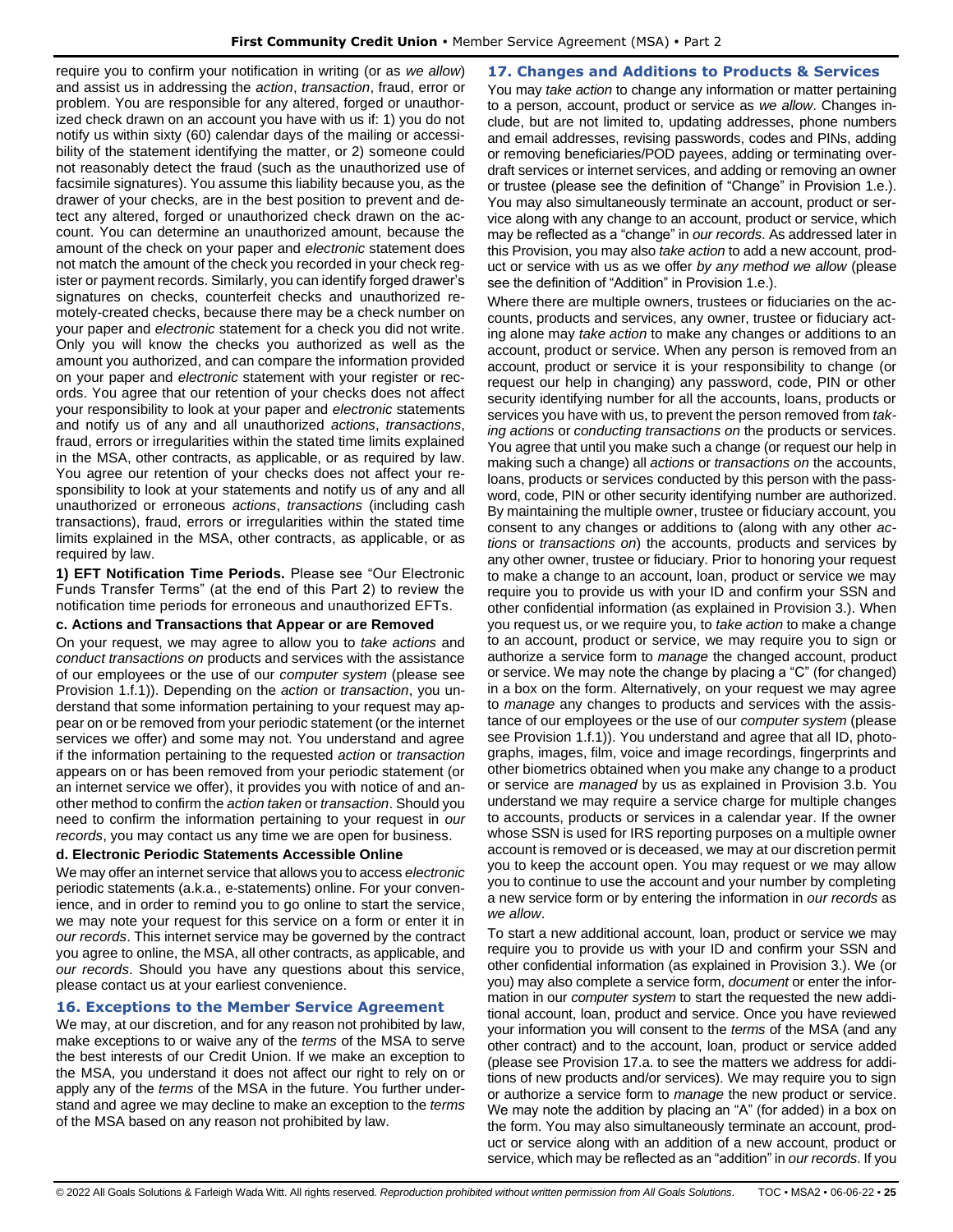wish to start new accounts, products or services under a different number (or *as we allow*), we may require you to sign or authorize a service form to *manage* the new product or service. We may note the original use of the form by placing an "O" (for original) in a box on the form. Alternatively, on your request we may agree to start, obtain your consent, add and *manage* the new products and services with the assistance of our employees or the use of our *computer system* (please see Provision 1.f.1)). You understand and agree that all ID, photographs, images, film, voice and image recordings, fingerprints and other biometrics obtained when you add a new product or service are *managed* by us as explained in Provision 3.b. You agree we may review your account, employment and credit history to confirm your eligibility for any new additional account, loan, product or service. We may also require additional information from you to serve any currency needs for the new accounts, loans, products and services you have requested. You understand we may require a service charge for multiple additions to accounts, products or services in a calendar year. You agree for purposes of accuracy, we may subsequently verify and correct, complete or update your information concerning any changes or additions in *our records*. To protect all information, reduce costs and for the convenience of the members, you agree we may *electronically manage* (e.g., image or otherwise enter in our *computer system*) all changes and additions that pertain to the accounts, loans, products or services you have requested. For these same reasons, you understand and agree once we have *electronically managed* any paper *document* along with your information addressing the change or addition*,* we may also destroy the paper *document* and the information unless otherwise required by law. You agree that along with all paper *documents* and any information*,* all *electronically managed documents* and your information addressing the change or addition in *our records* are binding on you and us. You understand you may request to review or receive a copy of the information or a *document* pertaining to a change or addition in *our records* during business hours or *by any method we allow*. You agree that for all changes and additions, we may rely exclusively on the MSA, other contracts, as applicable, *our records* and any changes and additions we make to these contracts from time to time. Further, you understand any changes or additions you make to the account, loan, product or service are governed by the MSA, other contracts, as applicable, *our records* and any changes and additions we make to them from time to time.

For the benefit of our members and our Credit Union, you understand and agree we may make changes and additions to our products and services as well as changes and additions to the *terms* of the MSA at any time. We will notify you of changes and additions we make to our products, services, the MSA and other contracts, as applicable, as required by law. You understand and agree you are bound by these changes and additions, and may access the current version of this Part 2 and all disclosures by contacting us during business hours, and visiting our website. If you do not want to be obligated to any change or addition we make to our products, services, the MSA and other contracts, as applicable, you may always terminate the products, services and/or membership you have with us any time we are open for business as explained in the MSA and other contracts, as applicable.

### **a. Matters We Address to Start a New Product and Service**

When you start a new additional account, loan, product or service we: 1) may obtain relevant account, employment and credit reports, as needed, 2) review important information about the new account, loan, product or service with you, 3) enter the information (including the ownership and survivorship features of any account, if applicable) in a form or our *computer system* and review that information with you, 4) offer you a paper Part 2 of the MSA (or offer to mail it to you), email you the Part 2 of the MSA (if we have an address on file), and make the Part 2 of the MSA accessible to you on our website or in an internet service we offer, 5) run all required verifications and reviews, and address all applicable compliance requirements, 6) have you consent to the new account, loan, product, service and the MSA *as we allow*, 7) start the new additional account, loan, product or service you have requested, and 8) ask you (or advise you to ask) if you have any questions and encourage you to contact us during business hours about any matter pertaining to the new additional products or services. Finally, we will remind you that you may always access a current Part 2 of the MSA and disclosures on our website, and contact us about the information or *documents* in *our records* any time we are open for business.

#### **b. Changes and Additions to Products and Services Online**

We may offer an internet service that allows you to *take action* to change a product or service, or add a new product or service, you have with us online. For your convenience, and in order to remind you to go online to start the service, we may note your request for this internet service on a form or enter it in *our records*. This internet service may be governed by a contract you agree to online, the MSA, all other contracts, as applicable, and *our records*. Should you have questions about this service, please contact us at your earliest convenience.

#### **c. Changes and Additions to Products and Services by Mail**

On your request and for your convenience, we may at our sole discretion mail *documents* with your information to you to make changes or additions to products and services. We do not advise mailing your confidential information since it exposes you to numerous problems (ID theft, fraudulent *transactions*, etc.). We recommend you come to our Credit Union at your convenience (or use an internet service we offer) to make changes or additions to products and services. In fairness to the members, if you request us to mail your information you agree to take responsibility for all losses, costs and service charges that you or we incur as a result of the theft and unauthorized use of your information. Please contact us during business hours for any questions about changes or additions by mail.

### **d. Denial of Additional Products or Services**

For your and our protection and/or to *manage* our business, you understand we may deny a requested new additional product or service for any reason not prohibited by law, including but not limited to, 1) our methods are inoperative due to emergencies or problems, 2) the product or service has been terminated, 3) we are unable to contact you, 4) failure to provide required documentation, information or ID, 5) exceeding a limit or an amount set by us, 6) failure to meet a minimum balance for thirty (30) days, 7) inactive or abandoned products or services, 8) any lost or stolen check, card or access device, 9) a breach of or unauthorized access to a product or service, 10) overuse of *actions* on our products or services, 11) information from a third-party report, 12) business or compliance purposes, 13) to stop or prevent a loss, 14) potential lack of capacity or victim of undue influence, 15) failure to comply with any *term* of a contract, 16) funds held or offset per a security interest or lien, 17) account and/or funds held for a dispute or uncertainty, 18) unpaid check(s) or EFT(s) for insufficient funds or stop payment orders, 19) deposited item(s) charged back for nonpayment or a claim, 20) a garnishment, levy or similar legal claim or notice, 21) default on any obligation, 22) chronic dissatisfaction with us, 23) disparaging our reputation, 24) limited to a share savings account and voting by mail, 25) ineligible for membership, 26) membership terminated, 27) notification of death, 28) the owner for IRS reporting is removed or deceased, 29) causing us a loss, 30) not voluntarily repaying a loss, 31) anything unethical or unlawful concerning you or your or our business, 32) our belief that an *action* or *transaction* may be fraudulent, 33) any alteration, forgery or fraud concerning you or your or our business, 34) any falsification or misrepresentation concerning you or your or our business, 35) any alleged crime concerning you or your or our business, 36) abuse of or threats to anyone associated with us, or 37) any other reason we believe is appropriate to *manage* the business of our Credit Union.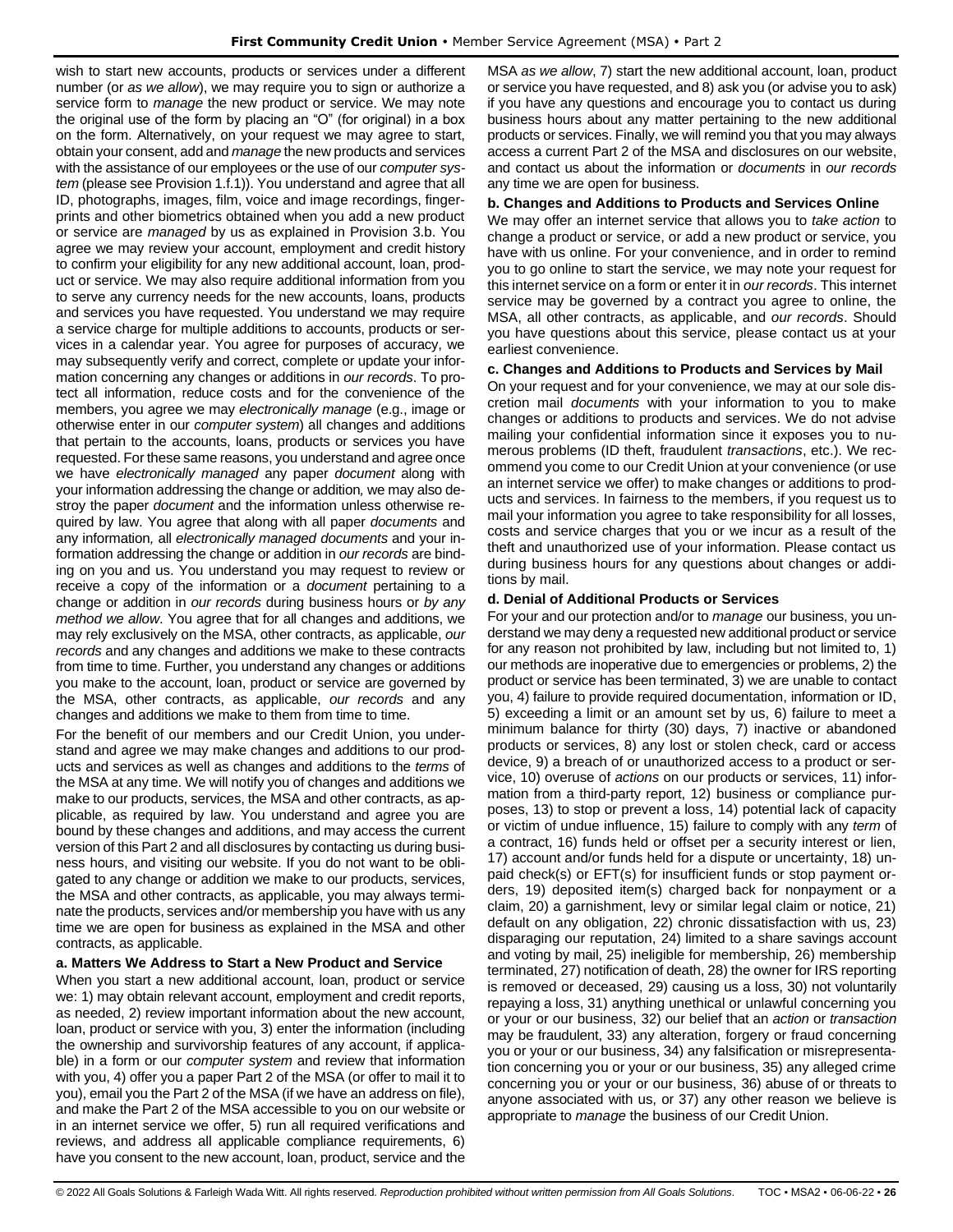### <span id="page-26-0"></span>**18. Lien and Security Interest in Funds**

To protect all our members' funds, the law provides us with a lien on the funds in the account(s) you have with us under federal or state law, as applicable. This means we have a right to retain the funds in the account(s) you have with us to pay any debt or obligation owed to us by you or another responsible person or organization. Additionally, to protect all members' funds, you grant us a contractual security interest in the funds in the account(s), checks and EFTs you have an interest in, which also secures any amount you owe us for any reason. Our lien rights, contractual security interest and any right of set off apply no matter the source of funds in the account, check or EFT, including directly deposited government entitlements or benefits, such as Social Security deposits. However, they do not apply to any retirement accounts.

At our discretion, we may at any time apply the funds from an account, check or EFT you have any interest in to pay off your obligations to us without notice to you. You agree if you owe us money and either you or we have terminated an account, we may re-start the account to collect or obtain money owed to us, and may subsequently terminate the account again. You understand and agree if you owe us money, our lien rights and security interest also apply to any funds, check or item you deposit to any other account with us. You also agree that if you (or anyone you allow to use the accounts, products or services with us) owe us money and we are uncertain whether our lien rights, security interest or right of set off apply to the funds, we may hold and not release the funds as explained in Provision 19.b. If we decide not to enforce our lien or contractual security interest at any time, our non-action is not a waiver of our right to enforce our lien or security interest at a later time. You agree that a security interest granted by or on behalf of one owner of an account will continue to secure that owner's obligation to us even after that owner dies.

## <span id="page-26-1"></span>**19. Third Party Actions and Uncertainty about Funds a. Third Party Legal Actions or Matters Concerning You**

If a person or organization notifies us of a legal action or other matter concerning you or the accounts, products and services you have with us, we may provide information and pay funds from an account in response to that legal action or matter. Alternatively, we may withhold information and hold funds in an account until the legal action or matter is resolved or we have completed any necessary due diligence. Examples of such actions and matters include, but are not limited to, a levy, garnishment, attachment, claim, subpoena, summons, court order, litigation, prosecution, investigation or other dispute. All legal actions or matters are subject to our lien rights and contractual security interest in the funds in an account (please see Provision 18.). You understand and agree we may require a service charge for research for any time spent by our employees (or associates) addressing any legal action or matter concerning you or the accounts, products and services you have with us. We require this service charge so that each member is responsible for the time and expense we incur addressing a third party's (non-Credit Union) legal action or matter pertaining to you, rather than imposing those costs on the members of our Credit Union. You also agree to be responsible for legal advice we require in connection with any third party's (non-Credit Union) legal action, matter or dispute involving you or the accounts, products and services you have with us (please see Provision 1.g.).

# **b. Disputes or Uncertainty about Accounts and Funds**

If there is a dispute over, or we are uncertain who is authorized to access an account, the funds in an account or funds in our possession, you agree we may hold the funds, and suspend all *actions* and *transactions on* the account(s), products and services. The hold on the funds and suspension on the account, products and services will continue until either 1) all persons and organizations affected by the dispute or uncertainty agree in writing regarding what should be done with the account(s), products, services and/or funds, or 2) we receive appropriate notice or direction from a court or other legal authority instructing us on what to do with the account(s), products, services and/or funds. Examples of uncertainty include, but are not limited to, 1) conflicting, illegible or missing information and/or *documents* in *our records*, 2) competing claims to the account(s), products, services and/or funds, 3) our need to complete due diligence on any claim made to the account(s), products, services and/or funds, 4) a person's potential lack of capacity or victim of undue influence (e.g., elder abuse), or 5) the applicability of lien rights or security interests. During the hold period, we will continue to pay dividends/interest on the funds held in an account as explained in "Our Rates & Service Charges." You understand a suspension of access to the account(s), products and services, and/or hold on funds, is beneficial to you and us to assure only an authorized person or organization may access the account(s), products, services or funds. You agree to be responsible for the cost of legal advice we require in connection with any matter concerning a dispute or uncertainty involving the account(s), products, services or funds with us or you (please see Provision 1.g.). Alternatively, in the event of a dispute or uncertainty over who is authorized to access the account(s), products, services or funds, at our discretion we may deposit the funds with a court and ask the court to resolve the dispute or uncertainty over who is authorized to access the funds. In such instances, we may deduct our attorney fees and court costs from the funds to be deposited with the court. If we deposit the funds with a court, you agree the account(s), products and services may be terminated and all persons and organizations will need to claim the funds by contacting the court.

## <span id="page-26-2"></span>**20. Your Obligations to Us**

If we incur any fees, charges, costs, interest, losses, liability or obligation (including reasonable attorney fees) in connection with an account, loan, product or service we have provided you, or as a result of any *action*, *transaction*, error, dispute, uncertainty, membership or other matter concerning any obligated person or you, you agree you are jointly and individually liable to us. This means you are responsible for the full repayment of any fees, charges, costs, interest, losses, liability or obligation (including reasonable attorney fees), whether you are a member or not. If another person is also responsible, we may attempt to collect from that person, but we have no obligation to do so. You understand if you owe us money and use another owner's account at our Credit Union for a *transaction* and deposit your funds or a check in that account, funds from the deposit or check are also subject to our lien rights, security interest and your obligations and may be claimed by us. You agree we may contact you about any fees, charges, costs, interest, losses, liability or obligation (including reasonable attorney fees) you owe to us at all addresses, phone numbers and email addresses you have shared with us by any method of communication you have agreed to. You understand since membership is a privilege, if you cause us a loss (even if discharged in bankruptcy), we may request you to voluntarily repay that loss to retain the privilege of membership, accounts, products and services, or to be eligible for additional new products and services. Your failure to voluntarily repay a loss may result in denial or termination of existing accounts, products and services and expulsion from membership. You also agree that if you are ever obligated to us for anything, we may share your information with any associate (such as collection agencies or attorneys) assisting us with the collection of your obligation, whether or not you are still a member of our Credit Union. You understand we may report any delinquent obligations you owe to us to account and credit reporting agencies. In some circumstances, federal law requires us to report a cancellation of indebtedness to the IRS even if we still retain the right to collect that debt. If we are required to report a cancellation of a debt to the IRS, we retain the right to collect that debt from you unless we have reached a settlement with you or we are barred by law from collecting the debt.

We may deduct any fees, charges, costs, interest, losses, liability or obligation (including reasonable attorney fees) from the account(s) you have with us without notice to you, regardless of the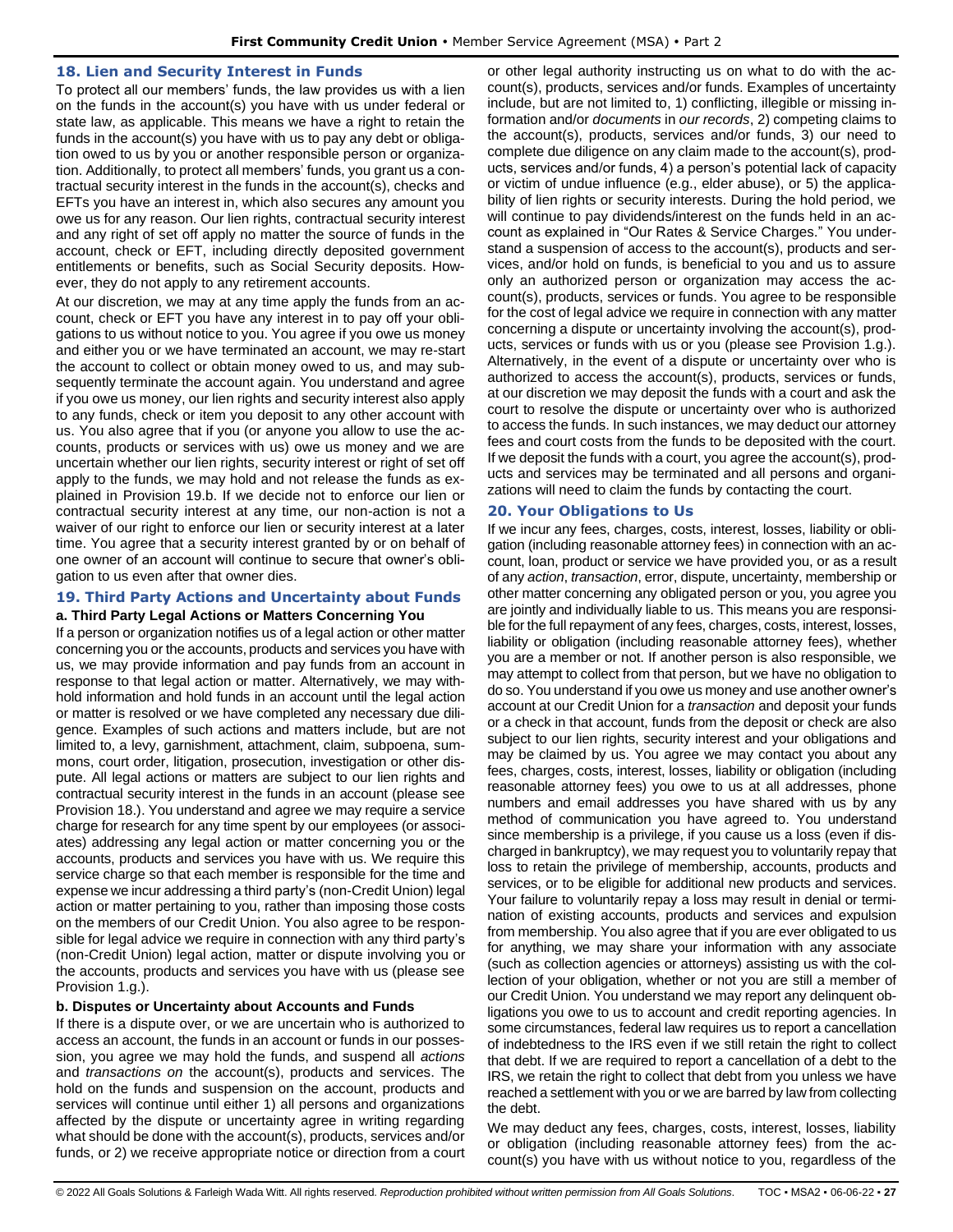source of those funds according to our lien rights and contractual security interest (please see Provision 18.). You agree if you owe us money and either you or we have terminated an account, we may re-start an account to receive a deposit or credit, collect the money owed to us, and then terminate the account again. You also agree to pay any other reasonable fees, charges, costs, interest, losses, liability or obligation (including reasonable attorney fees) we may incur in providing you with accounts, loans, products, services, membership and *action*s or *transaction*s *on* the same, regardless of whether they are specifically covered by the MSA or other contract with us. Additionally, you understand that in the event of your death, if you owe us money for any reason, funds held in the accounts you have with us (or otherwise) may be used to repay your obligations to us before any funds are released to any other person or organization.

If either you or we commence legal proceedings to enforce or interpret any of the *terms* of the MSA, you and we agree the successful party is entitled to payment by the losing party for any reasonable attorney fees and costs, including those incurred on any appeal, bankruptcy proceeding and post-judgment action, unless otherwise limited or prohibited. You agree to indemnify, defend us against, and hold us harmless from any loss, damage, claim, liability or legal action (including reasonable attorney fees) arising from or related to membership, accounts, loans, products and services and your *actions* and *transactions on* the same. If any account is overdrawn, any loan is past due, or you are otherwise in default under any contract you have with us, we may suspend your ability to conduct *actions or transactions* on any or all accounts, products and services, until the default is cured.

# **a. Full Payment Checks for Loans and Obligations**

If you are making a payment on a loan or other obligation you owe to us, please direct that payment as explained in the loan agreement or as we otherwise instruct. If you write, endorse or negotiate a check or any item to us that has a "full payment" legend or memo (such as "Paid in Full") or other language intended to indicate full satisfaction of any outstanding obligation, you must mail or deliver the check or other item to the attention of our CEO at the office or branch where she or he works. Otherwise, any payment you make is accepted with full reservation of our rights to recover any and all outstanding obligations or indebtedness you owe us.

# <span id="page-27-0"></span>**21. Our Responsibility for Errors**

If we are responsible for an erroneous *action* or *transaction*, we may be liable to you for losses up to the amount of the *action* or *transaction* unless otherwise required by law. We will not be liable for losses arising from: 1) insufficient funds to complete a *transaction*, 2) your negligence or the negligence of others, 3) your failure to follow any time limits, deadlines or amount limits as explained in the MSA, your other contracts and loans with us, as applicable, 4) circumstances beyond our control that prevent the performance of an *action* or *transaction* (such as natural disasters or other emergencies or problems), 5) occasions where you or we have entered information about an account, loan, product, service, *action*, *transaction* or you in *our records* on your request that you could have reviewed, changed, corrected and/or terminated but failed to do so, or 6) any losses caused by your failure to follow any *term* of the MSA, your other contracts or loans with us, as applicable. Our conduct in *managing* all products, services, *actions* and *transactions* will constitute the use of ordinary care if such conduct is consistent with applicable law, Federal Reserve regulations and operating circulars, clearing house rules and general banking practices followed in the area in which we service the accounts with us. If we ever disburse an amount of funds greater than you request or order to any person or organization you know (e.g., relative, friend, employee, business associate, creditor, etc.), you agree to assist us in recovering our funds, including participation in collection, litigation and prosecution. Finally, if you report that an *action* or *transaction on* an account, loan, product or service is erroneous or

unauthorized, and we determine the *action* or *transaction* was taken, conducted and/or assisted by your family member, friend or employee (which is potentially a crime), we will investigate your use of ordinary care concerning the *action* or *transaction*. If we determine you failed to use ordinary care (i.e., were negligent) concerning the *action* or *transaction on* the account, loan, product or service (and the loss is not covered by the Electronic Fund Transfer Act), you agree to take responsibility for recovering any loss. You understand you are in the best position to address the loss and potential crime with your family member, friend or employee, rather than imposing the cost on the members of our Credit Union.

# <span id="page-27-1"></span>**22. Inactive Accounts and Unclaimed Property**

# **a. Accounts Determined Inactive**

If the amount of funds in an account falls below the minimum balance required by "Our Rates & Service Charges" of the MSA, and you are not using specific products or services, we may consider an account inactive. If an account you have with us is inactive, we may require a service charge (and may require a service charge to notify you of any inactivity). We require service charges on inactive accounts because of the cost incurred by the members in managing accounts not being used by a member (who is also not using products or services that would otherwise justify this cost). We will discontinue the service charges once you meet the balance or product or service use requirements. We may also terminate an inactive account and deposit the funds in another account, mail a check to you at an address in *our records*, or if allowed remit the funds to a state as unclaimed property.

# **b. Funds & Checks Presumed Unclaimed Property**

If there is no activity on an account, such as deposits and withdrawals, and we are unable to contact you for a set period of time, state law considers the funds in the account "abandoned" and requires or allows us to send the funds to the state as unclaimed property. Once we have sent the funds to the state, the account will be terminated and you will need to reclaim the funds by contacting the appropriate state agency. Similarly, if our cashier's or teller's checks are outstanding and unpaid for a specified period of time, state law also considers them "abandoned," requiring or allowing us to send the funds to the state as unclaimed property. If anyone presents our check after the funds have been sent to the state as unclaimed property, she or he will need to seek payment by contacting the appropriate state agency.

# <span id="page-27-2"></span>**23. Termination of Products and Services**

Any owner on a one or multiple owner, trustee or fiduciary account, may terminate the account(s), products and services with us *by any method we allow*. When you request us, or we require you, to terminate an account, product or service, we may require you to sign or authorize a service form to *manage* the termination. We may note the termination by placing a "T" (for terminate) in a box on the form. Alternatively, on your request we may agree to *manage* the termination of products and services with the assistance of our employees or the use of our *computer system* (please see Provision 1.f.1)). You understand and agree that all ID, photographs, images, film, voice and image recordings, fingerprints and other biometrics obtained when you terminate any product or service are *managed* by us as explained in Provision 3.b.

You agree that you (and not us) are responsible for any *actions* or *transactions on* an account, loan, product or service until the account, loan, product or service is terminated. You also agree that if we pay any check or transfer on an account you have with us after the account is terminated, you will reimburse us for the amount of the check or transfer, including any service charges and costs. If you ask us to change an existing account, product or service, you agree we may require you to terminate and start a new account, product, service and number *as we allow*. To cover our employee's time and costs, we may require a service charge for multiple terminations and new accounts, products or services (a.k.a. multiple *actions*) in a calendar year.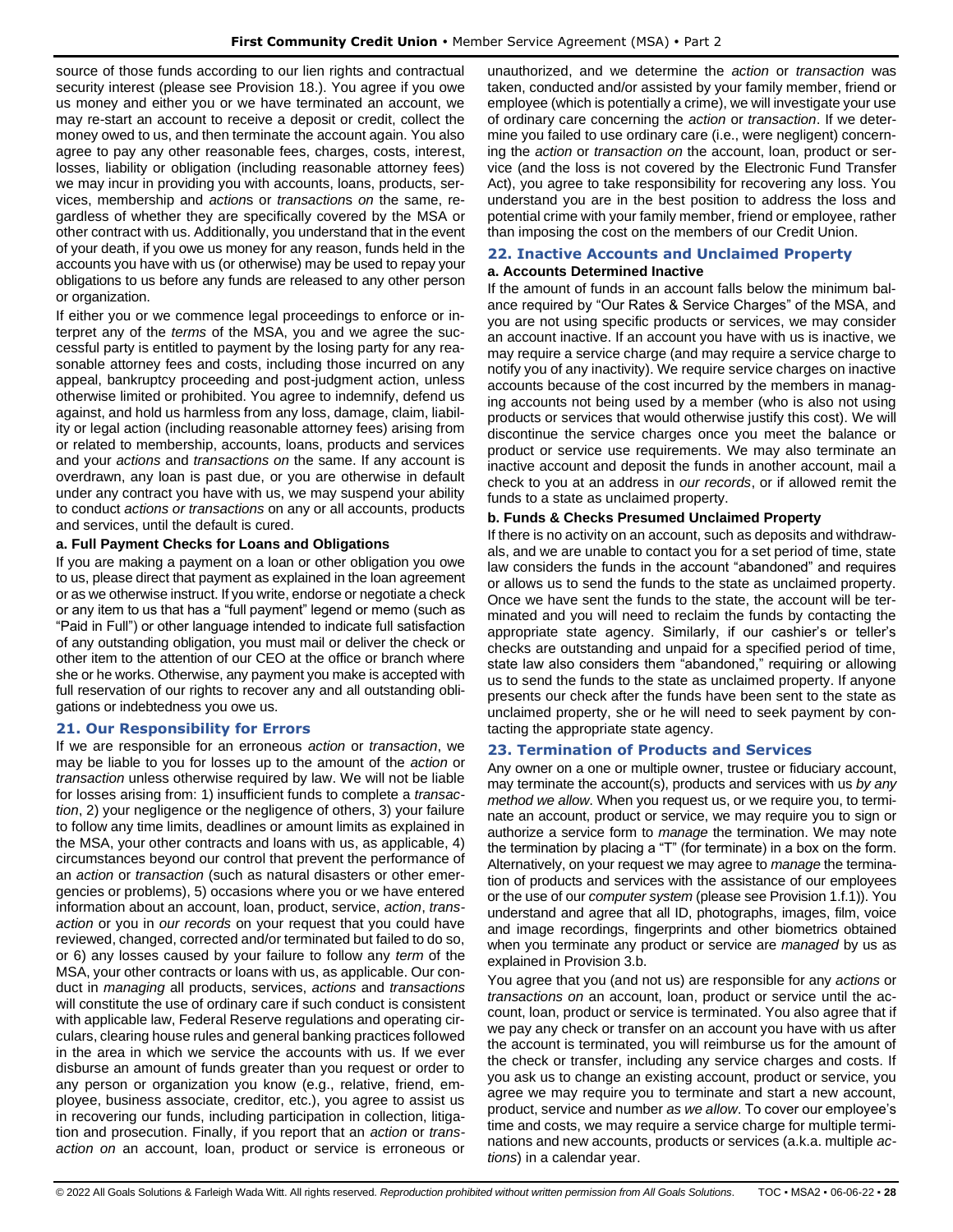We may terminate accounts, products, services or your number with us at any time and, without notice for any reason allowed by law, including but not limited to, 1) the product or service has been discontinued, 2) a request to change a product or service, 3) we are unable to contact you, 4) failure to provide required documentation, information or ID, 5) failure to meet a minimum balance for thirty (30) days, 6) exceeding a limit or an amount set by us, 7) inactive or abandoned products or services, 8) failure to use products or services to justify membership, 9) any lost or stolen check, card or access device, 10) a breach of or unauthorized access to a product or service, 11) overuse of *actions* on our products or services, 12) business or compliance purposes, 13) to stop or prevent a loss, 14) potential lack of capacity or victim of undue influence, 15) failure to comply with any *term* of a contract, 16) funds held or offset per a security interest or lien, 17) account and/or funds held for a dispute or uncertainty, 18) unpaid check(s) or EFT(s) for insufficient funds or stop payment orders, 19) deposited item(s) charged back for nonpayment or a claim, 20) a garnishment, levy or similar legal claim or notice, 21) default on any obligation, 22) chronic dissatisfaction with us, 23) disparaging our reputation, 24) limited to a share savings account and voting by mail, 25) ineligibility for membership, 26) membership terminated, 27) notification of death, 28) the owner for IRS reporting is removed or deceased, 29) causing us a loss, 30) not voluntarily repaying a loss, 31) anything unethical or unlawful concerning you or your or our business, 32) our belief that an *action* or *transaction* may be fraudulent, 33) any alteration, forgery or fraud concerning you or your or our business, 34) any falsification or misrepresentation concerning you or your or our business, 35) any alleged crime concerning you or your or our business, 36) abuse of or threats to anyone associated with us, or 37) any other reason to *manage* the business of our Credit Union.

If we terminate an account, we may deposit the funds into another account you maintain with us, or mail you a check for the balance in the account at an address in *our records*. If we cannot locate you and it is allowed by law, we may remit the funds to a state as unclaimed property. You understand whether the accounts, loans, products and services are terminated by you or us, once terminated all *actions* or *transactions* will be dishonored, not paid, refused, rejected or returned. You agree any termination does not release you or any person from any service charges, costs, losses, obligations or liabilities incurred on the account, loan, product or service under the MSA or other contract you have with us, as applicable. Finally, you agree if you owe us money and either you or we have terminated an account, we may re-start the account to collect or obtain money owed to us, and may then terminate the account.

# **a. Termination of Products and Services Online**

We may offer an internet service that allows you to *take action* to terminate a product or service with us online. For your convenience, and in order to remind you to go online to start the service, we may note your request for this internet service on a form or enter it in *our records*. This internet service may be governed by a contract you agree to online, the MSA, all other contracts, as applicable, and *our records*. Should you have any questions about this service, please contact us at your earliest convenience.

# <span id="page-28-0"></span>**24. Termination of Membership with the Credit Union**

Membership with us is a privilege granted to you by our Credit Union under applicable law. However, you may terminate membership with us at any time by communicating to us your desire to no longer be a member of our Credit Union. When you request us to terminate membership, we may require you to sign or authorize a service form to assist us in *managing* the termination. We may note the termination by placing a "T" (for terminate) in a box on the form. Alternatively, on your request we may agree to *manage* the termination of membership with the assistance of our employees or the use of our *computer system* (please see Provision 1.f.1)).

In the interest of the members and to protect our Credit Union, we may terminate (expel) any member for cause, which includes: 1) ineligibility for membership, 2) we are unable to contact you, 3) failure to provide required documentation, information or ID, 4) exceeding a limit or an amount set by us, 5) failure to meet a minimum balance for thirty (30) days, 6) inactive or abandoned products or services, 7) failure to use products or services to justify membership, 8) any lost or stolen check, card or access device, 9) a breach of or unauthorized access to a product or service, 10) overuse of *actions* on our products or services, 11) business or compliance purposes,12) to stop or prevent a loss, 13) potential lack of capacity or victim of undue influence,14) failure to comply with any *term* of a contract, 15) funds held or offset per a security interest or lien, 16) account and/or funds held for a dispute or uncertainty, 17) unpaid check(s) or EFT(s) for insufficient funds or stop payment orders, 18) deposited item(s) charged back for nonpayment or a claim, 19) a garnishment, levy or similar legal claim or notice, 20) default on any obligation, 21) chronic dissatisfaction with us, 22) disparaging our reputation, 23) notification of death, 24) the owner for IRS reporting is removed or deceased, 25) causing us a loss, 26) not voluntarily repaying a loss, 27) anything unethical or unlawful concerning you or your or our business, 28) our belief that an *action* or *transaction* may be fraudulent, 29) any alteration, forgery or fraud concerning you or your or our business, 30) any falsification or misrepresentation concerning you or your or our business, 31) any alleged crime concerning you or your or our business, 32) abuse of or threats to anyone associated with us, or 33) any other reason to *manage* the business of our Credit Union. You understand that for the protection and safety of our employees, volunteers, members or any associate, if you are abusive or threaten the safety of any of our employees, volunteers, members or associates, we may immediately suspend your privileges to enter our premises and do business with us in-person and may begin the process to lawfully terminate all aspects of the membership relationship you have with us. Whether the privilege of membership is terminated by you or us, the termination does not release any person or you from any loans, service charges, costs, losses, liabilities or other obligations to us as explained in the MSA or other contracts, as applicable.

# <span id="page-28-1"></span>**25. Decedents' Accounts, Products and Services**

# **a. Disbursal of Funds to Representative or Claimant**

If you have a one owner account or multiple owner account and have not designated any beneficiaries/POD payees on the account, on your death the funds in the account may be claimed by the representative of your estate (or a claimant, such as a creditor or relative) as explained in Provisions 4.a. and 4.b. You agree that any representative or claimant of your estate is bound by the *terms* of the MSA. On an owner's death, we may require any representative of an owner's estate or other claimant to prove her or his authority with documentation as the representative of the estate or claimant of the funds before we will release the funds held in any account. Any representative of an owner's estate or claimant will also need to provide us with her or his ID, SSN, birthdate, physical address and other identifying information as we require (such as a second form of ID, thumbprint or fingerprint, etc.) for us to complete our due diligence before we can honor any claim for the funds in an account (or other product or service, such as a safe deposit box). We may require a representative of an owner's estate or claimant to indemnify, defend us against and hold us harmless before we will release the funds. We may continue to honor all *actions* and *transactions on* an account, product or service until we receive a certified copy of an owner's death certificate (or for multiple accounts, certified copies of all owners' death certificates), along with proof of the representative's or claimant's authority and identification as the representative or claimant of the estate. Every owner agrees to be responsible for legal advice we require in connection with any matter concerning a claim involving an owner's accounts, products, services or the owner (please see Provision 1.g.). Every owner also understands that if and when we honor a claim made on the funds in an owner's accounts, we may do so by issuing our check payable to the deceased owner's estate. Alternatively, if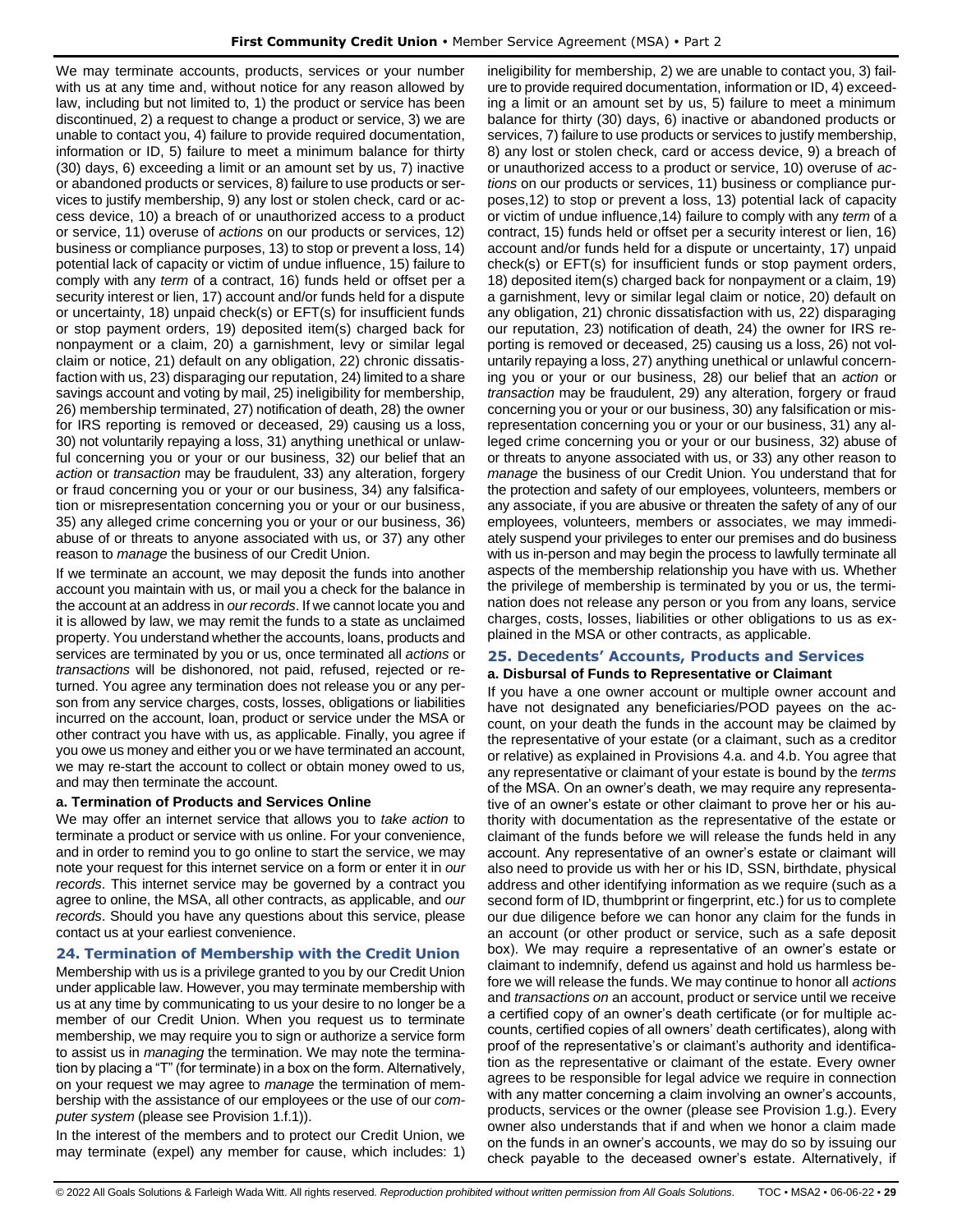there is a dispute or uncertainty about who is entitled to the funds in an account (or that we otherwise hold), we may either hold the funds or deposit them with a court at our discretion (please see in Provision 19.b.). Finally, every owner understands and agrees that if an owner owes us money for any reason, the funds held in an owner's accounts or otherwise may be used to repay the owner's obligations to us before any funds are distributed to the representative of the estate or claimant.

# **b. Disbursal of Funds to Beneficiaries and POD Payees**

If you have a one owner account or multiple owner account and have designated any beneficiary/POD payee(s) on the account, on your death the beneficiary/POD payee(s) may claim the funds in the account as explained in Provisions 4.a. and 4.b. Before distributing funds from a deceased owner's account, we may require a certified copy of an owner's death certificate (or for multiple accounts, certified copies of all owners' death certificates). In addition, each beneficiary/POD payee may be required to provide us with her or his ID, SSN, birthdate, physical address and other identifying information or documentation as we require (such as a second form of ID, thumbprint or fingerprint, etc.).

Every owner and beneficiary/POD payee agrees to be responsible for legal advice we require in connection with any matter concerning a claim involving an owner's accounts, products, services or a beneficiary/POD payee (please see Provision 1.g.). Each beneficiary/POD payee also understands that if we honor a claim made by a beneficiary/POD payee or beneficiary's/POD payee's estate representative on the funds in an owner's accounts, we may do so by issuing our check payable to the beneficiary/POD payee or the beneficiary's/POD payee's estate. Alternatively, if there is a dispute or uncertainty about who is entitled to the funds in an account (or that we otherwise hold), we may either hold the funds or deposit them with a court at our discretion (please see Provision 19.b.). Finally, every owner and beneficiary/POD payee understands and agrees that if an owner or beneficiary/POD payee owes us money for any reason, the funds held in any account or otherwise may be used to repay the obligation(s) to us before any funds are distributed to a beneficiary/POD payee or a beneficiary's/POD payee's estate.

# **c. Non-Authoritative Requests for Product Information**

You, as an owner, trustee or fiduciary, agree it is your responsibility to communicate information about the accounts, loans, products and services you have with us to any person(s) you believe should have that information during your lifetime (whether she or he is a representative of your estate, beneficiary/POD payee, family member, significant other, friend, trustee, fiduciary or any other person). You understand we will not be able to provide information or access to any product or service to a person until she or he has first established his or her legal authority to access the information, product or service with us.

# **d. Our Actions on Notification**

For your and our protection, on notice of your death you agree we may suspend any product or service; begin the process of terminating products, services, number(s) and membership; collect any outstanding obligations (if any); and prepare to disburse funds (if any) according to the MSA.

# <span id="page-29-0"></span>**26. Binding Arbitration and Class Action Waiver**

RESOLUTION OF DISPUTES BY ARBITRATION: THIS SECTION CONTAINS IMPORTANT INFORMATION REGARDING YOUR ACCOUNTS AND ALL RELATED SERVICES. IT PROVIDES THAT EITHER YOU OR WE CAN REQUIRE THAT ANY DISPUTES BE RESOLVED BY BINDING ARBITRATION. ARBITRATION REPLACES THE RIGHT TO GO TO COURT, INCLUDING THE RIGHT TO A JURY TRIAL AND THE RIGHT TO PARTICIPATE IN A CLASS ACTION OR SIMILAR PROCEEDING. IN ARBITRATION, THE DISPUTE IS SUBMITTED TO A NEUTRAL PARTY, AN ARBITRATOR, INSTEAD OF A JUDGE OR JURY. ARBITRATION

PROCEDURES MAY BE MORE LIMITED THAN RULES APPLICABLE IN COURT.

### **a. Agreement to Arbitrate Disputes**

Either You or We may elect, without the other's consent, to require that any dispute between us concerning Your Accounts and the services related to your Accounts be resolved by binding arbitration, except for those disputes specifically excluded below. This arbitration agreement is entered into pursuant to the Federal Arbitration Act, 9 U.S.C. §§ 1 – 16 (the "FAA").

# **b. Disputes Covered by Arbitration**

Claims or disputes between you and us arising out of or relating to your Account(s), transactions involving your Account(s), safe deposit box, and any related service with us are subject to arbitration. Any claims or disputes arising from or relating to this agreement, any prior account agreement between us, or the advertising, the application for, or the approval or establishment of your account are also included. Claims are subject to arbitration, regardless of what theory they are based on or whether they seek legal or equitable remedies. Arbitration applies to any and all such claims or disputes, whether they arose in the past, may currently exist or may arise in the future. Disputes also include claims or disputes relating to the enforceability, validity, scope or interpretation of any of these arbitration provisions. Any questions about whether disputes are subject to arbitration shall be resolved by interpreting this arbitration provision in the broadest way the law will allow it to be enforced. All such disputes are referred to in this section as "Claims". An exception to arbitration of Claims is that both you and we have the right to pursue a Claim in a small claims court instead of arbitration, if the Claim is in that court's jurisdiction and proceeds on an individual basis. Claims or disputes arising from your status as a borrower under any loan agreement with the Credit Union are also excluded from this Resolution of Disputes by Arbitration provision.

# **c. No Class Action or Joinder of Parties**

YOU ACKNOWLEDGE THAT YOU AND WE AGREE THAT NO CLASS ACTION, CLASS-WIDE ARBITRATION, PRIVATE ATTORNEY GENERAL ACTION, OR OTHER PROCEEDING WHERE SOMEONE ACTS IN A REPRESENTATIVE CAPACITY, MAY BE PURSUED IN ANY ARBITRATION OR IN ANY COURT PROCEEDING, REGARDLESS OF WHEN THE CLAIM OR CAUSE OF ACTION AROSE OR ACCRUED, OR WHEN THE ALLEGATIONS OR FACTS UNDERLYING THE CLAIM OR CAUSE OF ACTION OCCURRED. Unless mutually agreed to by you and us, claims of two or more persons may not be joined, consolidated, or otherwise brought together in the same arbitration (unless those persons are joint account holders or beneficiaries on your account and/or related accounts, or parties to a single transaction or related transaction), whether or not the claim may have been assigned.

# **d. Right to Reject this Resolution of Disputes by Arbitration**

You have the right to opt out of this agreement to arbitrate if you tell us within 30 days of the opening of your account or the mailing of this notice, whichever is sooner. To opt out, send us written notice that you reject the Resolution of Disputes by Arbitration provision, including your name as listed on your account and your account number to the following address: First Community Credit Union, Attn: Compliance Department, P.O. Box 1030, Chesterfield, MO 63006. Otherwise, this agreement to arbitrate will apply without limitation, regardless of whether 1) your account is closed; 2) you pay us in full any outstanding debt you owe; or 3) you file for bankruptcy.

# **e. The Arbitration Proceeding**

The arbitration must be filed with one of the following neutral arbitration forums: American Arbitration Association ("AAA") or JAMS. For AAA, the arbitration will be conducted in accordance with the AAA Consumer Due Process Protocol in concert with the AAA Consumer Arbitration Rules. For JAMS, the arbitration will be conducted in accordance with the JAMS Comprehensive Arbitration Rules & Procedures. If there is a conflict between a particular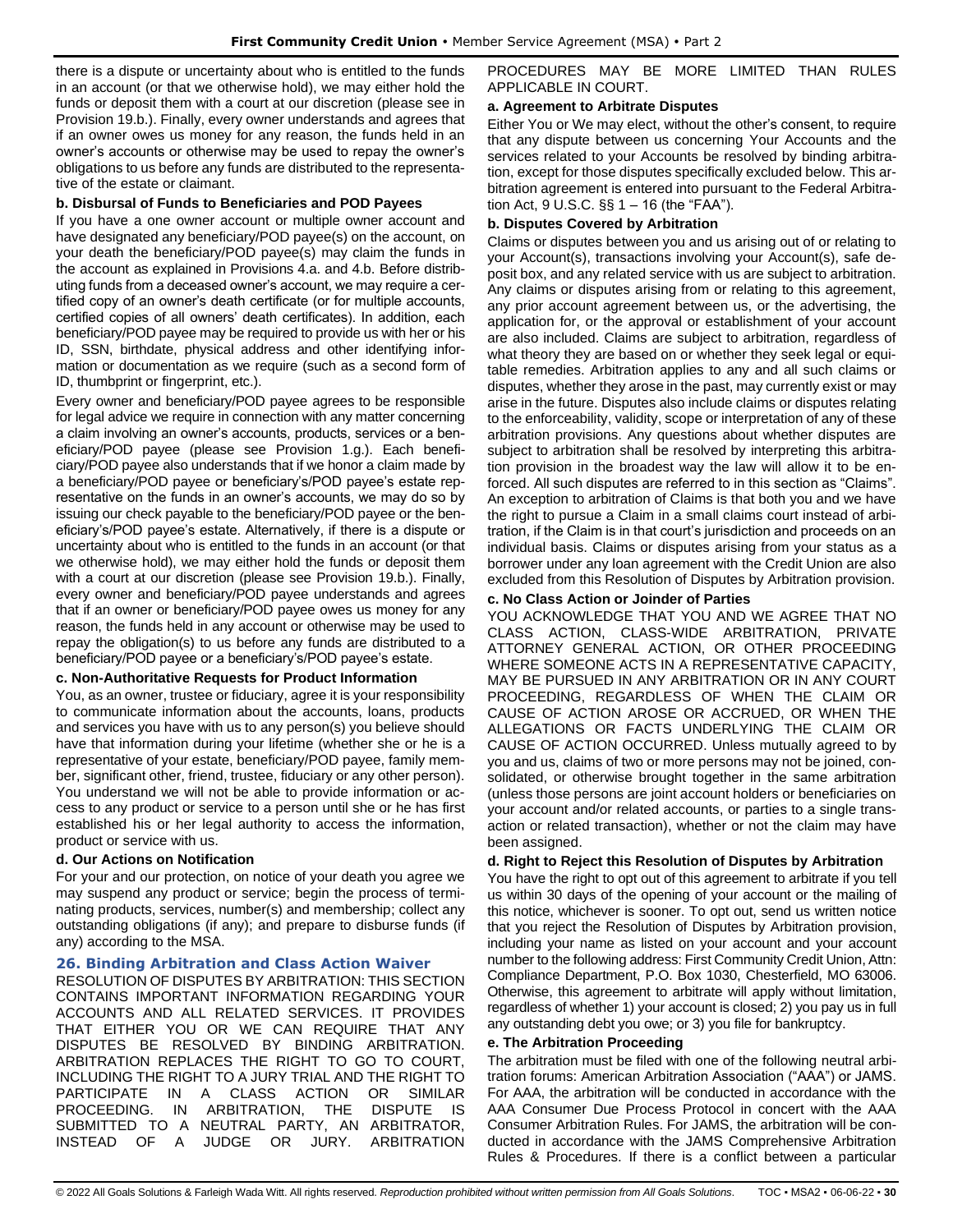provision of the AAA or JAMS Rules and this arbitration provision and/or this agreement, this arbitration provision and this agreement will control. If JAMS or the AAA is unable or unwilling to handle the claim for any reason, then the matter shall be arbitrated by a neutral arbitrator selected by agreement of the parties (or, if the parties cannot agree, selected by a court in accordance with the FAA). The neutral arbitrator selected by the parties or the court shall apply the Federal Rules of Evidence and the Federal Rules of Procedure concerning discovery, except that the above class action waiver is specifically enforceable notwithstanding any Federal Rule of Procedure to the contrary.

# **f. Costs**

The party initiating the arbitration shall pay the initial filing fee. If You file the arbitration and an award is rendered in Your favor, We will reimburse You for Your filing fee. If there is a hearing, We will pay the fees and costs of the arbitration for the first day of that hearing. All other fees and costs will be allocated in accordance with the rules of the arbitration forum. However, We will advance or reimburse filing and other fees if the arbitrator rules that You cannot afford to pay them or finds other good cause for requiring Us to do so, or if you ask us in writing and we determine there is good reason for doing so. Each party shall bear the expense of their respective attorneys, experts, and witnesses and other expenses, regardless of who prevails, but a party may recover any or all costs and expenses from another party if the arbitrator, applying applicable law, so determines.

# **g. Right to Resort to Provisional Remedies Preserved**

Nothing herein shall be deemed to limit or constrain our right to resort to self-help remedies, such as the right of set-off or the right to restrain funds in an account, to interplead funds in the event of a dispute, to exercise any security interest or lien we may hold in property, or to comply with legal process, or to obtain provisional remedies such as injunctive relief, attachment, or garnishment by a court having appropriate jurisdiction; provided, however, that you or we may elect to arbitrate any dispute related to such provisional remedies.

# **h. Severability, Survival**

These arbitration provisions shall survive (a) termination or changes to Your accounts or any related services; (b) the bankruptcy of any party; and (c) the transfer or assignment of your Accounts or any related services. If any portion of this Resolution of Disputes by Arbitration provision is deemed invalid or unenforceable, the remainder of this Resolution of Disputes by Arbitration provision shall remain in force. No portion of this Resolution of Disputes by Arbitration provision may be amended, severed, or waived absent a written agreement between You and Us.

# <span id="page-30-0"></span>**27. The MSA & State and Federal Law**

Membership, accounts, products and services you have with us are primarily governed by Parts 1 and 2 of the MSA, *our records* and/or any other contract with us, as applicable. They are also governed by the applicable law of the state in which the branch or service center where you started the account in-person is located. If you started the account by mail, phone, or our internet services (as we offer), the accounts, products and services are governed by the laws of the State of Missouri. Finally, federal law and regulations, Federal Reserve operating circulars, and clearing house rules also govern our accounts, products, and services to the extent applicable. If any *term* of the MSA conflicts with controlling law, that *term* will be nullified and stricken from the MSA to the extent that it is inconsistent with the law and the law will govern. If any *term* of the MSA is declared invalid, unenforceable, unconscionable or unlawful by a court, that *term* will not affect the validity of any other *terms* of the MSA, which will continue in full force and effect.

# **Our Electronic Funds Transfer Terms**

<span id="page-30-1"></span>"Our Electronic Funds Transfer Terms" explains your and our rights and responsibilities concerning electronic fund transfer (EFT) debits from and credits to the accounts you have with us. EFTs are electronically initiated transfers of money involving an account with us and multiple access options, including EXPRESSnet Online Banking, direct deposits, automated teller machines (ATMs), Visa Debit Card (Card), and EXPRESS24 Information Line services.

# <span id="page-30-2"></span>**1. EFT Services**

# **a. Automated Teller Machines**

You may use your Card and personal identification number (PIN) at Automated Teller Machines (ATMs) of our Credit Union, Plus, CO-OP, and Star networks, and such other machines or facilities as we may designate. At the present time, you may use your Card to:

- Withdraw cash from your checking, share savings, money management, and line of credit account(s).
- Make deposits to your checking, share savings, and money management account(s) (only at ATMs that we own and operate).
- Transfer funds from your share savings to checking or money management account(s).
- Transfer funds from your checking to share savings or money management account(s).
- Transfer funds from your line of credit to checking or share savings account(s).
- Make payments from checking or share account(s) to line of credit account(s).
- Make balance inquiries on your checking, share savings, money management, or line of credit account(s).

# **b. Direct Deposit**

On the instruction of (i) your employer, (ii) the Treasury Department, or (iii) other financial institutions, we will accept direct deposits by EFT of your paycheck or of federal recurring payments, such as Social Security.

# **c. Preauthorized Debits**

You may make direct withdrawals by EFT from the checking or regular share savings account you have with us to a particular person or company, at least periodically, which you have arranged with that person or company, provided you have enough funds in the account with us to cover the payment.

# **d. EXPRESS24 Information Line**

If we approve your application for telephone access to the accounts you have with us under EXPRESS24 Information Line, you may use a telephone to access the account with us and conduct EFTs by calling 636-728-3300 or toll-free at 800-843-0769. You must use your PIN along with the account number you have with us to access the accounts. At the present time you may use EXPRESS24 Information Line to:

- Transfer funds between your checking and savings account(s).
- Transfer funds to club account(s).
- Transfer funds between or to other authorized Credit Union account(s).
- Transfer funds from line of credit to checking or savings account(s).
- Make payments from your savings, checking, or other authorized accounts to loan or credit card accounts with us.
- Obtain balance information on your credit card, loan, and other account(s).
- Obtain transaction information about the last transactions to deposit and loan account(s).
- Request a check withdrawal from authorized accounts.

# **e. EXPRESSnet Online Banking**

If we approve your application for EXPRESSnet Online Banking, you may use a personal computer to access the accounts. For this service, you will need a personal computer with internet access.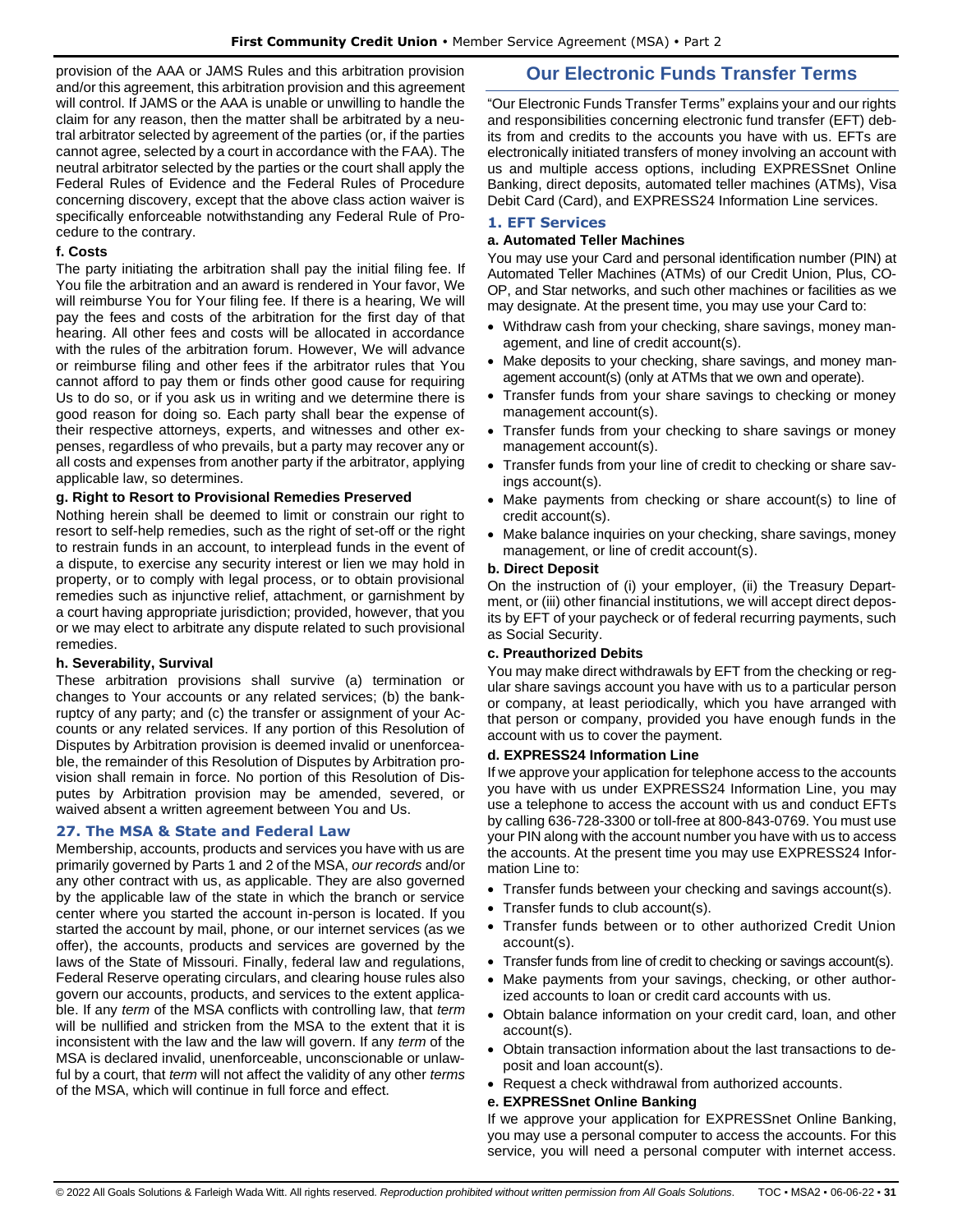The address for EXPRESSnet Online Banking services is www.firstcommunity.com. You may select a PIN. To register a new account for Online Banking, you must use your PIN along with the account number with us, at which point you will create your own unique username and password. You are responsible for the installation, maintenance, and operation of your computer and software. We will not be responsible for any errors or failures involving any telephone service, internet service provider, your software installation or your computer. At the present time, you may use the EXPRESSnet Online Banking service to:

- Transfer funds between your checking and share savings accounts.
- Transfer funds to club accounts.
- Transfer funds to and from other authorized Credit Union accounts.
- Make payments from checking to third party entities using the online bill payment service.
- Make payments from checking, share savings, and other authorized Credit Union accounts to loan and credit card accounts with us.
- Obtain balance information on checking, share savings, money management accounts, certificates of deposit, investment accounts, loans, and credit card accounts with us.
- Obtain approximately 180 days' worth of transactional history (including deposits and withdrawals) on checking, share savings, other Credit Union accounts, certificates of deposit, investment accounts, lines of credit, loans, and credit card accounts with us.
- Add payees to the Bill Payment Service.
- Access your credit card or account statement with us.
- Transfer funds to yourself and/or people by EFT using the account to account (A2A) or person to person (P2P) transfer service feature.

Transactions involving the accounts you have with us are addressed by the MSA, whereas transactions involving a loan are addressed by the applicable loan agreement(s).

# **f. Bill Payment Service**

You may use the Bill Payment Service (accessed through EX-PRESSnet Online Banking or EXPRESSnet Mobile Banking) to make payments to third parties. Use of the Bill Payment Service requires enrollment in EXPRESSnet Online Banking and agreement to the Bill Payment Service terms and conditions. The Bill Payment Service may only be used with a checking account. You may use the Bill Payment Service to:

- Make loan payments from a checking account with us to a loan account with us
- Make payments (whenever possible according to the terms and conditions of the bill payment service) from a checking account to a loan account at another financial institution
- Make payments (whenever possible according to the terms and conditions of the bill payment service) to any other third party with a U.S. domestic mailing address.

Please note that if payment to a payee is made by check, the check may be processed and debited from your account before the scheduled payment date.

# **g. EXPRESSnet Mobile Banking**

EXPRESSnet Mobile Banking is a personal financial information management service that allows you to access account information, make payments to merchants who have previously consented to accept payments through our EXPRESSnet Online Banking service and make such other transactions as described in the EXPRESSnet Online Banking Service Agreement using compatible and supported mobile phones and wireless devices ("Wireless Device"). You agree and understand that the EXPRESSnet Mobile Banking service may not be accessible or may have limited utility over some mobile telephone networks, such as while roaming. The services that you may access through EXPRESSnet Mobile Banking are the same account and service transactions available through EXPRESSnet Online Banking. When you register for EXPRESSnet Mobile Banking, the designated accounts and bill payment payees linked to the account through EXPRESSnet Online Banking will be accessible through EXPRESSnet Mobile Banking.

For all mobile check deposits, you must endorse the original paper check with your signature and write: "FOR FIRST COMMUNITY CREDIT UNION MOBILE DEPOSIT ONLY" in the endorsement area. If you fail to provide this endorsement, we may refuse the deposit and return it to you. You agree to indemnify our Credit Union from any liability or loss to our Credit Union arising from the payment of the original paper check without such required endorsement.

## **h. Visa Debit Card**

You may use your Visa Debit Card to purchase goods and services any place Visa is honored by participating merchants and merchants accepting the Card and PIN at point of sale (POS) terminals. Funds to cover your Card purchases will be deducted from the checking account. If the balance in the account is not sufficient to pay the transaction amount, we may treat the transaction as an overdraft request pursuant to any overdraft protection plan, or we may terminate all services under the MSA.

Some merchants may permit you to initiate debit and bill payment transactions with your card using either the Visa network or another network shown on your card, such as the Plus network. We will honor your debit transactions processed by any of these networks. Depending on our authorization protocols and network availability, transactions processed over other networks may or may not require you to use your PIN to validate a transaction. Generally, you enter your card number or swipe your card and provide or enter a PIN. You may instead be asked to sign a receipt or payment authorization. Provisions applicable only to Visa transactions (such as Visa's zero liability protections) will not apply to non-Visa debit transactions and the liability rules for other EFTs in the section titled "Member Liability" will apply.

# **i. Electronic Check Transaction**

You may authorize a merchant or other payee to make a one-time electronic payment from the checking account using information from your check to pay for purchases, pay bills or pay other obligations ("Electronic Check Transactions"). You agree that your authorization for an electronic check transaction occurs when you initiate such a transaction after receiving any required notice regarding the merchant's right to process the transaction or payment, including any written sign provided by the merchant at the time of your transaction. All terms governing electronic funds transfer services will apply to Electronic Check Transactions, except the \$50 and \$500 limits of liability for unauthorized transactions in Section 4 (Member Liability) of this disclosure. You remain responsible for notifying us of any unauthorized electronic check transaction shown on your statement.

# <span id="page-31-0"></span>**2. Service Limitations**

### **a. Automated Teller Machines**

**1) Withdrawals.** Cash withdrawals from ATMs can be made as often as you like. You may withdraw up to \$1,015 (if there are sufficient funds in the account) per day. For purposes of determining whether you have reached the daily limit, a day ends at midnight.

# **b. EXPRESS24 Information Line**

The accounts with us can be accessed under EXPRESS24 Information Line via a touchtone telephone only. Not all push button phones are touchtone. Converters may be purchased for pulse and rotary dial phones. EXPRESS24 Information Line will be available for your convenience seven (7) days a week. This service may be interrupted for a short time each day for data processing. If you call during this time, you will hear a message directing you to call back. We may limit the number of certain types of withdrawals from some accounts, as described in "Our Rates & Service Charges." No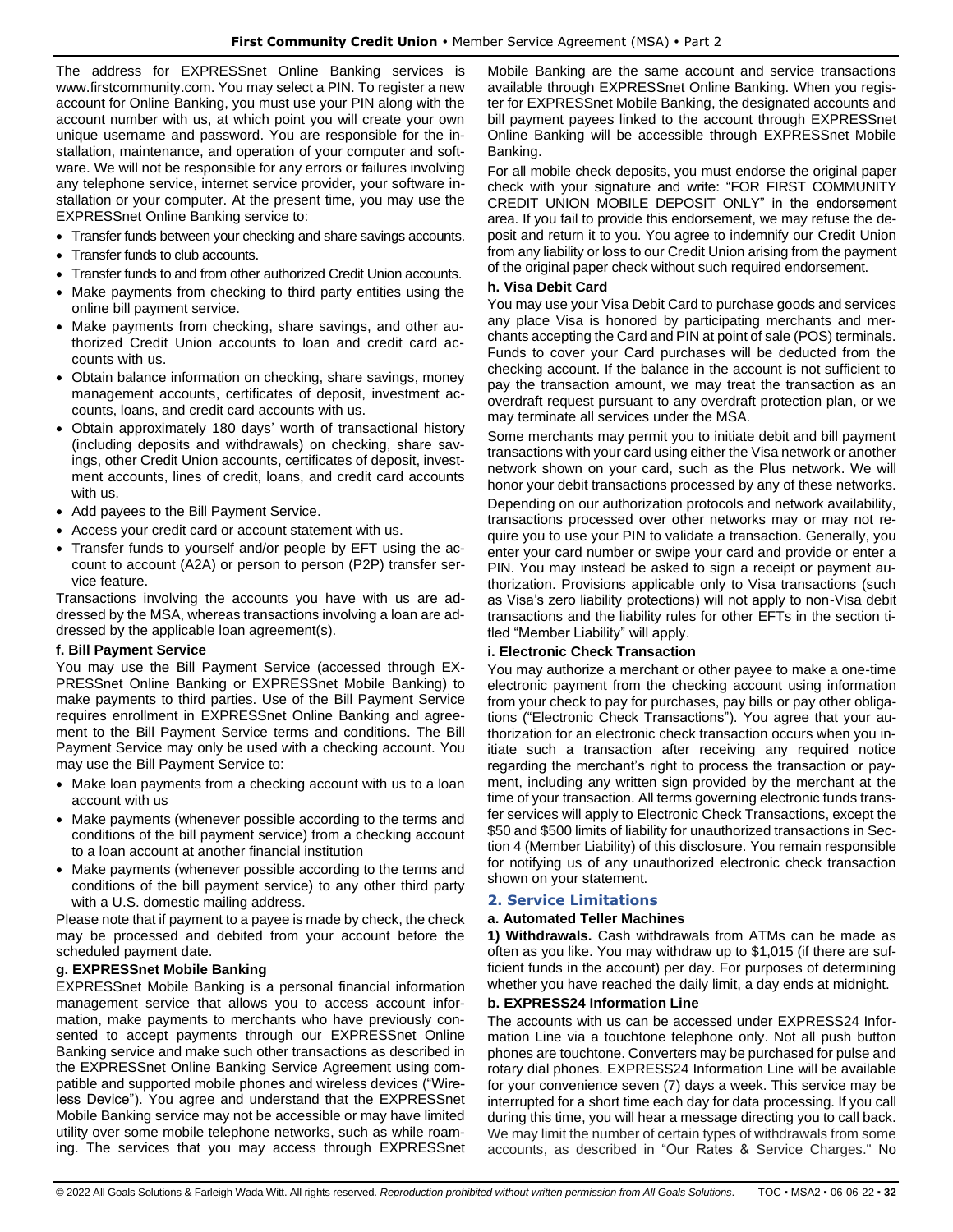transfer or withdrawal may exceed the funds available in an account with us. We reserve the right to refuse any transaction which would draw upon insufficient funds, exceed a credit limit, lower an account below a required balance or otherwise require us to increase our required reserve on the account.

# **c. EXPRESSnet Online Banking**

**1) Transfers.** We may limit the number of certain types of withdrawals from some accounts, as described in "Our Rates & Service Charges." Bill payer transactions are unlimited. You may transfer or withdraw up to the available balance in the account or available credit line at the time of the transfer, except as limited under other agreements. We reserve the right to refuse any transaction that would draw upon insufficient or unavailable funds, lower an account below a required balance or otherwise require us to increase our required reserve on the account.

**2) Account Information.** Account balance and transaction history information may be limited to recent account information. The availability of funds for transfer or withdrawal may be limited, due to the processing time for ATM transactions. See "Funds Availability of Deposits.'

**3) Email and Stop Payment Requests.** We may not immediately receive e-mail communications that you send and we will not take action based on e-mail requests until we actually receive your message and have a reasonable opportunity to act. Contact us immediately regarding an unauthorized transaction or stop payment request.

# **d. Bill Payment Service A2A and P2P Transactions**

For A2A and P2P transfers, limits will be set at the time you use the service and will be disclosed to you prior to your use of the service.

## **e. EXPRESSnet Mobile Banking**

You are fully responsible for understanding how to use EXPRESSnet Mobile Banking before you actually do so, and you must use EXPRESSnet Mobile Banking in accordance with any use or operational instructions posted on our web site. You are also responsible for your use of your Wireless Device and the EXPRESSnet Mobile Banking Service software provided to you. If you authorize the use of biometric login (for example, fingerprint or retinal scan) for EXPRESSnet Mobile Banking, the service may be accessed using any biometric login recognized by your wireless device, even if it is not your own. If you have permitted another person to use their own biometrics to authorize activity on your wireless device, their biometrics will also gain access to EXPRESSnet Mobile Banking if you have authorized biometric login. We will not be liable to you for any losses caused by your failure to properly use EXPRESSnet Mobile Banking, the Software or your Wireless Device. You may experience technical or other difficulties related to EXPRESSnet Mobile Banking that may result in loss of data, personalization settings or other EXPRESSnet Mobile Banking interruptions. We assume no responsibility for the timeliness, deletion, misdelivery or failure to store any user data, communications or personalization settings in connection with your use of EXPRESSnet Mobile Banking. We assume no responsibility for the operation, security, or functionality of any Wireless Device or mobile network that you utilize to access EXPRESSnet Mobile Banking. Financial information shown on EXPRESSnet Mobile Banking reflects the most recent account information available through EXPRESSnet Mobile Banking, and may not be current. You agree that we are not liable for delays in updating account information accessed through EX-PRESSnet Mobile Banking. We are not responsible for any actions you take based on information accessed through the EXPRESSnet Mobile Banking app that is not current. If you need the most current account information, you agree to contact us directly.

### **f. Visa Debit Card**

There is no limit on the number of Visa Debit Card purchase transactions you may make during a statement period. Visa purchases are limited to the balance available in an account. In addition, you may not make more than \$5,000 in purchases in one day. We reserve the right to refuse any transaction that would draw upon insufficient funds or require us to increase our required reserve on the account. We may set other limits on the amount of any transaction, and you will be notified of those limits. You are solely responsible for any disputes you may have with merchandise or services received using the Visa Debit Card. We are not responsible for any damages, liability or settlement resolution as a result of the misrepresentation of quality, price, or warranty of goods or services by a merchant.

The use of a Card and Account with us are subject to the following conditions:

**1) Ownership of Cards.** Any Card or other device that we supply to you is our property and must be immediately returned to us, or to any person whom we authorize to act as our agent, or to any person who is authorized to honor the Card, according to instructions. The Card may be repossessed at any time at our sole discretion without demand or notice. You cannot transfer the Card or Account to another person.

**2) Honoring the Card.** Neither we nor merchants authorized to honor the Card will be responsible for the failure or refusal to honor the Card or any other device we supply to you. If a merchant agrees to give you a refund or adjustment, you agree to accept a credit to the account with us in lieu of a cash refund. You may not use the Card for any illegal or unlawful transaction. We may refuse to authorize any transaction that we believe may be illegal or unlawful.

**3) Visa Account Updater Service.** The account you have with us is automatically enrolled in the Visa Account Updater Service (VAU). The service is provided as a benefit in order to facilitate uninterrupted processing of recurring charges you have authorized. Under the VAU service, if you have authorized a participating merchant to bill your Card for recurring payments, your new Card number and expiration date will automatically be sent to that merchant if we change your Card number (i.e. when replacing a lost or stolen Card). Card numbers are only supplied to merchants who participate in the VAU service. Because not all merchants participate in the VAU service, you should still notify each merchant when your Card number changes in order to permit recurring payments to continue to be charged to the account. You may opt out of the VAU service at any time by calling us at 636-728-3333 or toll free at 800-767-8880 or visiting us in person at one of our branches.

**4) Currency Conversion; International Transaction Charge.** Transactions that are initiated in foreign countries or foreign currencies will be billed to you in U.S. dollars. The currency conversion rate for international transactions, as established by Visa International, Inc., is a rate selected by Visa from the range of rates available in wholesale currency markets for the applicable central processing date, which may vary from the rate Visa itself receives, or the government-mandated rate in effect for the applicable central processing date. The exchange rate used on the processing date may differ from the rate in effect on the transaction date or posting date. In addition, you will be charged an International Transaction Charge as set forth in "Our Rates & Service Charges." A foreign transaction includes any transaction where the merchant country is different from the country of the card issuer, regardless of whether a currency conversion is performed. This includes any transaction made in a foreign currency or made in U.S. dollars if the transaction is made or processed outside of the U.S. For example, if you make an online transaction in the U.S. with a merchant who processes the transaction in a foreign country, you will be assessed an International Transaction Charge.

# <span id="page-32-0"></span>**3. Security of Personal Identification Number**

The Personal Identification Number (PIN) is established for your security purposes. The PIN is confidential and should not be disclosed to third parties or recorded. You are responsible for safekeeping your PIN. You agree not to disclose or otherwise make your PIN available to anyone not authorized to sign on the accounts with us. If you authorize anyone to have or use your PIN, that authority will continue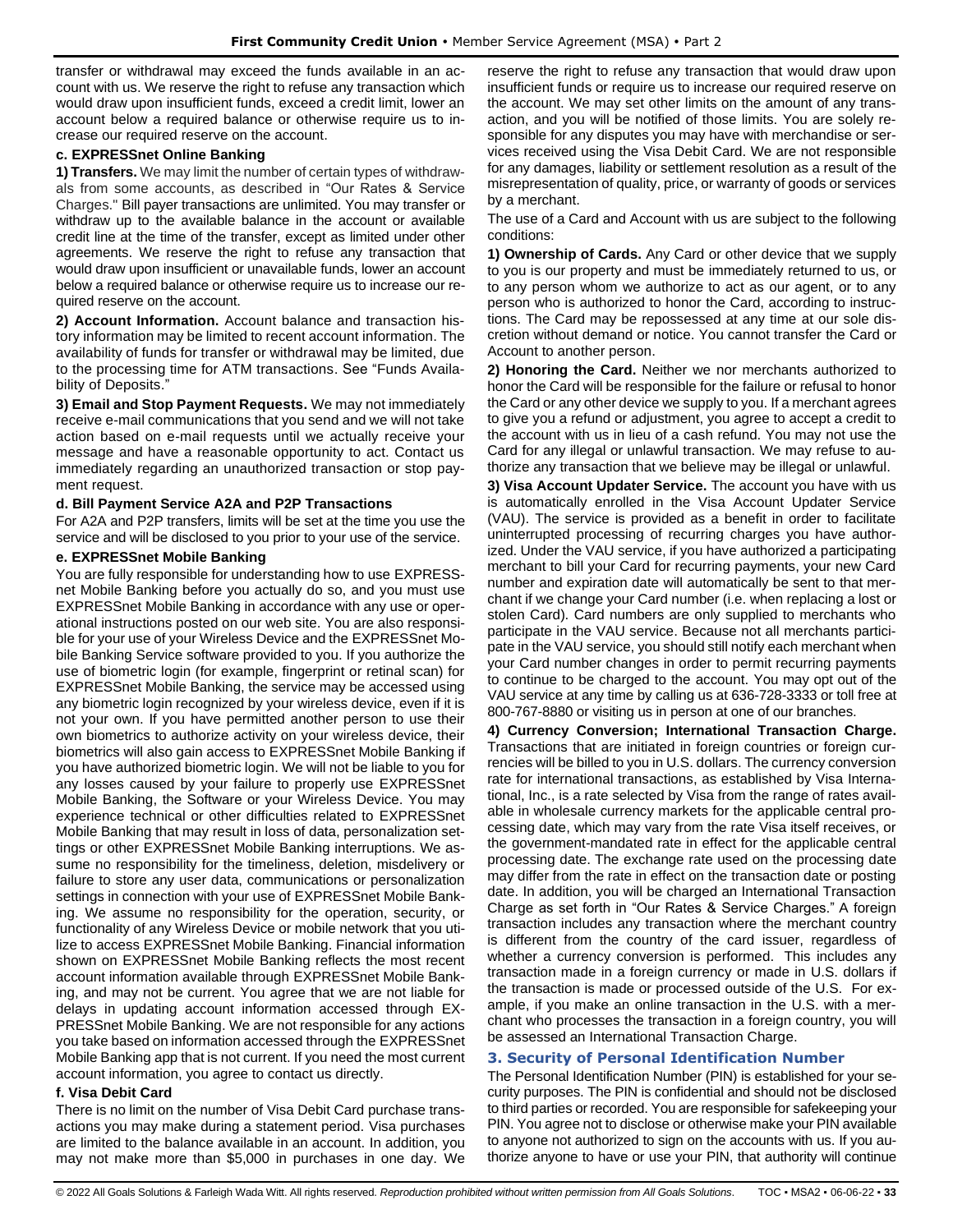until you specifically revoke such authority by notifying us. You understand that person may use EXPRESSnet Online Banking, online services or debit card to review all of your account information and make account transactions. Therefore, we are entitled to act on transaction instructions received using your PIN and you agree that the use of your PIN will have the same effect as your signature in authorizing transactions.

If you authorize anyone to use your PIN in any manner, that authority will be considered unlimited in amount and manner until you specifically revoke such authority by notifying us and changing your PIN immediately. You are responsible for any transactions made by such persons until you notify us that transactions and access by that person are no longer authorized and your PIN is changed. If you fail to maintain or change the security of these PINs and we suffer a loss, we may terminate your electronic fund transfer and account services immediately.

# <span id="page-33-0"></span>**4. Member Liability**

You are responsible for all transfers you authorize using your EFT services as explained in this disclosure, which is part of the MSA. If you permit other persons to use an EFT service, Card or PIN, you are responsible for any transactions they authorize or conduct on any of the accounts you have with us. However, tell us at once if you believe anyone has used the account, Card or PIN and accessed the accounts with us without your authority, or if you believe an electronic fund transfer has been made without your permission using information from your check. Telephoning is the best way of keeping your possible losses down. For Visa Debit Card purchase transactions, if you notify us of your lost or stolen card, you will not be liable for any losses, provided you were not negligent or fraudulent in handling the Card and you provide us with a written statement regarding your unauthorized Card claim, otherwise the following liability limits will apply. For all other EFT transactions except Electronic Check Transactions, if you tell us within two (2) business days, you can lose no more than \$50 if someone accessed the account with us without your permission. If you do not tell us within two (2) business days after you learn of the unauthorized use of the account or EFT service, and we can prove that we could have stopped someone from accessing the account without your permission if you had told us, you could lose as much as \$500. In no event will you be liable for more than \$50 for unauthorized withdrawals from a line of credit account.

Also, if your statement shows EFTs that you did not make, tell us at once. If you do not tell us within sixty (60) days after the statement was mailed or accessible to you, you may not get back any money lost after the sixty (60) days if we can prove that we could have stopped someone from making the transfers if you had told us in time. If a good reason (such as a hospital stay) kept you from telling us, we will extend the time periods. If you believe that someone has used the Card or PIN without your permission or you have lost your Card, call: 636-728-3333 or toll free at 800-767-8880, or write to us at: 17151 Chesterfield Airport Rd., Chesterfield, MO 63005.

# <span id="page-33-1"></span>**5. Business Days**

Our business days are Monday through Friday. Holidays are not included.

# <span id="page-33-2"></span>**6. Charges for EFT Services**

There are certain charges for EFT services, as described in "Our Rates & Service Charges." We reserve the right to impose service charges at a future date after we give you notice of such changes as required by law. If you request a transfer or check withdrawal from your personal line of credit account, such transactions may be subject to charges under the terms and conditions of your loan agreement. If you use an ATM that is not operated by us, you may be charged an ATM surcharge by the ATM operator or an ATM network utilized for such a transaction. The ATM surcharge will be debited from the account with us if you elect to complete the transaction.

# <span id="page-33-3"></span>**7. Right to Receive Documentation**

# **a. Periodic Statements**

All EFT transactions will be recorded on your periodic statement. You will receive a statement at least once every quarter. If you have an EFT transaction, you will receive a statement monthly.

# **b. Preauthorized Credits**

If you have a direct deposit made to the account at least once every sixty (60) days from the same source and you do not receive a receipt (such as a pay stub), you can use our EXPRESS24 Information Line or EXPRESSnet Online Banking or you can call us at 636-728-3333 or toll free at 800-767-8880 to find out whether or not the deposit has been made.

# **c. Terminal Receipt**

You may get a receipt at the time you make any transaction of more than \$15 using an ATM, POS terminal or Visa Debit Card.

# <span id="page-33-4"></span>**8. Account Information Disclosure**

We will maintain the confidentiality and privacy of your information in accordance with our Privacy Notice. We will disclose information to third parties about the account or the transfers you make in the following circumstances:

- As necessary to complete transfers.
- To verify the existence of sufficient funds to cover specific transactions upon the request of a third party, such as a credit bureau or merchant.
- To comply with government agency or court orders.
- If you give us your written permission.

# <span id="page-33-5"></span>**9. Our Liability for Failure to Make Transactions**

If we do not complete a transfer to or from an account with us on time or in the correct amount according to the MSA, we will be liable for your actual transaction loss or damage. Our sole responsibility for an error in a transfer will be to correct the error. You agree that neither we nor the service providers are responsible for any loss, property damage, or bodily injury, whether caused by the equipment, software, Credit Union, or by internet browser providers such as Microsoft (Microsoft Internet Explorer), Apple (Safari), Mozilla (Firefox), Google (Chrome) or by Internet access providers or by online service providers or by an agent or subcontractor for any of the foregoing. Nor will we or the service providers be responsible for any direct, indirect, special, or consequential economic or other damages arising in any way out of the installation, download, use, or maintenance of the equipment, software, online access services, or Internet browser or access software. In this regard, although we have taken measures to provide security for communications from you to us via the EXPRESSnet Online Banking service and may have referred to such communication as "secured," we cannot and do not provide any warranty or guarantee of such security. In states that do not allow the exclusion or limitation of such damages, our liability is limited to the extent permitted by applicable law. We will not be liable for the following:

- If, through no fault of ours, you do not have adequate funds in an account to complete a transaction, the account is terminated or the transaction amount would exceed your credit limit on your line of credit.
- If you used the wrong identification code or you have not properly followed any applicable computer, Internet or Credit Union instructions for making transfers.
- If your computer fails or malfunctions or if our EXPRESSnet Online Banking system was not properly working and such a problem should have been apparent when you attempted such a transaction.
- If the ATM where you are making the transfer does not operate properly, does not have enough cash or you use a Card improperly.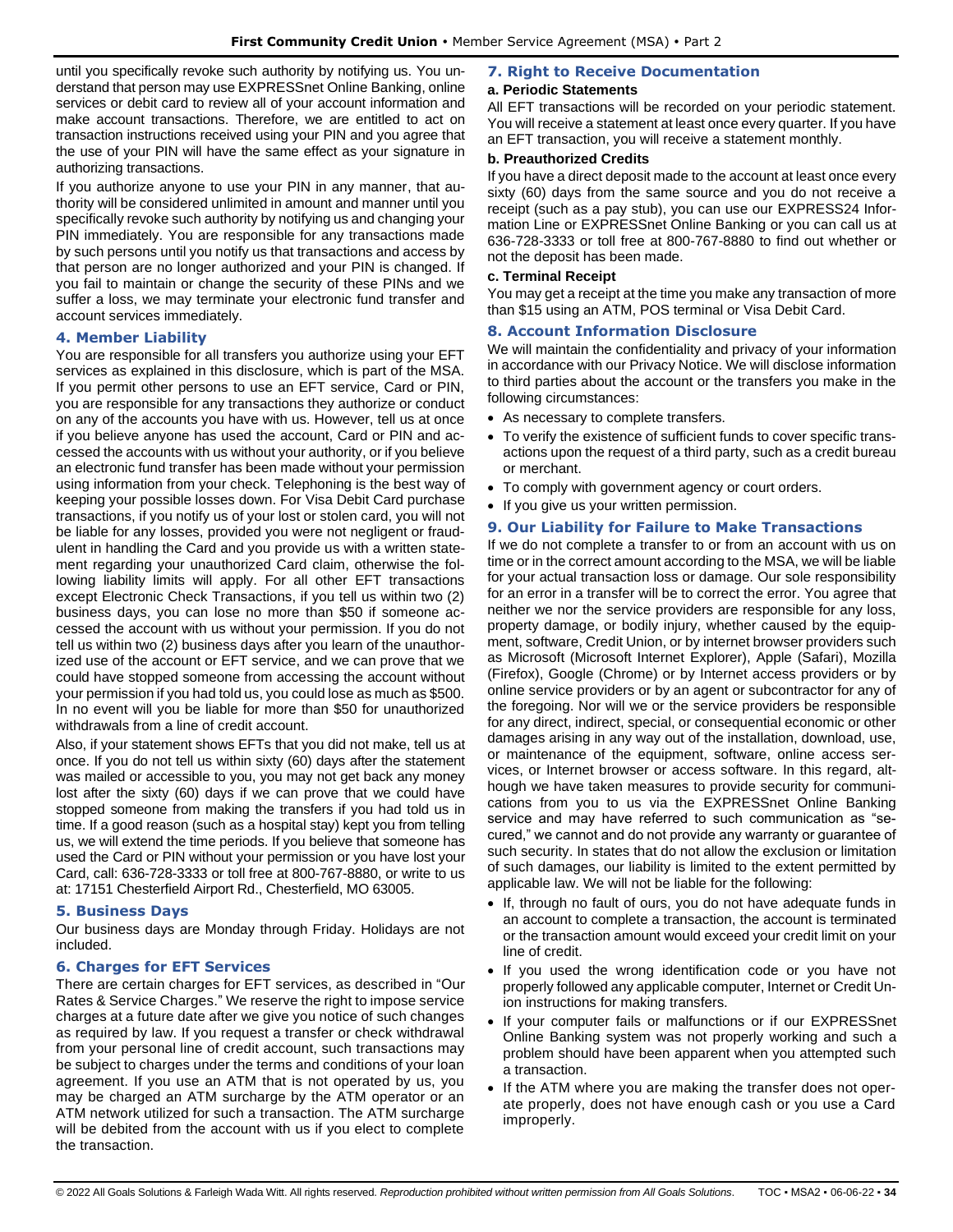- If circumstances beyond our control (such as fire, flood, telecommunication outages, postal strikes, equipment, or power failure) prevent the transaction.
- If the account with us is frozen because of a delinquent loan or is subject to a legal process or other claim.
- If the error was caused by a system beyond our control such as your Internet Service Provider, any computer virus, or problems related to software not provided by us.
- If you have not given us complete, correct, and current instructions so we can make a transfer.
- If the error was caused by any applicable ATM or payment system network. The ATM machine may retain a Card in certain instances, in which event you may contact us about its replacement.

We may establish other exceptions in addition to those listed above.

# <span id="page-34-0"></span>**10. Termination of EFT Services**

You agree that we may terminate your use of any EFT services if you, or any authorized user of an account or PIN, breach any term of the MSA, or if we have reason to believe that there has been an unauthorized use of a Card, account or identification code.

You or any other party to the account can terminate your use of any EFT services by notifying us in writing. Termination of service will be effective the first business day following receipt of your written notice. However, termination of EFT services will not affect the rights and responsibilities of the parties under the MSA for transactions initiated before termination.

# <span id="page-34-1"></span>**11. Preauthorized Electronic Fund Transfers**

# **a. Stop Payment Rights**

If you have arranged in advance to allow a third party to make regular EFTs from the account(s) with us for money you owe them, you may stop payment of these preauthorized transfers from the account. You must notify us verbally or in writing at any time up to three (3) business days before the scheduled date of a preauthorized transfer.

# **b. Notice of Varying Amounts**

If regular payments may vary in amount, the person you are going to pay is required to tell you ten (10) days before each payment when it will be made and how much it will be. You may choose instead to get this notice only when the payment would differ by more than a certain amount from the previous payment or when the account would fall outside certain limits that you set.

# **c. Liability for Failures on Preauthorized Transfers**

If you order us to stop one of these payments three (3) business days or more before the transfer is scheduled, and we do not do so, we will be liable for your losses or damages.

# <span id="page-34-2"></span>**12. Notices**

We reserve the right to change the terms of our EFT services. We will mail or make accessible a notice to you at least twenty-one (21) days before the effective date of any change, as required by law. Use of any EFT service is subject to existing regulations governing the account with us and any future changes to those regulations.

# <span id="page-34-3"></span>**13. Statement Errors**

In case of errors or questions about EFTs, telephone us at 636- 728-3333 or toll free at 800-767-8880 and send us a written notice. We must hear from you no later than sixty (60) days after we sent the first statement on which the problem appears. In your notice:

- Tell us your name and account number.
- Describe the transfer you are unsure about, and explain as clearly as you can why you believe it is an error or why you need more information.
- Tell us the dollar amount of the suspected error.

If you tell us verbally, we may require that you send us your complaint or question in writing within ten (10) business days. We will tell you the results of our investigation within ten (10) business days after we hear from you and will correct any error promptly. For errors related to transactions occurring within thirty (30) days after the first deposit to the account (new accounts), we will tell you the results of our investigation within twenty (20) business days. If we need more time, however, we may take up to forty-five (45) days to investigate your complaint or question (ninety (90) days for POS (point of sale) transaction errors, new account transaction errors, or errors involving transactions initiated outside the United States). If we decide to do this, we will recredit the account within ten (10) business days (five (5) business days for Visa Debit Card transactions) for the amount you think is in error, so that you will have the use of the money during the time it takes us to complete our investigation. If we ask you to put your complaint or question in writing and we do not receive it within ten (10) business days, we may not recredit the account.

If we decide after our investigation that an error did not occur, we will deliver or mail to you an explanation of our findings within three (3) business days after the conclusion of our investigation. If you request, we will provide you copies of documents (to the extent possible without violating other members' rights to privacy) used in our conclusion that the error did not occur.

# <span id="page-34-4"></span>**14. ATM Safety Notice**

The following information is a list of safety precautions regarding the use of Automated Teller Machine (ATM) and night deposit facilities.

- Be aware of your surroundings, particularly at night.
- Consider having someone accompany you when the ATM or night deposit facility is used after dark.
- If another person is uncomfortably close to you at the time of your transaction, ask the person to step back before you complete your transaction.
- Refrain from displaying your cash at the ATM or night deposit facility. As soon as your transaction is complete, place your money in your purse or wallet. Count the cash later in the safety of your car or home.
- If you notice anything suspicious at the ATM or night deposit facility, consider using another ATM or night deposit facility or coming back later. If you are in the middle of a transaction and you notice something suspicious, cancel the transaction, take your card or deposit envelope, and leave.
- If you are followed after making a transaction, go to the nearest public area where people are located.
- Do not write your Personal Identification Number or code on your card.
- <span id="page-34-5"></span>• Report all crimes to law enforcement officials immediately.

# **Funds Availability of Deposits**

"Funds Availability of Deposits" explains our policy for the availability of deposits to the checking accounts you have with us. Deposits to other accounts with us may be subject to longer holds on funds at our sole discretion. Deposits made through EXPRESSnet Mobile Banking will be subject to holds in our discretion and are not subject to this policy.

# <span id="page-34-6"></span>**1. General Policy**

Our policy is to make funds from your cash or check deposits available to you on the first business day after we receive your deposit. Funds from electronic deposits may be available immediately. Funds from deposits made at automated teller machines ("ATMs") that we own or operate will not be available until the second business day after the day of your deposit, except funds from U.S. Treasury checks and the first \$225 of other funds will be available on the first business day after the day of your deposit. Funds from deposits made at ATMs we do not own or operate will not be available until the fifth business day after the day of your deposit. ATMs that we own or operate are identified by our name or logo.

Once they are available, you can withdraw the funds in cash and we will use the funds to pay checks that you have written. For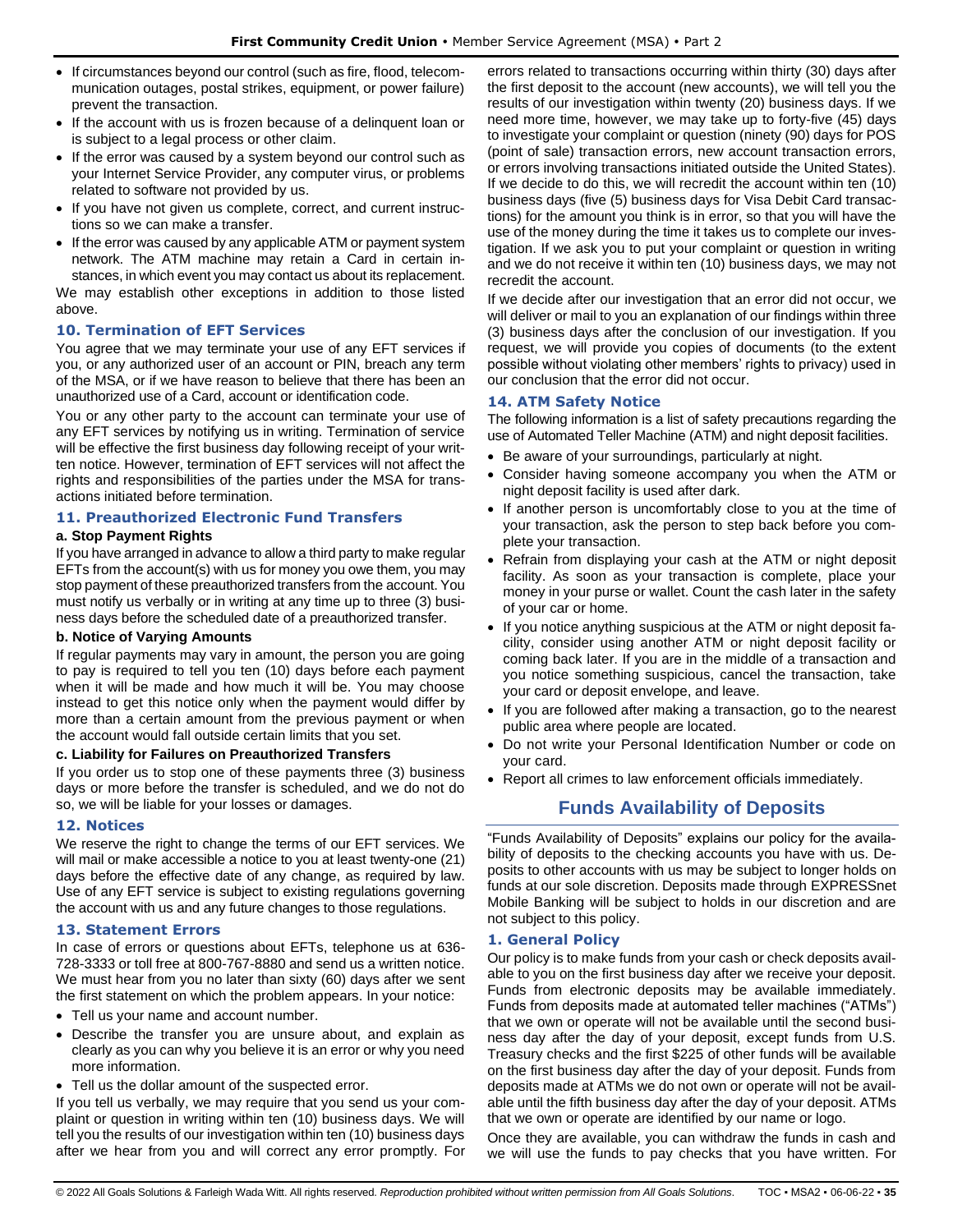determining the availability of your deposits, every day is a business day, except Saturdays, Sundays and federal holidays. If you make a deposit before we close at any Credit Union branch (or before 7:00 p.m. at an ATM or through online banking), on a business day that we are open, we will consider that day to be the day of your deposit. However, if you make a deposit after we close at a branch (or after 7:00 p.m. at an ATM or through online banking) or on a day that is not a business day, we will consider that the deposit was made on the next business day we are open.

# <span id="page-35-0"></span>**2. Reservation of Right to Hold**

In some cases, we will not make all of the funds that you deposit by check available to you on the business day after we receive your deposit. Depending on the type of check you deposit, funds may not be available until the second (2nd) business day after the day of your deposit. However, the first \$225 of your deposit will be available on the first (1st) business day. If we are not going to make all of the funds from your deposit available on the first (1st) business day, we will notify you at the time you make your deposit. We will also tell you when the funds will be available. If your deposit is not made directly to one of our employees, or if we decide to take this action after you have left the premises, we will mail you the notice by the day after we receive your deposit. If you need the funds from a deposit right away, you should ask us when the funds will be available.

## <span id="page-35-1"></span>**3. Holds on Other Funds**

If we cash a check for you that is drawn on another financial institution, or if we provide cash back on a check you deposit, we may withhold the availability of a corresponding amount of funds that are already in the account you have with us. (We do this because the check can be returned by the institution on which it is drawn.) The funds withheld in an account will be available at the time funds from the check cashed would have been available. If we take a check for deposit that is drawn on another financial institution, we may make funds from the deposit available for withdrawal immediately but delay your availability to withdraw a corresponding amount of funds that you have on deposit in another account with us. The funds in the other account would then not be available for withdrawal until the time periods described in this disclosure for the type of check you deposited.

# <span id="page-35-2"></span>**4. Longer Delays May Apply**

We may delay your ability to withdraw funds from a check deposited into an account with us for an additional number of days under certain circumstances. Federal law provides exceptions to the federal funds availability schedules when:

- We believe a check you deposit will not be paid.
- You deposit checks totaling more than \$5,525 on any one day.
- You deposit a check that has been returned unpaid.
- You have overdrawn an account with us repeatedly in the last six (6) months.
- There is an emergency, such as failure of communications or computer equipment.

We will notify you if we delay your ability to withdraw funds for any of these reasons, and we will tell you when the funds will be available. They will generally be available no later than the seventh (7th) business day after the day of your deposit.

# <span id="page-35-3"></span>**5. Special Rules for New Accounts**

The following rules may apply during the first thirty (30) days after you start a new account with us:

- **a.** Funds from electronic direct deposits will be available on the day we receive the deposit.
- **b.** Funds from deposits of wire transfers, and the first \$5,525 of a day's total deposits of cashier's, certified, teller's, traveler's, and federal, state, and local government checks will be available on the first (1st) business day after the day of the deposit if the deposit meets certain criteria (for example, the check must be payable to you). The excess over \$5,525 may not be available until the ninth (9th) business day after the day of your deposit.
- **c.** Funds from all other check deposits may not be available until the ninth (9th) business day after the day of your deposit.

## <span id="page-35-4"></span>**6. Foreign Checks**

Checks drawn on financial institutions located outside the United States are not subject to these policies. Such checks must be specifically identified and processed. Generally, availability of funds from foreign check deposits will be delayed until we have collected the funds from the institutions on which they are drawn.

# <span id="page-35-5"></span>**Important Information for Starting a New Account**

To help the government fight the funding of terrorism and money laundering activities, the U.S.A. Patriot Act requires all financial institutions to obtain, verify, and record information that identifies each person who starts an account. What this means for you: when you start an account, we will ask for your name, physical address, date of birth, taxpayer identification number, and other information that will allow us to identify you. We may also ask to see your driver's license or other identifying documents. We will let you know what additional information is required.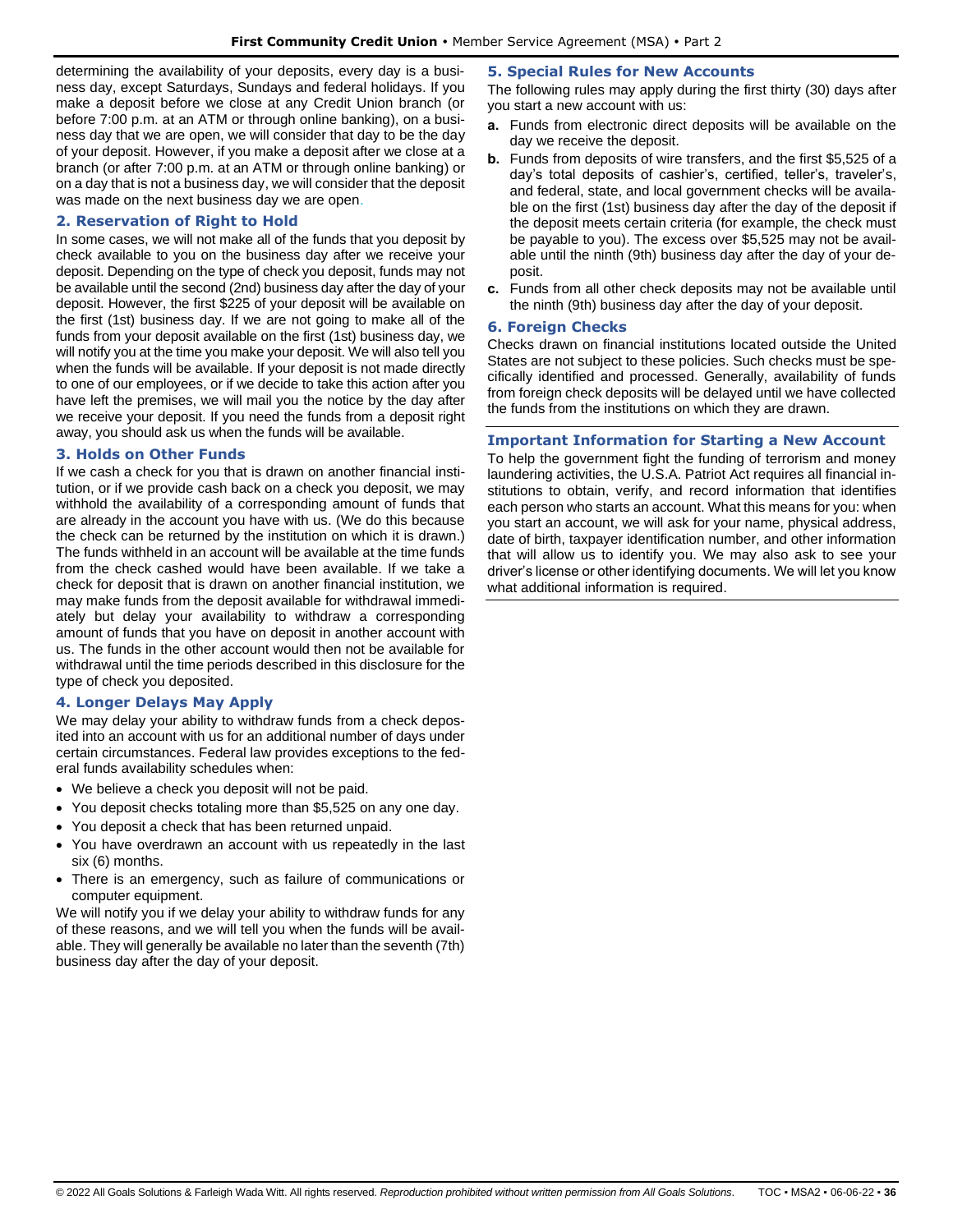# <span id="page-36-0"></span>**Our Privacy Notice**

**Revised June 2022**

| <b>FACTS</b> | WHAT DOES FIRST COMMUNITY CREDIT UNION DO<br>WITH YOUR PERSONAL INFORMATION?                                                                                                                                                                                                                                                                            |
|--------------|---------------------------------------------------------------------------------------------------------------------------------------------------------------------------------------------------------------------------------------------------------------------------------------------------------------------------------------------------------|
| Why?         | Financial companies choose how they share your personal information. Federal law gives<br>consumers the right to limit some but not all sharing. Federal law also requires us to tell you how<br>we collect, share, and protect your personal information. Please read this notice carefully to<br>understand how we handle user privacy.               |
| What?        | The types of personal information we collect and share depend on the accounts, products or<br>services you have with us. This information can include:<br>• Name, address, Social Security number, and employment information<br>• Account balances and transaction history<br>• Credit history and credit scores<br>• Assets and investment experience |
| How?         | All financial companies need to share members' personal information to run their everyday<br>business. In the section below, we list the reasons financial companies can share their members'<br>personal information; the reasons First Community Credit Union chooses to share; and whether<br>you can limit this sharing.                            |

| Reasons we can share your personal information                                                                                                                                                         | <b>Does First</b><br><b>Community Credit</b><br>Union share? | Can you limit<br>this sharing? |
|--------------------------------------------------------------------------------------------------------------------------------------------------------------------------------------------------------|--------------------------------------------------------------|--------------------------------|
| For our everyday business purposes—such as to process your<br>transactions, maintain the account(s) you have with us, respond to court<br>orders and legal investigations, or report to credit bureaus | Yes                                                          | No.                            |
| For our marketing purposes—to offer our products and services to you                                                                                                                                   | Yes                                                          | No.                            |
| For joint marketing with other financial companies                                                                                                                                                     | Yes                                                          | No                             |
| For our affiliates' everyday business purposes-information about<br>your transactions and experiences                                                                                                  | Yes                                                          | No.                            |
| For our affiliates' everyday business purposes-information about<br>your creditworthiness                                                                                                              | Yes                                                          | Yes                            |
| For our affiliates to market to you                                                                                                                                                                    | Yes                                                          | <b>Yes</b>                     |
| For non-affiliates to market to you                                                                                                                                                                    | No                                                           | We do not share                |

**To limit our sharing** • Call 636-537-4460 or send a notice to us at First Community Credit Union, Attn.: Compliance Dept. P.O. Box 1030, Chesterfield, MO 63006.

**Please Note:** If you are a *new* member, we can begin sharing your information 30 days from the date we sent you this notice. When you are *no longer* our member, we continue to share your information as described in this notice. However, you can contact us at any time to limit our sharing.

**Questions?** Call us at 636-537-4460, visit us online at www.firstcommunity.com or write to us at: First Community Credit Union, 17151 Chesterfield Airport Road, Chesterfield, MO 63005-1411.

# **More information about your privacy continued on next page.**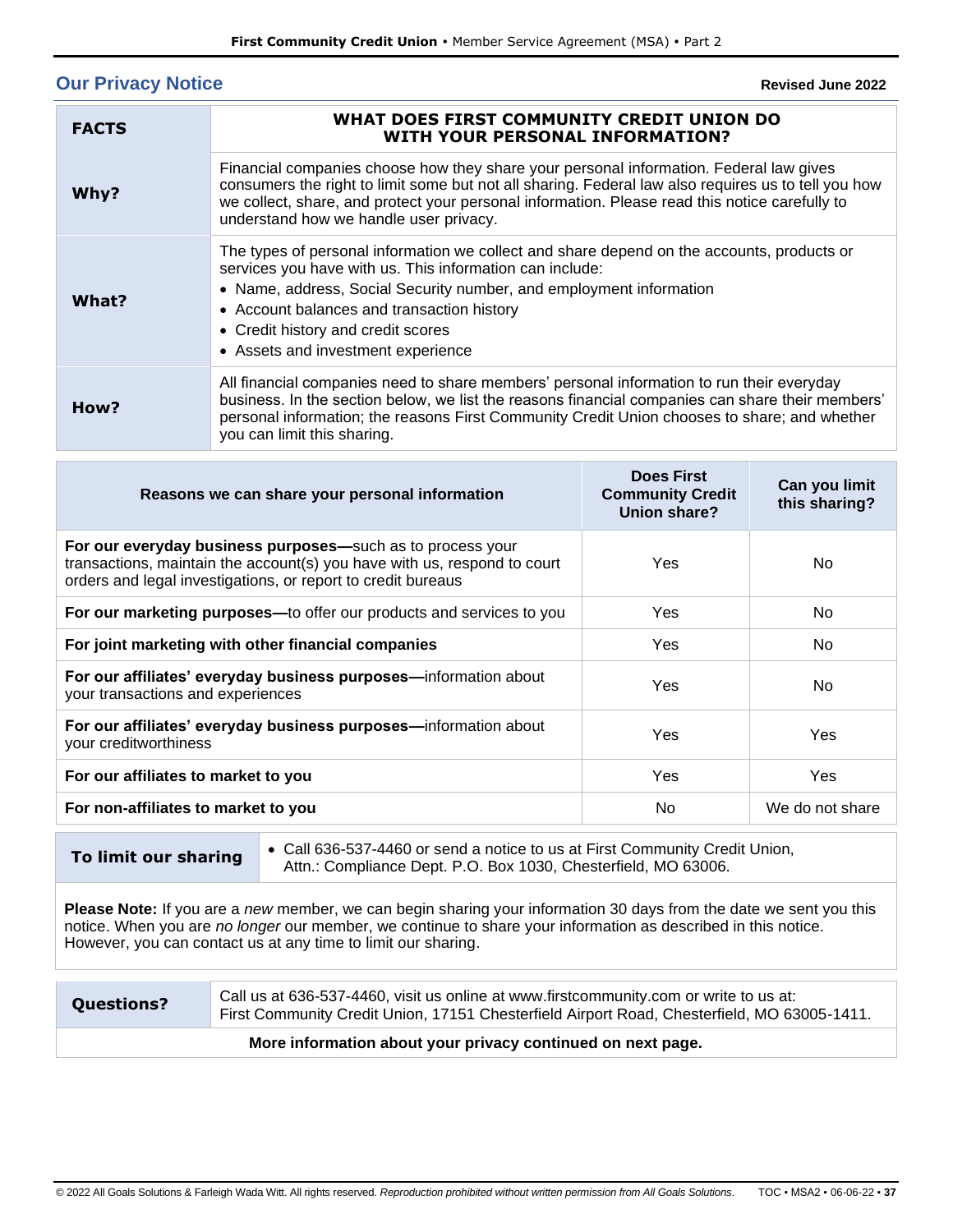Our Privacy Notice continued

| <b>Who We Are</b>                                                                        |                                                                                                                                                                                                                                                                                                                                                                                                        |  |  |  |
|------------------------------------------------------------------------------------------|--------------------------------------------------------------------------------------------------------------------------------------------------------------------------------------------------------------------------------------------------------------------------------------------------------------------------------------------------------------------------------------------------------|--|--|--|
| Who is providing this notice?                                                            | First Community Credit Union.                                                                                                                                                                                                                                                                                                                                                                          |  |  |  |
|                                                                                          |                                                                                                                                                                                                                                                                                                                                                                                                        |  |  |  |
| <b>What We Do</b>                                                                        |                                                                                                                                                                                                                                                                                                                                                                                                        |  |  |  |
| How does First Community<br>Credit Union protect my<br>personal information?             | To protect your personal information from unauthorized access and use, we use<br>security measures that comply with federal law. These measures include computer<br>safeguards, secured files and buildings, procedural safeguards and safe record<br>storage. We will continue to review and modify our security controls in the future to<br>deal with changes in products, services and technology. |  |  |  |
| How does First Community<br>Credit Union collect my<br>personal information?             | We collect your personal information, for example, when you<br>$\bullet$ start an account<br>• apply for a loan<br>• use your credit or debit card<br>• pay your bills<br>• make deposits to or withdrawals from the accounts you have with us<br>We also collect your personal information from others, including credit bureaus or<br>other companies.                                               |  |  |  |
| Why can't I limit all sharing?                                                           | Federal law only gives you the right to limit:<br>• sharing for affiliates' everyday business purposes—information about your<br>creditworthiness<br>• affiliates from using your information to market to you<br>• sharing for non-affiliates to market to you<br>State laws and individual companies may give you additional rights to limit sharing.                                                |  |  |  |
| What happens when I limit<br>sharing for an account I hold<br>jointly with someone else? | Your choices will apply to everyone on the account you have with us.                                                                                                                                                                                                                                                                                                                                   |  |  |  |

| <b>Definitions</b>    |                                                                                                                                                                                                                                                    |  |
|-----------------------|----------------------------------------------------------------------------------------------------------------------------------------------------------------------------------------------------------------------------------------------------|--|
| <b>Affiliates</b>     | Companies related by common ownership or control.<br>They can be financial and nonfinancial companies.<br>• Our affiliates include non-financial companies such as First Community Realty.                                                         |  |
| <b>Non-affiliates</b> | Companies not related by common ownership or control.<br>They can be financial and nonfinancial companies.<br>• First Community Credit Union does not share with non-affiliates so that they can<br>market to you.                                 |  |
| Joint marketing       | A formal agreement between non-affiliated financial companies that together market<br>financial products or services to you. Our marketing partners include:<br>Investment companies<br>Insurance companies<br>• Other financial service providers |  |

# **Other Important Information**

Our mobile banking app periodically collects, transmits, and uses location information to find branches and ATMs near you, to support features that prevent fraudulent card use and alerts, as well as to send you location-specific offers and messages, but only if you expressly authorize collection of such information. If you allow access to your location in the background, we collect your name, device location, user ID, and product interaction within our app in order to provide you with personalized, targeted advertising/messages. You may choose whether location information can be monitored on a continuous basis in the background, only while the app is being used, or not at all. You can change your location permissions at any time in your device settings.